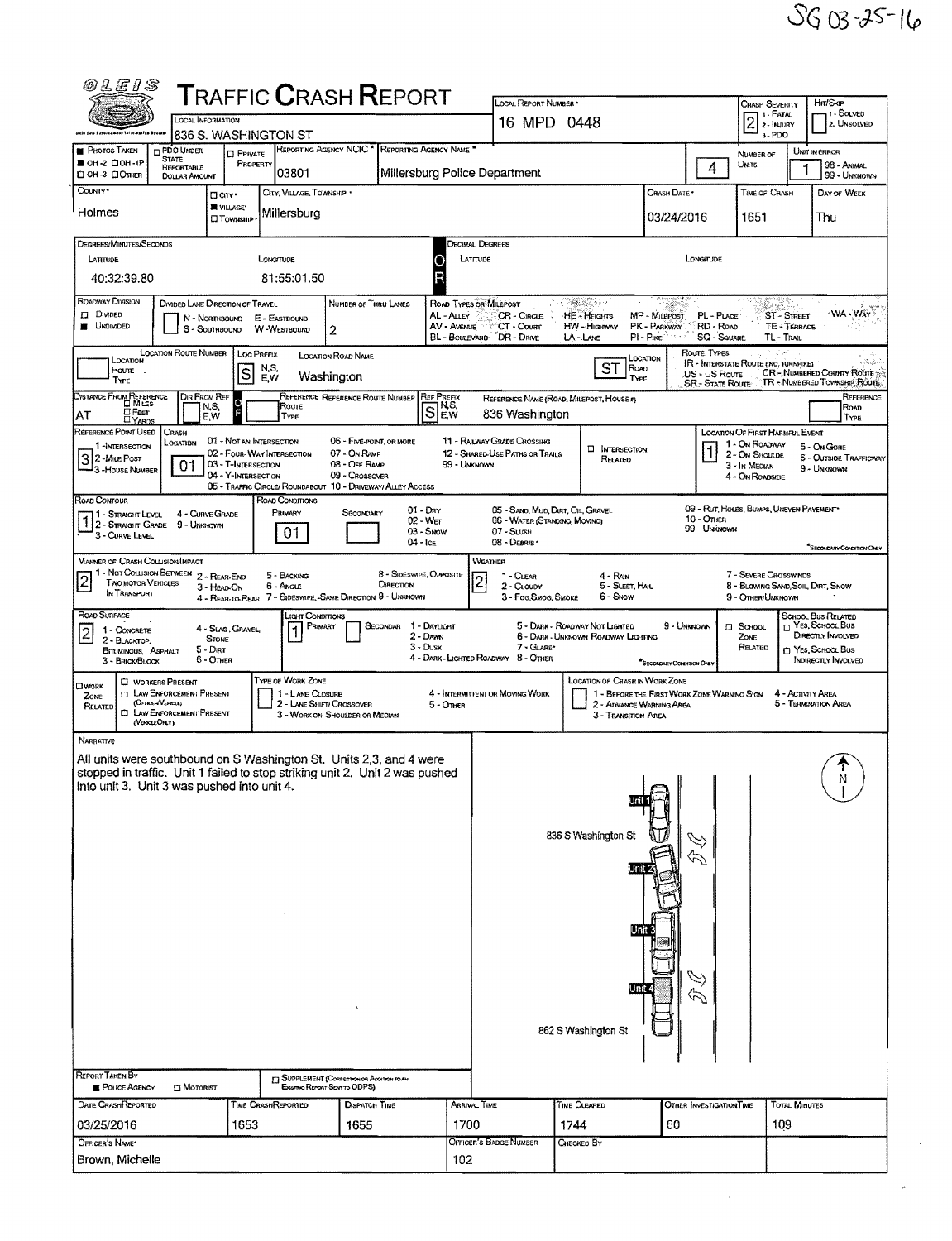|                                          | JNIT                                                                                                                                      |                                                                                                                  |                                                                                                           |                                                                                                               |                                                               | <b>LOCAL REPORT NUMBER</b>                                                                              | 16 MPD 0448                                                                 |                                                                                                                                                                                                                    |
|------------------------------------------|-------------------------------------------------------------------------------------------------------------------------------------------|------------------------------------------------------------------------------------------------------------------|-----------------------------------------------------------------------------------------------------------|---------------------------------------------------------------------------------------------------------------|---------------------------------------------------------------|---------------------------------------------------------------------------------------------------------|-----------------------------------------------------------------------------|--------------------------------------------------------------------------------------------------------------------------------------------------------------------------------------------------------------------|
| <b>UNIT NUMBER</b>                       | OWNER NAME: LAST, FIRST, MIDDLE ( C SAME AS DRIVER )                                                                                      |                                                                                                                  |                                                                                                           |                                                                                                               | OWNER PHONE NUMBER                                            |                                                                                                         | DAMAGE SCALE                                                                | <b>DAMAGE AREA</b>                                                                                                                                                                                                 |
| OWNER ADDRESS: CITY, STATE, ZIP          | Hensel, Amber, N                                                                                                                          | <b>CISAME AS DRIVER</b> )                                                                                        |                                                                                                           |                                                                                                               | 330-317-6843                                                  |                                                                                                         | $\vert$ 4<br>1 - NONE                                                       | FRONT<br>α                                                                                                                                                                                                         |
|                                          | 8181 TR 576, Holmesville, OH, 44633                                                                                                       |                                                                                                                  |                                                                                                           |                                                                                                               |                                                               |                                                                                                         |                                                                             |                                                                                                                                                                                                                    |
|                                          | LP STATE LICENSE PLATE NUMBER                                                                                                             |                                                                                                                  | VEHICLE IDENTIFICATION NUMBER                                                                             |                                                                                                               |                                                               | # Occupants                                                                                             | 2 - MINOR                                                                   |                                                                                                                                                                                                                    |
| OН                                       | <b>TWINKE9</b>                                                                                                                            |                                                                                                                  | 3FAHP0CG3BR336371                                                                                         |                                                                                                               |                                                               | 2                                                                                                       | 3 - FUNCTIONAL                                                              | α<br>¤                                                                                                                                                                                                             |
| <b>VEHICLE YEAR</b>                      | <b>VEHICLE MAKE</b>                                                                                                                       |                                                                                                                  | VEHICLE MODEL                                                                                             |                                                                                                               | VEHICLE COLOR                                                 |                                                                                                         | 4 - Disabling                                                               |                                                                                                                                                                                                                    |
| 2011<br>PROOF OF                         | Ford<br><b>INSURANCE COMPANY</b>                                                                                                          |                                                                                                                  | Fusion<br>POLICY NUMBER                                                                                   | Towen By                                                                                                      | WHI                                                           |                                                                                                         |                                                                             | σ<br>ם                                                                                                                                                                                                             |
| INSURANCE<br>Shown                       | lState Farm                                                                                                                               |                                                                                                                  | 9070792C2035                                                                                              | Emmons                                                                                                        |                                                               |                                                                                                         | 9 - UNKNOWN                                                                 | $\Box$                                                                                                                                                                                                             |
|                                          | Carrier Name, Address, City, State, Zip                                                                                                   |                                                                                                                  |                                                                                                           |                                                                                                               |                                                               |                                                                                                         |                                                                             | PC.<br><b>CARRIER PHONE</b>                                                                                                                                                                                        |
| US DOT                                   | VEHICLE WEIGHT GWWR/GCWR                                                                                                                  |                                                                                                                  | CARGO BODY TYPE                                                                                           |                                                                                                               |                                                               | <b>TRAFFICWAY DESCRIPTION</b>                                                                           |                                                                             |                                                                                                                                                                                                                    |
|                                          |                                                                                                                                           | 1 - LESS THAN OR EQUAL TO 10K LBS<br>2 - 10,001 to 26,000k LBS                                                   | 01 - No CARGO BODY TYPE/NOT APPLICABL 09 - POLE<br>01<br>02 - Bus/ Van (9-15 Seats, Ing Driver)           | 10 - Cargo Tank                                                                                               |                                                               |                                                                                                         | 1 - Two-Way, Not Divideo                                                    | 1 2 - TWO-WAY, NOT DIVIDEO, CONTINUOUS LEFT TURN LANE                                                                                                                                                              |
| HM PLACARD ID NO.                        |                                                                                                                                           | 3 - MORE THAN 26,000K LBS.                                                                                       | 03 - Bus (16+ SEATS, INC DRIVER)<br>04 - VEHICLE TOWING ANOTHER VEHICLE                                   | 11 - FLAT BED<br>$12 -$ Dump                                                                                  |                                                               |                                                                                                         | 4 - Two-Way, Divideo, Positive Median Barrier                               | 3 - Two-WAY, DIVIDED, UNFROTECTED (PAINTED OR GRASS >4FT.) MEDIA                                                                                                                                                   |
|                                          | HAZARDOUS MATERIAL                                                                                                                        |                                                                                                                  | 05 - Locaing<br>06 - INTERMODAL CONTAINER CHASIS                                                          | 13 - CONCRETE MIXER<br><b>14 - AUTO TRANSPORTER</b>                                                           |                                                               |                                                                                                         | 5 - ONE-WAY TRAFFICWAY                                                      |                                                                                                                                                                                                                    |
|                                          | <b>HM CLASS</b><br><b>D</b> RELATED<br>NUMBER                                                                                             |                                                                                                                  | 07 - CARGO VAN/ENGLOSED BOX<br>08 - Gran, Chips, Gravel                                                   | 15 - GARBAGE /REFUSE<br>99 - OTHER/UNKNOWN                                                                    |                                                               | <b>D</b> Hit / Skip UNIT                                                                                |                                                                             |                                                                                                                                                                                                                    |
|                                          | NON-MOTORIST LOCATION PRIOR TO IMPACT<br>01 - INTERSECTION - MARKED CROSSWAL                                                              | Type of Use                                                                                                      | UNIT TYPE                                                                                                 |                                                                                                               |                                                               |                                                                                                         |                                                                             |                                                                                                                                                                                                                    |
|                                          | 02 - INTERSECTION - NO CROSSWALK<br>03 - INTERSECTION OTHER                                                                               | $\vert$ 1                                                                                                        | 03<br>01 - Sub-COMPACT                                                                                    |                                                                                                               |                                                               |                                                                                                         |                                                                             | PASSENGER VEHICLES (LESS THAN 9 PASSENGERS MEDIMEANY TRUCKS OR COMBO UNTS > 10K LBS BUS/VAN/LIMO(9 OR MORE INCLUDING DRIVER)<br>13 - SINGLE UNIT TRUCK OR VAN ZAXLE, 6 TIRES 21 - BUS/VAN (9-15 SEATS, INC DRAKER) |
|                                          | 04 - MIDBLOCK - MARKED CROSSWALK<br>05 - TRAVEL LANE - OTHER LOCATION                                                                     | 1 - PERSONAL<br>2 - COMMERCIAL                                                                                   | 02 - COMPACT<br>99 - UNKNOWN 03 - MID SIZE<br>ов Ніт/Sкір                                                 |                                                                                                               |                                                               | 14 - SINGLE UNIT TRUCK: 3+ AXLES<br>15 - SINGLE UNIT TRUCK / TRAILER                                    | NON-MOTORIST                                                                | 22 - Bus (16+ Seats, INC DRIVER)                                                                                                                                                                                   |
|                                          | 06 - BICYCLE LANE<br>07 - SHOULDER/ROADSIDE                                                                                               | 3 - GOVERNMENT                                                                                                   | 04 - FULL SIZE<br>05 - Munivan                                                                            |                                                                                                               | 17 - Tractor/Semi-Trailer                                     | 16 - TRUCK/TRACTOR (BOSTAIL)                                                                            |                                                                             | 23 - ANIMAL WITH RIDER<br>24 - ANIMAL WITH BUGGY, WAGON, SURREY                                                                                                                                                    |
|                                          | 08 - SIDEWALK<br>09 - MEDIAN CROSSING ISLAND                                                                                              |                                                                                                                  | 06 - Sport Unuty Verscue<br>07 - Pickup<br>$08 - V_{AN}$                                                  |                                                                                                               | 18 - Tractor/Double<br>19 - TRACTOR/TRIPLES                   |                                                                                                         |                                                                             | 25 - BICYCLE/PEDACYCLIST<br>26 - PEDESTRIAN SKATER                                                                                                                                                                 |
|                                          | 10 - DRIVE WAY ACCESS<br>11 - SHARED-USE PATH OR TRAIL                                                                                    | <b>D</b> IN EMERGENCY<br><b>RESPONSE</b>                                                                         | 09 - MOTORCYCLE<br>10 - MOTORIZED BICYCLE                                                                 |                                                                                                               |                                                               | 20 - OTHER MED/HEAVY VEHICLE                                                                            |                                                                             | 27 - OTHER NON-MOTORIST                                                                                                                                                                                            |
|                                          | 12 - Non-Trafficway area<br>99 - OTHER/UNKNOWN                                                                                            |                                                                                                                  | 11 - SNOWMOBILE/ATV<br>12 - OTHER PASSENGER VEHICLE                                                       |                                                                                                               |                                                               | HASHM PLACARD                                                                                           |                                                                             |                                                                                                                                                                                                                    |
| SPECIAL FUNCTION O1 - NONE               |                                                                                                                                           | 09 - AMBULANCE                                                                                                   | 17 - FARM VEHICLE                                                                                         | MOST DAMAGED AREA                                                                                             |                                                               |                                                                                                         |                                                                             | Астом                                                                                                                                                                                                              |
| 01                                       | 02 - Taxi<br>03 - RENTAL TRUCK (OVER 10K LBS)                                                                                             | $10 -$ Fire<br>11 - HIGHWAY/MAINTENANCE                                                                          | 18 - FARM EQUIPMENT<br>19 - Мотокноме                                                                     | $01 - None$<br>02<br>02 - CENTER FRONT                                                                        |                                                               | 08 - LEFT SIDE<br>09 - LEFT FRONT                                                                       | 99 - UNKNOWN                                                                | $3\frac{1 - \text{Non-Contract}}{2 - \text{Non-Coulsion}}$                                                                                                                                                         |
|                                          | 04 - Bus - SCHOOL (PUBLIC OR PRIVATE) 12 - MILITARY<br>05 - Bus - Transit<br>06 - Bus - Charter<br>07 - Bus - Shuttle<br>08 - Bus - OTHER | 13 - Pouce<br>14 - Pusuc Unutr<br>15 - OTHER GOVERNMENT<br>16 - CONSTRUCTION EQIP.                               | 20 - GOLF CART<br>21 - Train<br>22 - OTHER (EXPLAIN/NARRATIVE)                                            | 03 - Right Front<br>IMPACT ARE 04 - RIGHT SIDE<br>05 - Right REAR<br>02<br>06 - REAR CENTER<br>07 - Left Rear |                                                               | 10 - TOP AND WINDOWS<br>11 - UNDERCARRIAGE<br>12 - LOAD/TRAILER<br>13 - TOTAL (ALL AREAS)<br>14 - OTHER |                                                                             | 3 - STRIKING<br>4 - Struck<br>5 - STRIKING/STRUCK<br>9 - UNKNOWN                                                                                                                                                   |
| PRE-CRASH ACTIONS                        |                                                                                                                                           |                                                                                                                  |                                                                                                           |                                                                                                               |                                                               |                                                                                                         |                                                                             |                                                                                                                                                                                                                    |
| 01                                       | <b>MOTORIST</b><br>01 - STRAIGHT AHEAD                                                                                                    | 07 - MAKING U-TURN                                                                                               | 13 - Negotiating a Curve                                                                                  | NON-MOTORIST                                                                                                  |                                                               | 15 - ENTERING OR CROSSING SPECIFIED LOCATIO                                                             |                                                                             | 21 - OTHER NON-MOTORIST ACTION                                                                                                                                                                                     |
|                                          | 02 - BACKING<br>03 - CHANGING LANES                                                                                                       | 08 - ENTERING TRAFFIC LANE<br>09 - LEAVING TRAFFIC LANE                                                          | 14 - OTHER MOTORIST ACTIO                                                                                 |                                                                                                               | 17 - WORKING                                                  | 16 - WALKING, RUNNING, JOGGING, PLAYING, CYCLING                                                        |                                                                             |                                                                                                                                                                                                                    |
| 99 - UNKNOWN                             | 04 - Overtaking/Passing<br>05 - MAKING RIGHT TURN                                                                                         | 10 - PARKED                                                                                                      | 11 - SLOWING OR STOPPED IN TRAFFIC                                                                        |                                                                                                               | 18 - PUSHING VEHICLE                                          | 19 - APPROACHING OR LEAVING VEHICLE                                                                     |                                                                             |                                                                                                                                                                                                                    |
|                                          | 06 - MAKING LEFT TURN                                                                                                                     | 12 - DRIVERLESS                                                                                                  |                                                                                                           |                                                                                                               | 20 - Standing                                                 |                                                                                                         |                                                                             |                                                                                                                                                                                                                    |
| CONTRIBUTING CIRCUMSTANCE<br>PRIMARY     | MOTORIST                                                                                                                                  |                                                                                                                  |                                                                                                           | NON-MOTORIST                                                                                                  |                                                               |                                                                                                         | <b>VEHICLE DEFECTS</b>                                                      | 01 - TURN SIGNALS                                                                                                                                                                                                  |
| 09                                       | $01 - None$<br>02 - FAILURE TO YIELD<br>03 - RAN RED LIGHT                                                                                |                                                                                                                  | 11 - IMPROPER BACKING<br>12 - IMPROPER START FROM PARKED POSITION                                         | 22 - NONE<br>23 - IMPROPER CROSSING                                                                           |                                                               |                                                                                                         |                                                                             | 02 - HEAD LAMPS<br>03 - TAIL LAMPS                                                                                                                                                                                 |
| SECONDARY                                | 04 - RAN STOP SIGN<br>05 - Exceeded Speed Limit                                                                                           |                                                                                                                  | 13 - Stopped or Parked Illegally<br>14 - OPERATING VEHICLE IN NEGLIGENT MANNER                            | 24 - DARTING<br>25 - LYING AND/OR ILLEGALLY IN ROADWAY                                                        |                                                               |                                                                                                         |                                                                             | 04 - BRAKES<br>05 - STEERING                                                                                                                                                                                       |
|                                          | 06 - Unsafe Speed<br>07 - IMPROPER TURN                                                                                                   |                                                                                                                  | 15 - Swering to Avoid (Due to External Conditions)<br>16 - Waong Sine Wrong Way<br>17 - FALURE TO CONTROL | 26 - FALURE TO YIELD RIGHT OF WAY<br>27 - NOT VISIBLE (DARK CLOTHING)<br>28 - INATTENTIVE                     |                                                               |                                                                                                         |                                                                             | 06 - TIRE BLOWOUT<br>07 - WORN OR SLICK TIRES                                                                                                                                                                      |
|                                          | 08 - LEFT OF CENTER<br>09 - FOLLOWED TOO CLOSELY/ACDA                                                                                     |                                                                                                                  | 18 - VISION OBSTRUCTION<br>19 - OPERATING DEFECTIVE EQUIPMENT                                             | 29 - FAILURE TO OBEY TRAFFIC SIGNS<br>/SIGNALS/OFFICER                                                        |                                                               |                                                                                                         |                                                                             | 08 - TRAILER EQUIPMENT DEFECTIVE<br>09 - MOTOR TROUBLE<br>10 - DISABLED FROM PRIOR ACCIDENT                                                                                                                        |
| 99 - UNKNOWN                             | 10 - IMPROPER LANE CHANGE<br>PASSING OFF ROAD                                                                                             |                                                                                                                  | 20 - LOAD SHIFTING/FALLING/SPILLING<br>21 - OTHER IMPROPER ACTION                                         | 30 - WRONG SIDE OF THE ROAD<br>31 - OTHER NON-MOTORIST ACTION                                                 |                                                               |                                                                                                         |                                                                             | 11 - OTHER DEFECTS                                                                                                                                                                                                 |
| SEQUENCE OF EVENTS                       |                                                                                                                                           | 6                                                                                                                | <b>NON-COLLISION EVENTS</b>                                                                               | 06 - EQUIPMENT FAILURE                                                                                        |                                                               |                                                                                                         |                                                                             |                                                                                                                                                                                                                    |
| 20                                       | Most                                                                                                                                      |                                                                                                                  | 01 - OVERTURN/ROLLOVER<br>02 - FIRE/EXPLOSION<br>03 - IMMERSION                                           |                                                                                                               | (BLOWN TIRE, BRAKE FAILURE, ETC)<br>07 - SEPARATION OF UNITS  |                                                                                                         | 10 - Cross Median<br>11 - CROSS CENTER LINE<br>OPPOSITE DIRECTION OF TRAVEL |                                                                                                                                                                                                                    |
|                                          | <b>HARMFUL</b><br>EVENT                                                                                                                   | 99 - UNKNOWN                                                                                                     | 04 - Jackknee<br>05 - CARGO/EQUIPMENT LOSS OR SHIFT 09 - RAN OFF ROAD LEFT                                |                                                                                                               | 08 - RAN OFF ROAD RIGHT                                       |                                                                                                         | 12 - DOWNHILL RUNAWAY<br>13 - OTHER NON-COLLISION                           |                                                                                                                                                                                                                    |
| FIRST<br>HARMFUL <sup>1</sup><br>EVENT   |                                                                                                                                           |                                                                                                                  | COLLISION WITH FIXED, OBJECT<br>25 - IMPACT ATTENUATOR/CRASH CUSHION33 - MEDIAN CABLE BARRIER             |                                                                                                               |                                                               |                                                                                                         | 41 - OTHER POST, POLE                                                       | $48 - TREF$                                                                                                                                                                                                        |
|                                          | COLLISION WITH PERSON, VEHICLE OR OBJECT NOT FIXED                                                                                        | 21 - PARKED MOTOR VEHICLE                                                                                        | 26 - BRIDGE OVERHEAD STRUCTURE<br>27 - BRIDGE PIER OR ABUTMENT                                            |                                                                                                               | 34 - MEDIAN GUARDRAIL BARRIER<br>35 - MEDIAN CONCRETE BARRIER |                                                                                                         | OR SUPPORT<br>42 - CULVERT                                                  | 49 - FIRE HYDRANT<br>50 - WORK ZONE MAINTENANCE                                                                                                                                                                    |
| 14 - PEDESTRIAN                          |                                                                                                                                           |                                                                                                                  |                                                                                                           |                                                                                                               | 36 - MEDIAN OTHER BARRIER                                     | 43 - Cure<br>44 - Оттсн                                                                                 |                                                                             | EQUIPMENT<br>51 - WALL, BUILDING, TUNNEL                                                                                                                                                                           |
| 15 - PEDALCYCLE<br>17 - Animal - Farm    | 16 - RAILWAY VEHICLE (TRAIN, ENDINE)                                                                                                      | 22 - WORK ZONE MAINTENANCE EQUIPMENT<br>23 - STRUCK BY FALLING, SHIFTING CARGO<br>OR ANYTHING SET IN MOTION BY A | 28 - BRIDGE PARAPET<br>29 - Bridge Rail                                                                   | 37 - TRAFFIC SIGN POST                                                                                        |                                                               |                                                                                                         |                                                                             |                                                                                                                                                                                                                    |
| 18 - ANIMAL - DEER<br>19 - ANIMAL -OTHER |                                                                                                                                           | <b>MOTOR VEHICLE</b><br>24 - OTHER MOVABLE OBJECT                                                                | 30 - GUARDRAIL FACE<br>31 - GUARDRALEND                                                                   |                                                                                                               | 38 - Overhead Sign Post<br>39 - LIGHT/LUMINARIES SUPPORT      | 46 - FENCE                                                                                              | 45 - EMBANKMENT                                                             | 52 - OTHER FIXED OBJECT                                                                                                                                                                                            |
|                                          | 20 - MOTOR VEHICLE IN TRANSPORT                                                                                                           |                                                                                                                  | 32 - PORTABLE BARRIER                                                                                     | 40 - Unuty Pole                                                                                               |                                                               | 47 - MAILBOX                                                                                            |                                                                             |                                                                                                                                                                                                                    |
| UNIT SPEED                               | POSTED SPEED                                                                                                                              | TRAFFIC CONTROL<br>01 - No Controls                                                                              | 07 - RAILROAD CROSSBUCKS                                                                                  | 13 - Crosswalk Lines                                                                                          | FROM                                                          | <b>UNIT DIRECTION</b><br>To                                                                             | 1 - North<br>2 - South                                                      | 5 - NORTHEAST<br>9 - Unknown<br>6 - Northwest                                                                                                                                                                      |
| 30<br><b>B</b> STATED                    | 35                                                                                                                                        | 01<br>02 - S TOP SIGN<br>03 - YIELD SIGN<br>04 - TRAFFIC SIGNAL                                                  | 08 - RAILROAD FLASHERS<br>09 - RALROAD GATES<br>10 - COSTRUCTION BARRICADE                                | <b>14 - WALK/DON'T WALK</b><br><b>15 - OTHER</b><br>16 - Not Reported                                         |                                                               | $ 2\rangle$                                                                                             | $3 - E$ AST<br>4 - West                                                     | 7 - SOUTHEAST<br>8 - Southwest                                                                                                                                                                                     |

 $\label{eq:2} \frac{1}{\sqrt{2}}\sum_{i=1}^n\frac{1}{\sqrt{2}}\sum_{i=1}^n\frac{1}{\sqrt{2}}\sum_{i=1}^n\frac{1}{\sqrt{2}}\sum_{i=1}^n\frac{1}{\sqrt{2}}\sum_{i=1}^n\frac{1}{\sqrt{2}}\sum_{i=1}^n\frac{1}{\sqrt{2}}\sum_{i=1}^n\frac{1}{\sqrt{2}}\sum_{i=1}^n\frac{1}{\sqrt{2}}\sum_{i=1}^n\frac{1}{\sqrt{2}}\sum_{i=1}^n\frac{1}{\sqrt{2}}\sum_{i=1}^n\frac{1$ 

 $\label{eq:2.1} \frac{1}{\sqrt{2}}\left(\frac{1}{\sqrt{2}}\right)^2\left(\frac{1}{\sqrt{2}}\right)^2\left(\frac{1}{\sqrt{2}}\right)^2\left(\frac{1}{\sqrt{2}}\right)^2\left(\frac{1}{\sqrt{2}}\right)^2\left(\frac{1}{\sqrt{2}}\right)^2.$ 

 $\frac{1}{\sqrt{2\pi}}\left(\frac{1}{\sqrt{2\pi}}\right)^{2}$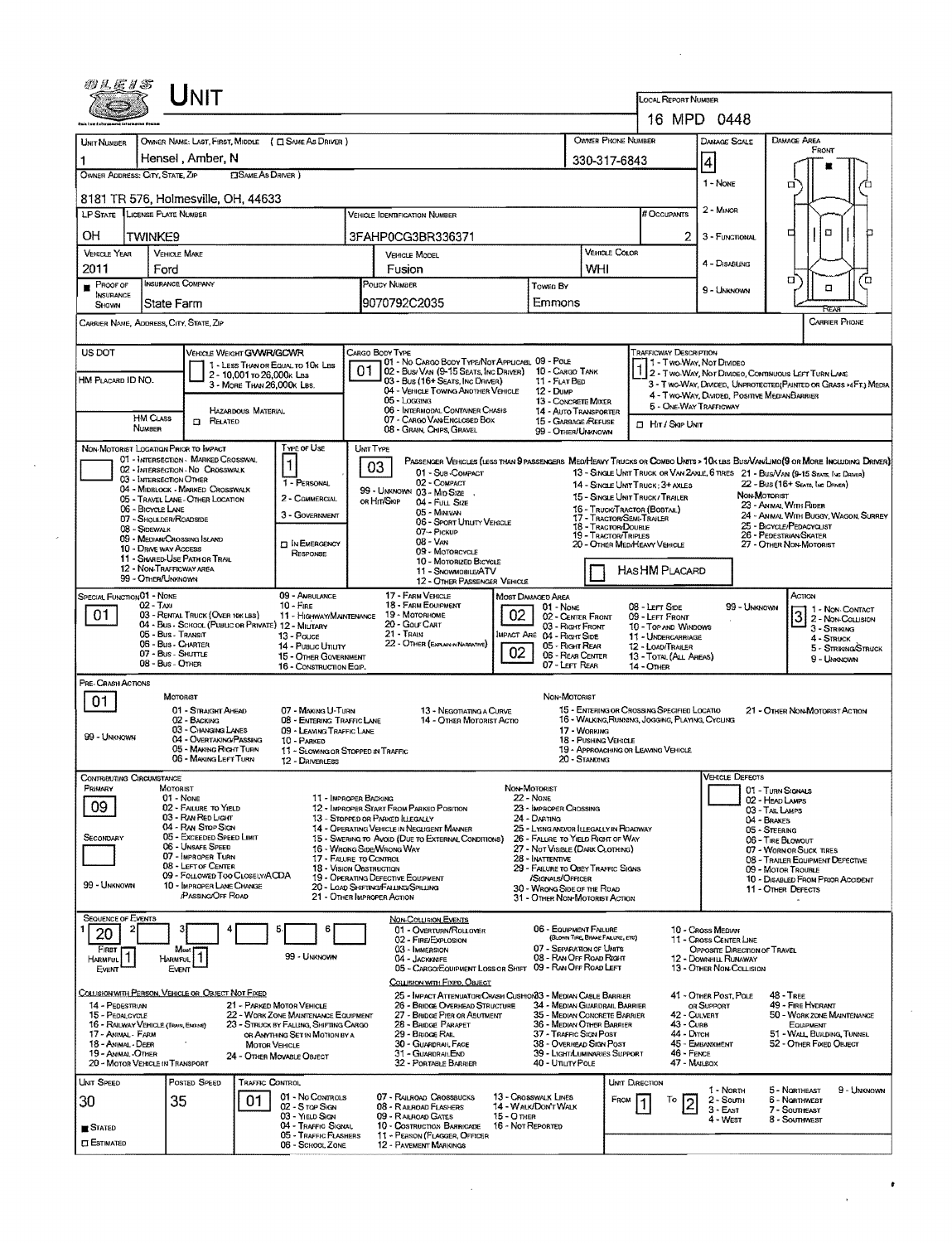|                                                                                                       |                                                                                                                                        |                                                                                                                                                                                                                                                                               |                                                                                      |                                                                                                                                                                            |                                                                                                                                                                                                                                                                                                                          |                                  |                                                                                                                                                                                                                                                                                                                             |                                                                                | LOCAL REPORT NUMBER                                                                                                                                    |                                                                                                                                                           |                                                                                                                                                          |                                                                                                                                                                                                                                                                                                                                                                                                              |
|-------------------------------------------------------------------------------------------------------|----------------------------------------------------------------------------------------------------------------------------------------|-------------------------------------------------------------------------------------------------------------------------------------------------------------------------------------------------------------------------------------------------------------------------------|--------------------------------------------------------------------------------------|----------------------------------------------------------------------------------------------------------------------------------------------------------------------------|--------------------------------------------------------------------------------------------------------------------------------------------------------------------------------------------------------------------------------------------------------------------------------------------------------------------------|----------------------------------|-----------------------------------------------------------------------------------------------------------------------------------------------------------------------------------------------------------------------------------------------------------------------------------------------------------------------------|--------------------------------------------------------------------------------|--------------------------------------------------------------------------------------------------------------------------------------------------------|-----------------------------------------------------------------------------------------------------------------------------------------------------------|----------------------------------------------------------------------------------------------------------------------------------------------------------|--------------------------------------------------------------------------------------------------------------------------------------------------------------------------------------------------------------------------------------------------------------------------------------------------------------------------------------------------------------------------------------------------------------|
|                                                                                                       |                                                                                                                                        |                                                                                                                                                                                                                                                                               |                                                                                      |                                                                                                                                                                            |                                                                                                                                                                                                                                                                                                                          |                                  |                                                                                                                                                                                                                                                                                                                             |                                                                                |                                                                                                                                                        | 16 MPD 0448                                                                                                                                               |                                                                                                                                                          |                                                                                                                                                                                                                                                                                                                                                                                                              |
| <b>UNT NUMBER</b><br>2                                                                                |                                                                                                                                        | Fry, Brandy, M                                                                                                                                                                                                                                                                |                                                                                      | OWNER NAME: LAST, FIRST, MIDDLE ( C SAME AS DRIVER )                                                                                                                       |                                                                                                                                                                                                                                                                                                                          |                                  |                                                                                                                                                                                                                                                                                                                             | OWNER PHONE NUMBER<br>330-275-9843                                             |                                                                                                                                                        | <b>DAMAGE SCALE</b><br>4                                                                                                                                  |                                                                                                                                                          | DAMAGE AREA<br>FRONT                                                                                                                                                                                                                                                                                                                                                                                         |
|                                                                                                       | OWNER ADDRESS: CITY, STATE, ZIP                                                                                                        |                                                                                                                                                                                                                                                                               | □ SAME AS DRIVER )                                                                   |                                                                                                                                                                            |                                                                                                                                                                                                                                                                                                                          |                                  |                                                                                                                                                                                                                                                                                                                             |                                                                                |                                                                                                                                                        | 1 - None                                                                                                                                                  |                                                                                                                                                          | п<br>п                                                                                                                                                                                                                                                                                                                                                                                                       |
|                                                                                                       | LP STATE LICENSE PLATE NUMBER                                                                                                          | 270 S Main St, Killbuck, OH, 44637                                                                                                                                                                                                                                            |                                                                                      |                                                                                                                                                                            | <b>VEHICLE IDENTIFICATION NUMBER</b>                                                                                                                                                                                                                                                                                     |                                  |                                                                                                                                                                                                                                                                                                                             |                                                                                | # Occupants                                                                                                                                            | 2 - Minor                                                                                                                                                 |                                                                                                                                                          |                                                                                                                                                                                                                                                                                                                                                                                                              |
| OН                                                                                                    | GKY1596                                                                                                                                |                                                                                                                                                                                                                                                                               |                                                                                      |                                                                                                                                                                            | JA4LZ31G63U119145                                                                                                                                                                                                                                                                                                        |                                  |                                                                                                                                                                                                                                                                                                                             |                                                                                | 2                                                                                                                                                      | 3 - FUNCTIONAL                                                                                                                                            |                                                                                                                                                          | о<br>α                                                                                                                                                                                                                                                                                                                                                                                                       |
| <b>VEHICLE YEAR</b>                                                                                   |                                                                                                                                        | <b>VEHICLE MAKE</b>                                                                                                                                                                                                                                                           |                                                                                      |                                                                                                                                                                            | <b>VEHICLE MODEL</b>                                                                                                                                                                                                                                                                                                     |                                  |                                                                                                                                                                                                                                                                                                                             | <b>VEHICLE COLOR</b>                                                           |                                                                                                                                                        | 4 - DISABLING                                                                                                                                             |                                                                                                                                                          |                                                                                                                                                                                                                                                                                                                                                                                                              |
| 2003<br>$P_{\text{ROOF OF}}$                                                                          |                                                                                                                                        | Mitsubishi<br><b>INSURANCE COMPANY</b>                                                                                                                                                                                                                                        |                                                                                      |                                                                                                                                                                            | Outlander<br>POUCY NUMBER                                                                                                                                                                                                                                                                                                |                                  | <b>TOWED BY</b>                                                                                                                                                                                                                                                                                                             | <b>BLK</b>                                                                     |                                                                                                                                                        | 9 - UNKNOWN                                                                                                                                               |                                                                                                                                                          | σ<br>ם<br>п                                                                                                                                                                                                                                                                                                                                                                                                  |
| INSURANCE<br>SHOWN                                                                                    | Usaa                                                                                                                                   |                                                                                                                                                                                                                                                                               |                                                                                      |                                                                                                                                                                            | G1C368293717101                                                                                                                                                                                                                                                                                                          |                                  | Emmons                                                                                                                                                                                                                                                                                                                      |                                                                                |                                                                                                                                                        |                                                                                                                                                           |                                                                                                                                                          | RFA                                                                                                                                                                                                                                                                                                                                                                                                          |
|                                                                                                       |                                                                                                                                        | Carrier Name, Address, City, State, Zip                                                                                                                                                                                                                                       |                                                                                      |                                                                                                                                                                            |                                                                                                                                                                                                                                                                                                                          |                                  |                                                                                                                                                                                                                                                                                                                             |                                                                                |                                                                                                                                                        |                                                                                                                                                           |                                                                                                                                                          | CARRIER PHONE                                                                                                                                                                                                                                                                                                                                                                                                |
| US DOT<br>HM PLACARD ID NO.                                                                           | HM CLASS<br>NUMBER                                                                                                                     | VEHICLE WEIGHT GVWR/GCWR<br>$\Box$ Related                                                                                                                                                                                                                                    | 2 - 10,001 To 26,000K LBS<br>3 - MORE THAN 26,000K LBS.<br><b>HAZARDOUS MATERIAL</b> | 1 - LESS THAN OR EQUAL TO 10K LBS                                                                                                                                          | CARGO BODY TYPE<br>01 - No CARGO BODY TYPE/NOT APPLICABL 09 - POLE<br>02 - Bus/VAN (9-15 SEATS, INC DRIVER) 10 - CARGO TANK<br>03 - Bus (16+ Seats, Inc Driver)<br>04 - VEHICLE TOWING ANOTHER VEHICLE<br>05 - Loccing<br>06 - INTERMODAL CONTAINER CHASIS<br>07 - CARGO VAN/ENCLOSED BOX<br>08 - GRAIN, CHIPS, GRAVEL   |                                  | 11 - FLAT BED<br>$12 - D$ ump<br>13 - CONCRETE MIXER<br><b>14 - AUTO TRANSPORTER</b><br>15 - GARBAGE / REFUSE<br>99 - OTHER/LINKNOWN                                                                                                                                                                                        |                                                                                | <b>TRAFFICWAY DESCRIPTION</b><br><b>El Hit / Skip Unit</b>                                                                                             | 1 - Two Way, Not Divided<br>4 - Two-Way, Divided, Positive Median Barrier<br>5 - ONE-WAY TRAFFICWAY                                                       |                                                                                                                                                          | 1 2 - Two-WAY, NOT DIVIDED, CONTINUOUS LEFT TURN LANE<br>3 - Two-Way, DIVIDED, UNPROTECTED/PAINTED OR GRASS >4FT.) MEDIA                                                                                                                                                                                                                                                                                     |
|                                                                                                       | 03 - INTERSECTION OTHER<br>06 - BICYCLE LANE<br>07 - SHOULDER/ROADSIDE<br>08 - SIDEWALK<br>10 - DRIVE WAY AccESS<br>99 - OTHER/UNKNOWN | 01 - INTERSECTION MARKED CROSSWAL<br>02 - INTERSECTION - NO CROSSWALK<br>04 - MIDBLOCK - MARKED CROSSWALK<br>05 - TRAVEL LANE - OTHER LOCATION<br>09 - MEDIAN CROSSING ISLAND<br>11 - SHARED-USE PATH OR TRAIL<br>12 - NON-TRAFFICWAY AREA                                    |                                                                                      | 1 - PERSONAL<br>2 - COMMERCIAL<br>3 - GOVERNMENT<br><b>IN EMERGENCY</b><br>RESPONSE                                                                                        | 06<br>01 - Sub-COMPACT<br>02 - COMPACT<br>99 - UNKNOWN 03 - MID SIZE<br>ов Ніт/Sкір<br>04 - Full Size<br>05 - MINIVAN<br>06 - SPORT UTILITY VEHICLE<br>07 - PICKUP<br>$08 - V_{AN}$<br>09 - MOTORCYCLE<br>10 - MOTORIZEO BICYCLE<br>11 - SNOWMOBILE/ATV<br>12 - OTHER PASSENGER VEHICLE                                  |                                  |                                                                                                                                                                                                                                                                                                                             | 17 - Tractor/Semi-Traler<br>18 - TRACTOR/DOUBLE<br><b>19 - TRACTOR/TRIPLES</b> | 14 - SINGLE UNIT TRUCK: 3+ AXLES<br>15 - SINGLE UNIT TRUCK / TRAILER<br>16 - TRUCK/TRACTOR (BOBTAIL)<br>20 - OTHER MEDIHEAVY VEHICLE<br>HAS HM PLACARD |                                                                                                                                                           | NON-MOTORIST                                                                                                                                             | PASSENGER VEHICLES (LESS THAN 9 PASSENGERS MEDIHEAVY TRUCKS OR COMBO UNITS > 1 OK LBS BUS/VAWLIMO (9 OR MORE INCLUDING DRIVER)<br>13 - SINGLE UNIT TRUCK OR VAN 2AXLE, 6 TIRES 21 - BUS/VAN (9-15 SEATS, INC DRIVER)<br>22 - Bus (16+ Seats, Inc Driver)<br>23 - ANIMAL WITH RIDER<br>24 - ANIMAL WITH BUGGY, WAGON, SURREY<br>25 - BICYCLE/PEDACYCLIST<br>26 - PEDESTRIAN SKATER<br>27 - OTHER NON-MOTORIST |
| 01                                                                                                    | SPECIAL FUNCTION01 - NONE<br>$02 - T_Ax$<br>08 - Bus - Other                                                                           | 03 - RENTAL TRUCK (OVER 10K LBS)<br>04 - Bus - SCHOOL (PUBLIC OR PRIVATE) 12 - MILITARY<br>05 - Bus - Transit<br>06 - Bus - Charter<br>07 - Bus - SHUTTLE                                                                                                                     |                                                                                      | 09 - AMBULANCE<br>$10 -$ Fire<br>11 - HIGHWAY/MAINTENANCE<br>13 - Pouce<br>14 - Pusuc Unury<br>15 - OTHER GOVERNMENT<br>16 - CONSTRUCTION EQTP.                            | 17 - FARM VEHICLE<br>18 - FARM EQUIPMENT<br>19 - Мотопноме<br>20 - GOLF CART<br>21 - TRAIN<br>22 - OTHER (EXPLAIN IN NARRATIVE)                                                                                                                                                                                          | 06<br>06                         | MOST DAMAGED AREA<br>01 - None<br>02 - CENTER FRONT<br>03 RIGHT FRONT<br>MPACT ARE 04 - RIGHT SIDE<br>05 - RIGHT REAR<br>06 - REAR CENTER<br>07 - LEFT REAR                                                                                                                                                                 |                                                                                | 08 - LEFT SIDE<br>09 - LEFT FRONT<br>10 - TOP AND WINDOWS<br>11 - UNDERCARRIAGE<br>12 - LOAD/TRAILER<br>13 - TOTAL (ALL AREAS)<br>$14 -$ OTHER         |                                                                                                                                                           | 99 - UNKNOWN                                                                                                                                             | ACTION<br>1 - Non-CONTACT<br>2 - NON-COLLISION<br>3 - STRIKING<br>$4 -$ Struck<br>5 - STRIKING/STRUCK<br>9 - UNKNOWN                                                                                                                                                                                                                                                                                         |
| Pre- Crash Actions<br>11<br>99 - UNKNOWN                                                              |                                                                                                                                        | MOTORIST<br>01 - STRAIGHT AHEAD<br>02 - BACKING<br>03 - CHANGING LANES<br>04 - OVERTAKING/PASSING<br>05 - MAKING RIGHT TURN<br>06 - MAKING LEFT TURN                                                                                                                          |                                                                                      | 07 - MAKING U-TURN<br>08 - ENTERING TRAFFIC LANE<br>09 - LEAVING TRAFFIC LANE<br>10 - PARKED<br>11 - Slowing or Stopped in Traffic<br>12 - DRIVERLESS                      | 13 - NEGOTIATING A CURVE<br>14 - OTHER MOTORIST ACTIO                                                                                                                                                                                                                                                                    |                                  | <b>NON-MOTORIST</b>                                                                                                                                                                                                                                                                                                         | 17 - WORKING<br>18 - PUSHING VEHICLE<br>20 - STANDING                          | 15 - ENTERING OR CROSSING SPECIFIED LOCATIO<br>16 - WALKING, RUNNING, JOGGING, PLAYING, CYCLING<br>19 - APPROACHING OR LEAVING VEHICLE                 |                                                                                                                                                           |                                                                                                                                                          | 21 - OTHER NON-MOTORIST ACTION                                                                                                                                                                                                                                                                                                                                                                               |
| PRIMARY<br>01<br>SECONDARY<br>99 - UNKNOWN                                                            | Contributing Circumstance                                                                                                              | Motorist<br>01 - None<br>02 - FAILURE TO YIELD<br>03 - RAN RED LIGHT<br>04 - RAN STOP SIGN<br>05 - Exceeded Speed LIMIT<br>06 - UNSAFE SPEED<br>07 - IMPROPER TURN<br>08 - LEFT OF CENTER<br>09 - FOLLOWED TOO CLOSELY/ACDA<br>10 - IMPROPER LANE CHANGE<br>/PASSING/OFF ROAD |                                                                                      | 11 - IMPROPER BACKING<br>17 - FALURE TO CONTROL<br>18 - VISION OBSTRUCTION                                                                                                 | 12 - IMPROPER START FROM PARKED POSITION<br>13 - STOPPED OR PARKED ILLEGALLY<br>14 - OPERATING VEHICLE IN NEGLIGENT MANNER<br>15 - SWERING TO AVOID (DUE TO EXTERNAL CONDITIONS)<br>16 - Wrong Side/Wrong Way<br>19 - OPERATING DEFECTIVE EQUIPMENT<br>20 - LOAD SHIFTING/FALLING/SPILLING<br>21 - OTHER IMPROPER ACTION | NON-MOTORIST                     | <b>22 - NONE</b><br>23 - IMPROPER CROSSING<br>24 - DARTING<br>25 - LYING AND/OR LLEGALLY IN ROADWAY<br>26 - FALURE TO YIELD RIGHT OF WAY<br>27 - NOT VISIBLE (DARK CLOTHING)<br>28 - INATTENTIVE<br>29 - FAILURE TO OBEY TRAFFIC SIGNS<br>/SIGNALS/OFFICER<br>30 - WRONG SIDE OF THE ROAD<br>31 - OTHER NON-MOTORIST ACTION |                                                                                |                                                                                                                                                        | Vehicle Defects                                                                                                                                           | 01 - TURN SIGNALS<br>02 - HEAD LAMPS<br>03 - TAIL LAMPS<br>04 - Brakes<br>05 - STEERING<br>06 - TIRE BLOWOUT<br>09 - MOTOR TROUBLE<br>11 - OTHER DEFECTS | 07 - WORN OR SLICK TIRES<br>08 - TRAILER EQUIPMENT DEFECTIVE<br>10 - DISABLED FROM PRIOR ACCIDENT                                                                                                                                                                                                                                                                                                            |
| <b>SEQUENCE OF EVENTS</b><br>20<br>FIRST<br><b>HARMFUL</b><br>EVENT                                   | $\vert$ 1                                                                                                                              | Most<br>HARMFUL <sup>1</sup><br>EVENT<br><u>Collision with Person, Vehicle or Object Not Fixed</u>                                                                                                                                                                            |                                                                                      | 6<br>99 - Unknown                                                                                                                                                          | <b>NON-COLLISION EVENTS</b><br>01 - OVERTURN/ROLLOVER<br>02 - FIRE/EXPLOSION<br>03 - IMMERSION<br>04 - JACKKNIFE<br>05 - CARGO/EQUIPMENT LOSS OR SHIFT 09 - RAN OFF ROAD LEFT<br>COLLISION WITH FIXED, OBJECT<br>25 - IMPACT ATTENUATOR/CRASH CUSHION33 - MEDIAN CABLE BARRIER                                           |                                  | 06 - EQUIPMENT FAILURE<br>07 - SEPARATION OF UNITS<br>08 - RAN OFF ROAD RIGHT                                                                                                                                                                                                                                               | (BLOWN TIRE, BRAKE FAILURE, ETC)                                               |                                                                                                                                                        | 10 - Cross Median<br>11 - Cross Center Line<br>OPPOSITE DIRECTION OF TRAVEL<br>12 - DOWNHILL RUNAWAY<br>13 - OTHER NON-COLLISION<br>41 - OTHER POST, POLE |                                                                                                                                                          | <b>48 - TREE</b>                                                                                                                                                                                                                                                                                                                                                                                             |
| 14 - PEDESTRIAN<br>15 - PEDALCYCLE<br>17 - Animal - Farm<br>18 - Animal - DEER<br>19 - Animal - Other | 16 - RAILWAY VEHICLE (TRAIN, ENGINE)<br>20 - MOTOR VEHICLE IN TRANSPORT                                                                |                                                                                                                                                                                                                                                                               | Мотов VEHICLE                                                                        | 21 - PARKED MOTOR VEHICLE<br>22 - WORK ZONE MAINTENANCE EQUIPMENT<br>23 - STRUCK BY FALLING, SHIFTING CARGO<br>OR ANYTHING SET IN MOTION BY A<br>24 - OTHER MOVABLE OBJECT | 26 - BRIDGE OVERHEAD STRUCTURE<br>27 - BRIDGE PIER OR ABUTMENT<br>28 - BRIDGE PARAPET<br>29 - BRIDGE RAIL<br>30 - GUARDRAL FACE<br>31 - GUARDRALEND<br>32 - PORTABLE BARRIER                                                                                                                                             |                                  | 34 - MEDIAN GUARDRAIL BARRIER<br>35 - MEDIAN CONCRETE BARRIER<br>36 - MEDIAN OTHER BARRIER<br>37 - TRAFFIC SIGN POST<br>38 - Overhead Sign Post<br>39 - LIGHT/LUMINARIES SUPPORT<br>40 - Unury Pole                                                                                                                         |                                                                                | 43 - Curb                                                                                                                                              | OR SUPPORT<br>42 - Culvert<br>44 - Олтсн<br>45 - EMBANKMENT<br>46 - FENCE<br>47 - MAILBOX                                                                 |                                                                                                                                                          | 49 - FIRE HYDRANT<br>50 - WORK ZONE MAINTENANCE<br>EQUIPMENT<br>51 - WALL, BUILDING, TUNNEL<br>52 - OTHER FIXED OBJECT                                                                                                                                                                                                                                                                                       |
| UNIT SPEED<br>0<br>STATED<br><b>O</b> ESTIMATED                                                       |                                                                                                                                        | Posted Speed<br>35                                                                                                                                                                                                                                                            | TRAFFIC CONTROL<br>01                                                                | 01 - No Controls<br>02 - Stop Sign<br>03 - Yieup Stow<br>04 - TRAFFIC SIGNAL<br>05 - TRAFFIC FLASHERS<br>06 - School Zone                                                  | 07 - RAILROAD CROSSBUCKS<br>08 - RAILROAD FLASHERS<br>09 - RAILROAD GATES<br>10 - COSTRUCTION BARRICADE<br>11 - PERSON (FLAGGER, OFFICER<br><b>12 - PAVEMENT MARKINGS</b>                                                                                                                                                | 15 - O THER<br>16 - Not Reported | <b>13 - CROSSWALK LINES</b><br>14 - WALK/DON'T WALK                                                                                                                                                                                                                                                                         | FROM                                                                           | UNIT DIRECTION<br>То<br>l2                                                                                                                             | 1 - North<br>2 - South<br>3 - East<br>4 - West                                                                                                            |                                                                                                                                                          | 5 - Northeast<br>9 - UNKNOWN<br>6 - NORTHWEST<br>7 - SOUTHEAST<br>8 - Southwest                                                                                                                                                                                                                                                                                                                              |

 $\hat{\boldsymbol{\gamma}}$ 

 $\Delta \sim 10^4$ 

 $\hat{\mathcal{A}}$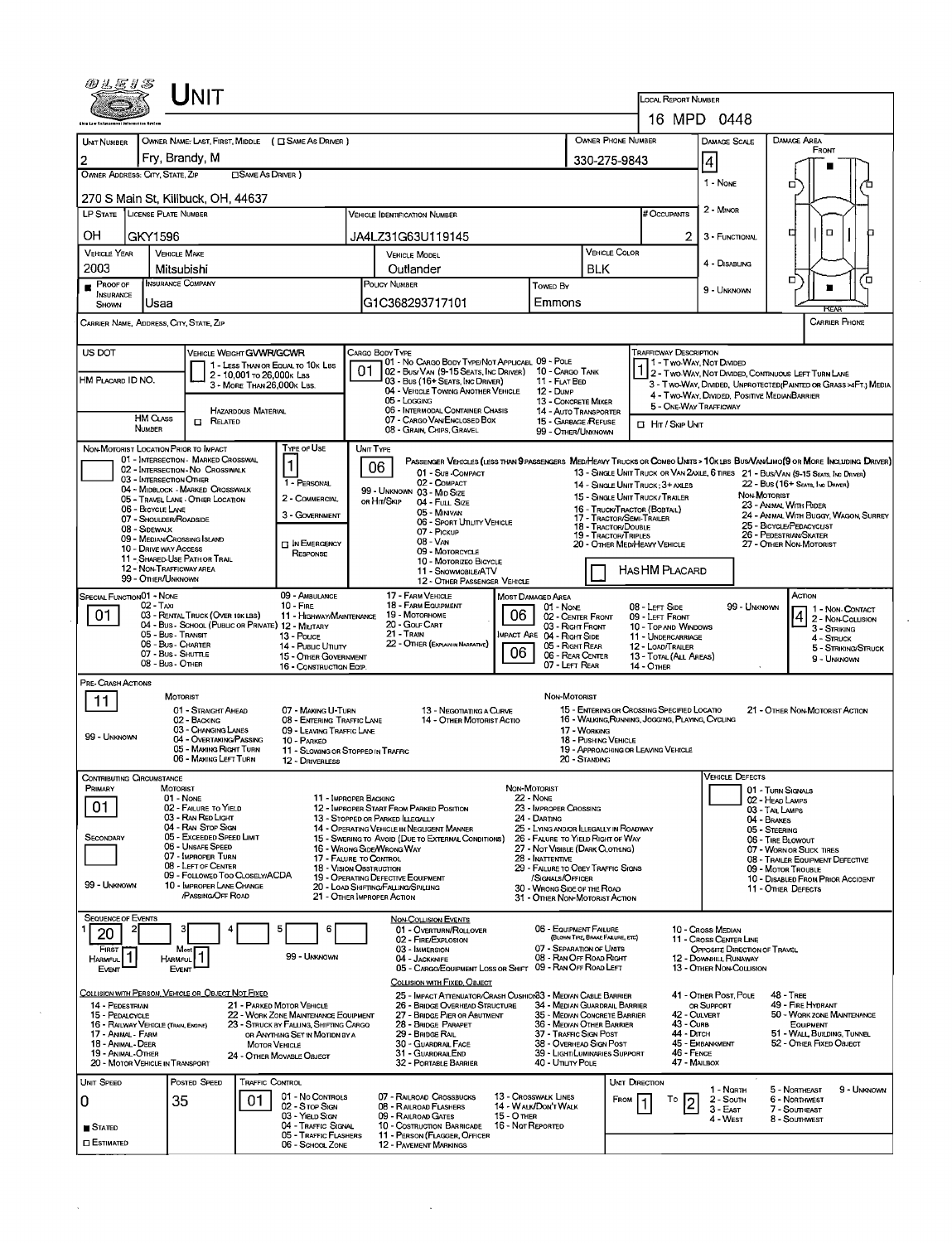|                                                                                                                                                                                           | UNIT                                                                                            |                                                                          |                                                                                                                                        |                                                                                                  |                                                                             |                                     |                                                  |                                                                |                                                        |                                                                                                                             |  |  |
|-------------------------------------------------------------------------------------------------------------------------------------------------------------------------------------------|-------------------------------------------------------------------------------------------------|--------------------------------------------------------------------------|----------------------------------------------------------------------------------------------------------------------------------------|--------------------------------------------------------------------------------------------------|-----------------------------------------------------------------------------|-------------------------------------|--------------------------------------------------|----------------------------------------------------------------|--------------------------------------------------------|-----------------------------------------------------------------------------------------------------------------------------|--|--|
|                                                                                                                                                                                           |                                                                                                 |                                                                          |                                                                                                                                        |                                                                                                  |                                                                             |                                     |                                                  | <b>LOCAL REPORT NUMBER</b><br>16 MPD 0448                      |                                                        |                                                                                                                             |  |  |
|                                                                                                                                                                                           |                                                                                                 |                                                                          |                                                                                                                                        |                                                                                                  |                                                                             |                                     | OWNER PHONE NUMBER                               |                                                                |                                                        | DAMAGE AREA                                                                                                                 |  |  |
| UNIT NUMBER<br>3                                                                                                                                                                          | OWNER NAME: LAST, FIRST, MIDDLE ( ESAME AS DRIVER )<br>Eicher, Janet, S                         |                                                                          |                                                                                                                                        |                                                                                                  |                                                                             |                                     | 330-231-1151                                     |                                                                | <b>DAMAGE SCALE</b><br> 2                              | FRONT                                                                                                                       |  |  |
| OWNER ADDRESS: CITY, STATE, ZIP                                                                                                                                                           | <b>CISAME AS DRIVER )</b>                                                                       |                                                                          |                                                                                                                                        |                                                                                                  |                                                                             |                                     |                                                  |                                                                | 1 - None                                               |                                                                                                                             |  |  |
|                                                                                                                                                                                           | 760 W Main St, Sugarcreek, OH, 44681                                                            |                                                                          |                                                                                                                                        |                                                                                                  |                                                                             |                                     |                                                  |                                                                |                                                        | n                                                                                                                           |  |  |
| <b>LP STATE LICENSE PLATE NUMBER</b>                                                                                                                                                      |                                                                                                 |                                                                          |                                                                                                                                        | VEHICLE IDENTIFICATION NUMBER                                                                    |                                                                             |                                     |                                                  | # Occupants                                                    | $2 -$ Minion                                           |                                                                                                                             |  |  |
| OН<br>GPS4251                                                                                                                                                                             |                                                                                                 |                                                                          |                                                                                                                                        | 1FMHK8F85CGA07882                                                                                |                                                                             |                                     |                                                  |                                                                | 3 - FUNCTIONAL                                         | o<br>◘                                                                                                                      |  |  |
| <b>VEHICLE YEAR</b><br>2012<br>Ford                                                                                                                                                       | <b>VEHICLE MAKE</b>                                                                             |                                                                          |                                                                                                                                        | VEHICLE MODEL<br>Escape                                                                          |                                                                             | <b>DGR</b>                          | VEHICLE COLOR                                    |                                                                | 4 - DISABLING                                          |                                                                                                                             |  |  |
| <b>PROOF OF</b>                                                                                                                                                                           | <b>INSURANCE COMPANY</b>                                                                        |                                                                          | POLICY NUMBER<br>Toweo By                                                                                                              |                                                                                                  |                                                                             |                                     |                                                  |                                                                | 9 - UNKNOWN                                            | α<br>Ω′<br>т                                                                                                                |  |  |
| INSURANCE<br>Habruns<br>SHOWN                                                                                                                                                             |                                                                                                 |                                                                          |                                                                                                                                        | PPA001400115                                                                                     |                                                                             |                                     |                                                  |                                                                |                                                        | বিয়ো                                                                                                                       |  |  |
| CARRIER NAME, ADDRESS, CITY, STATE, ZIP                                                                                                                                                   |                                                                                                 |                                                                          |                                                                                                                                        |                                                                                                  |                                                                             |                                     |                                                  |                                                                |                                                        | CARRIER PHONE                                                                                                               |  |  |
| US DOT                                                                                                                                                                                    | VEHICLE WEIGHT GVWR/GCWR                                                                        |                                                                          |                                                                                                                                        | Cargo Body Type<br>101 - No Cargo Booy Type/Not Applicabl 09 - Pole                              |                                                                             |                                     |                                                  | <b>TRAFFICWAY DESCRIPTION</b><br>1 - Two Way, Not Divided      |                                                        |                                                                                                                             |  |  |
| HM PLACARD ID NO.                                                                                                                                                                         | 1 - LESS THAN OR EQUAL TO 10K LBS<br>2 - 10,001 to 26,000x Las<br>3 - MORE THAN 26,000K LBS.    |                                                                          |                                                                                                                                        | 02 - Bus/Van (9-15 Seats, Inc Driver)<br>03 - Bus (16+ Seats, Ing Driver)                        | 10 - CARGO TANK<br>11 - FLAT BEO                                            |                                     |                                                  |                                                                |                                                        | 1 2 - TWO-WAY, NOT DIVIDED, CONTINUOUS LEFT TURN LANE<br>3 - Two-WAY, DIVIDEO, UNPROTECTEO(PAINTED OR GRASS >4FT.) MEDIA    |  |  |
|                                                                                                                                                                                           |                                                                                                 |                                                                          |                                                                                                                                        | 04 - VEHICLE TOWING ANOTHER VEHICLE<br>05 - Logging                                              | 12 - Dump<br>13 - CONCRETE MIXER                                            |                                     |                                                  | 5 - ONE-WAY TRAFFICWAY                                         | 4 - Two-Way, Divideo, Positive MedianBarrier           |                                                                                                                             |  |  |
| <b>HM CLASS</b><br><b>NUMBER</b>                                                                                                                                                          | HAZARDOUS MATERIAL<br><b>CI RELATED</b>                                                         |                                                                          |                                                                                                                                        | 06 - INTERMODAL CONTAINER CHASIS<br>07 - CARGO VAN ENCLOSED BOX                                  | 14 - AUTO TRANSPORTER<br>15 - GARBAGE /REFUSE                               |                                     |                                                  | <b>D</b> Hit / Skip Unit                                       |                                                        |                                                                                                                             |  |  |
| NON-MOTORIST LOCATION PRIOR TO IMPACT                                                                                                                                                     |                                                                                                 | Type or Use                                                              | UNIT TYPE                                                                                                                              | 08 - GRAIN, CHIPS, GRAVEL                                                                        | 99 - OTHER/UNKNOWN                                                          |                                     |                                                  |                                                                |                                                        |                                                                                                                             |  |  |
|                                                                                                                                                                                           | 01 - INTERSECTION - MARKED CROSSWAL<br>02 - INTERSECTION-NO CROSSWALK                           | $\mathbf{1}$                                                             |                                                                                                                                        | 06                                                                                               |                                                                             |                                     |                                                  |                                                                |                                                        | PASSENGER VEHICLES (LESS THAN 9 PASSENGERS MEDIHEAVY TRUCKS OR COMBO UNTS > 10K LBS BUS/VAN/LMO(9 OR MORE INCLUDING DRIVER) |  |  |
| 03 - INTERSECTION OTHER                                                                                                                                                                   | 04 - MIDBLOCK - MARKEO CROSSWALK                                                                | 1 - PERSONAL                                                             |                                                                                                                                        | 01 - Sub-COMPACT<br>02 - COMPACT<br>99 - UNKNOWN 03 - MID SIZE                                   |                                                                             |                                     |                                                  | 14 - SINGLE UNIT TRUCK: 3+ AXLES                               |                                                        | 13 - SINGLE UNIT TRUCK OR VAN 2AXLE, 6 TIRES 21 - BUS/VAN (9-15 SEATS, INC DRIVES)<br>22 - Bus (16+ Seats, Inc Driver)      |  |  |
| 06 - BICYCLE LANE                                                                                                                                                                         | 05 - TRAVEL LANE - OTHER LOCATION                                                               | 2 - COMMERCIAL                                                           |                                                                                                                                        | OR HIT/SKIP<br>04 - Full Size<br>05 - Minivan                                                    |                                                                             |                                     |                                                  | 15 - SINGLE UNIT TRUCK/TRAILER<br>16 - TRUCK/TRACTOR (BOBTAIL) |                                                        | NON-MOTORIST<br>23 - ANIMAL WITH RIDER                                                                                      |  |  |
| 07 - SHOULDER/ROADSIDE<br>08 - Sidewalk                                                                                                                                                   |                                                                                                 | 3 - GOVERNMENT                                                           |                                                                                                                                        | 06 - Sport Uttury Vehicle<br>07 - Pickup                                                         |                                                                             |                                     | 17 - TRACTOR/SEMI-TRAILER<br>18 - Tractor/Double |                                                                |                                                        | 24 - ANIMAL WITH BUGGY, WAGON, SURREY<br>25 - BICYCLE/PEDACYCLIST<br>26 - PEDESTRIAN SKATER                                 |  |  |
| 19 - TRACTOR/TRIPLES<br>09 - MEDIAN CROSSING ISLAND<br>08 - VAN<br><b>CT IN EMERGENCY</b><br>20 - OTHER MEDIHEAVY VEHICLE<br>10 - DRIVE WAY ACCESS<br>09 - Motorcycle<br>Response         |                                                                                                 |                                                                          |                                                                                                                                        |                                                                                                  |                                                                             |                                     |                                                  |                                                                |                                                        | 27 - OTHER NON-MOTORIST                                                                                                     |  |  |
| 11 - SHARED-USE PATH OR TRAIL<br>10 - MOTORIZED BICYCLE<br>12 - NON-TRAFFICWAY AREA<br>HAS HM PLACARD<br><b>11 - SNOWMOBILE/ATV</b><br>99 - OTHER/UNKNOWN<br>12 - OTHER PASSENGER VEHICLE |                                                                                                 |                                                                          |                                                                                                                                        |                                                                                                  |                                                                             |                                     |                                                  |                                                                |                                                        |                                                                                                                             |  |  |
| SPECIAL FUNCTION 01 - NONE                                                                                                                                                                |                                                                                                 | 09 - AMBULANCE                                                           |                                                                                                                                        | 17 - FARM VERICLE                                                                                | Most Damaged Area                                                           |                                     |                                                  |                                                                |                                                        | ACTION                                                                                                                      |  |  |
| 02 - Taxi<br>01                                                                                                                                                                           | 03 - RENTAL TRUCK (OVER 10K LBS)                                                                | $10 - Fme$<br>11 - HIGHWAY/MAINTENANCE                                   |                                                                                                                                        | 18 - FARM EQUIPMENT<br>19 - Мотовноме                                                            | $01 - None$<br>06                                                           | 02 - CENTER FRONT                   |                                                  | 08 - LEFT SIDE<br>09 - LEFT FRONT                              | 99 - UNKNOWN                                           | 1 - Non-Contact<br>2 - Non-Collision                                                                                        |  |  |
|                                                                                                                                                                                           | 04 - Bus - SCHOOL (PUBLIC OR PRIVATE) 12 - MILITARY<br>05 - Bus - Transit<br>06 - Bus - Charter | 13 - Pouce                                                               |                                                                                                                                        | 20 - Golf Cart<br>21 - Train<br>22 - OTHER (EXPLAIN IN NARRATIVE)                                | IMPACT ARE 04 - RIGHT SIDE                                                  | 03 - Right Front                    |                                                  | 10 - Top and Windows<br>11 - UNDERCARRIAGE                     |                                                        | 3 - Striking<br>$4 -$ Struck                                                                                                |  |  |
|                                                                                                                                                                                           | 07 - Bus - SHUTTLE<br>08 - Bus - Other                                                          | 14 - Pusuc Unury<br>15 - OTHER GOVERNMENT<br>16 - CONSTRUCTION EQIP      |                                                                                                                                        |                                                                                                  | 06<br>07 - LEFT REAR                                                        | 05 - Right REAR<br>06 - REAR CENTER |                                                  | 12 - LOAD/TRAILER<br>13 - TOTAL (ALL AREAS)<br>14 - Отнев      |                                                        | 5 - STRIKING/STRUCK<br>9 - Unknown                                                                                          |  |  |
| PRE- CRASH ACTIONS                                                                                                                                                                        |                                                                                                 |                                                                          |                                                                                                                                        |                                                                                                  |                                                                             |                                     |                                                  |                                                                |                                                        |                                                                                                                             |  |  |
| 11                                                                                                                                                                                        | MOTORIST<br>01 - STRAIGHT AHEAD                                                                 | 07 - MAKING U-TURN                                                       |                                                                                                                                        | 13 - NEGOTIATING A CURVE                                                                         | NON-MOTORIST                                                                |                                     |                                                  | 15 - ENTERING OR CROSSING SPECIFIED LOCATIO                    |                                                        | 21 - OTHER NON-MOTORIST ACTION                                                                                              |  |  |
|                                                                                                                                                                                           | 02 - BACKING<br>03 - Changing Lanes                                                             | 08 - ENTERING TRAFFIC LANE<br>09 - LEAVING TRAFFIC LANE                  |                                                                                                                                        | 14 - OTHER MOTORIST ACTIO                                                                        |                                                                             | 17 - WORKING                        |                                                  | 16 - WALKING RUNNING, JOGSING, PLAYING, CYCLING                |                                                        |                                                                                                                             |  |  |
| 99 - Unknown                                                                                                                                                                              | 04 - OVERTAKING/PASSING<br>05 - MAKING RIGHT TURN                                               | 10 - PARKFO<br>11 - SLOWING OR STOPPED IN TRAFFIC                        |                                                                                                                                        |                                                                                                  |                                                                             | 18 - Pushing Vehicle                |                                                  | 19 - APPROACHING OR LEAVING VEHICLE                            |                                                        |                                                                                                                             |  |  |
|                                                                                                                                                                                           | 06 - MAKING LEFT TURN                                                                           | 12 - DRIVERLESS                                                          |                                                                                                                                        |                                                                                                  |                                                                             | 20 - Standing                       |                                                  |                                                                | Vehicle Defects                                        |                                                                                                                             |  |  |
| Contributing Circumstance<br>Primary                                                                                                                                                      | MOTORIST<br>$01 - None$                                                                         | 11 - IMPROPER BACKING                                                    |                                                                                                                                        |                                                                                                  | NON-MOTORIST<br><b>22 - None</b>                                            |                                     |                                                  |                                                                |                                                        | 01 - TURN SIGNALS                                                                                                           |  |  |
| 01                                                                                                                                                                                        | 02 - FAILURE TO YIELD<br>03 - RAN REO LIGHT                                                     |                                                                          |                                                                                                                                        | 12 - IMPROPER START FROM PARKED POSITION<br>13 - STOPPED OR PARKED (LLEGALLY                     | 23 - IMPROPER CROSSING<br>24 - DARTING                                      |                                     |                                                  |                                                                |                                                        | 02 - HEAD LAMPS<br>03 - TAIL LAMPS<br>04 - BRAKES                                                                           |  |  |
| SECONDARY                                                                                                                                                                                 | 04 - RAN STOP SIGN<br>05 - Excesoso Speso Limit                                                 |                                                                          |                                                                                                                                        | 14 - Operating Vehicle in Negligent Manner<br>15 - SWERING TO AVOID (DUE TO EXTERNAL CONDITIONS) | 25 - LYING ANDIOR ILLEGALLY IN ROADWAY<br>26 - FALURE TO YIELD RIGHT OF WAY |                                     |                                                  |                                                                |                                                        | 05 - Steering<br>06 - TIRE BLOWOUT                                                                                          |  |  |
|                                                                                                                                                                                           | 06 - UNSAFE SPEED<br>07 - IMPROPER TURN<br>08 - LEFT OF CENTER                                  | 17 - FALURE TO CONTROL                                                   |                                                                                                                                        | 16 - WRONG SIDE/WRONG WAY                                                                        | 27 - Not Visible (DARK CLOTHING)<br>28 - INATTENTIVE                        |                                     |                                                  |                                                                |                                                        | 07 - WORN OR SLICK TIRES<br>08 - TRAILER EQUIPMENT DEFECTIVE                                                                |  |  |
| 99 - UNKNOWN                                                                                                                                                                              | 09 - FOLLOWED TOO CLOSELY/ACDA<br>10 - IMPROPER LANE CHANGE                                     | <b>18 - VISION OBSTRUCTION</b>                                           |                                                                                                                                        | 19 - OPERATING DEFECTIVE EQUIPMENT<br>20 - LOAD SHIFTING/FALLING/SPILLING                        | 29 - FAILURE TO OBEY TRAFFIC SIGNS<br>/SIGNALS/OFFICER                      |                                     |                                                  |                                                                |                                                        | 09 - Motor Trouble<br>10 - DISABLED FROM PRIOR ACCIDENT                                                                     |  |  |
|                                                                                                                                                                                           | <b>PASSING OFF ROAD</b>                                                                         |                                                                          |                                                                                                                                        | 21 - OTHER IMPROPER ACTION                                                                       | 30 - Wrong Side of the Road<br>31 - Other Non-Motorist Action               |                                     |                                                  |                                                                |                                                        | 11 - OTHER DEFECTS                                                                                                          |  |  |
| <b>SEQUENCE OF EVENTS</b>                                                                                                                                                                 |                                                                                                 |                                                                          |                                                                                                                                        | <b>NON-COLLISION EVENTS</b><br>01 - Overturn/ROLLOVER                                            | 06 - EQUIPMENT FAILURE                                                      |                                     |                                                  |                                                                | 10 - Cross Median                                      |                                                                                                                             |  |  |
| 20<br>FIRST                                                                                                                                                                               | Most                                                                                            |                                                                          |                                                                                                                                        | 02 - FIRE/EXPLOSION<br>03 - IMMERSION                                                            | 07 - SEPARATION OF UNITS                                                    | (BLOWN TIRE, BRAKE FAILURE, ETC)    |                                                  |                                                                | 11 - CROSS CENTER LINE<br>OPPOSITE DIRECTION OF TRAVEL |                                                                                                                             |  |  |
| Harmful  <br>EVENT                                                                                                                                                                        | HARMFUL <sup>1</sup><br>Event                                                                   | 99 - UNKNOWN                                                             |                                                                                                                                        | 04 - JACKKNIFE<br>05 - CARGO/EOUIPMENT LOSS OR SHIFT 09 - RAN OFF ROAD LEFT                      | 08 - RAN OFF ROAD RIGHT                                                     |                                     |                                                  |                                                                | 12 - DOWNHILL RUNAWAY<br>13 - OTHER NDN-COLLISION      |                                                                                                                             |  |  |
|                                                                                                                                                                                           | COLLISION WITH PERSON, VEHICLE OR OBJECT NOT FIXED                                              |                                                                          |                                                                                                                                        | COLLISION WITH FIXED, OBJECT<br>25 - IMPACT ATTENUATOR/CRASH CUSHION33 - MEDIAN CABLE BARRIER    |                                                                             |                                     |                                                  |                                                                | 41 - OTHER POST, POLE                                  | <b>48 - TREE</b>                                                                                                            |  |  |
| 14 - PEDESTRIAN<br>15 - PEDALCYCLE                                                                                                                                                        |                                                                                                 | 21 - PARKED MOTOR VEHICLE<br>22 - WORK ZONE MAINTENANCE EQUIPMENT        |                                                                                                                                        | 26 - BRIDGE OVERHEAD STRUCTURE<br>27 - BRIDGE PIER OR ABUTMENT                                   | 34 - MEDIAN GUARDRAIL BARRIER<br>35 - MEDIAN CONCRETE BARRIER               |                                     |                                                  | 42 - CULVERT                                                   | OR SUPPORT                                             | 49 - FIRE HYDRANT<br>50 - WORK ZONE MAINTENANCE                                                                             |  |  |
| 16 - RAILWAY VEHICLE (TRAH, ENGAG)<br>17 - Animal - Farm                                                                                                                                  |                                                                                                 | 23 - STRUCK BY FALUING, SHIFTING CARGO<br>OR ANYTHING SET IN MOTION BY A |                                                                                                                                        | 28 - Bridge Parapet<br>29 - BRIDGE RAIL                                                          | 36 - MEDIAN OTHER BARRIER<br>37 - TRAFFIC SIGN POST                         |                                     |                                                  | 43 - Curs<br>44 - Олсн                                         |                                                        | EQUIPMENT<br>51 - WALL, BUILDING, TUNNEL                                                                                    |  |  |
| 18 - Animal - Deer<br>19 - Annal CTHER                                                                                                                                                    | <b>MOTOR VEHICLE</b>                                                                            | 24 - OTHER MOVABLE OBJECT                                                |                                                                                                                                        | 30 - GUARDRAIL FACE<br>31 - GUARDRAILEMD                                                         | 38 - OVERHEAD SIGN POST<br>39 - Light/Luminaries Support                    |                                     |                                                  | 46 - FENCE                                                     | 45 - EMBANKMENT                                        | 52 - OTHER FIXED OBJECT                                                                                                     |  |  |
| 20 - MOTOR VEHICLE IN TRANSPORT<br>UNIT SPEED                                                                                                                                             | POSTED SPEED<br><b>TRAFFIC CONTROL</b>                                                          |                                                                          |                                                                                                                                        | 32 - PORTABLE BARRIER                                                                            | 40 - Unury Pole                                                             |                                     |                                                  | 47 - MAILBOX                                                   |                                                        |                                                                                                                             |  |  |
| 0                                                                                                                                                                                         | 35<br>01                                                                                        | 01 - No CONTROLS                                                         | 07 - RALROAD CROSSBUCKS<br>13 - Crosswalk Lines                                                                                        |                                                                                                  |                                                                             | UNIT DIRECTION<br>FROM<br>To<br> 2  |                                                  | 1 - North<br>2 - Soum                                          | 9 - Unknown<br>5 - Northeast<br>6 - NORTHWEST          |                                                                                                                             |  |  |
| $\blacksquare$ Stated                                                                                                                                                                     |                                                                                                 | 02 - S TOP SIGN<br>03 - YIELD SIGN<br>04 - TRAFFIC SIGNAL                | 14 - WALK/DON'T WALK<br>08 - RAILROAD FLASHERS<br>09 - RALROAD GATES<br>15 - О пнея<br>16 - Not Reported<br>10 - COSTRUCTION BARRICADE |                                                                                                  |                                                                             |                                     |                                                  |                                                                | $3 - E$ AST<br>4 - West                                | 7 - SOUTHEAST<br>8 - Southwest                                                                                              |  |  |
| <b>CI ESTIMATED</b>                                                                                                                                                                       |                                                                                                 | 11 - PERSON (FLAGGER, OFFICER<br>12 - PAVEMENT MARKINGS                  |                                                                                                                                        |                                                                                                  |                                                                             |                                     |                                                  |                                                                |                                                        |                                                                                                                             |  |  |
|                                                                                                                                                                                           |                                                                                                 | 06 - SCHOOL ZONE                                                         |                                                                                                                                        |                                                                                                  |                                                                             |                                     |                                                  |                                                                |                                                        |                                                                                                                             |  |  |

 $\mathcal{L}^{\text{max}}_{\text{max}}$  and  $\mathcal{L}^{\text{max}}_{\text{max}}$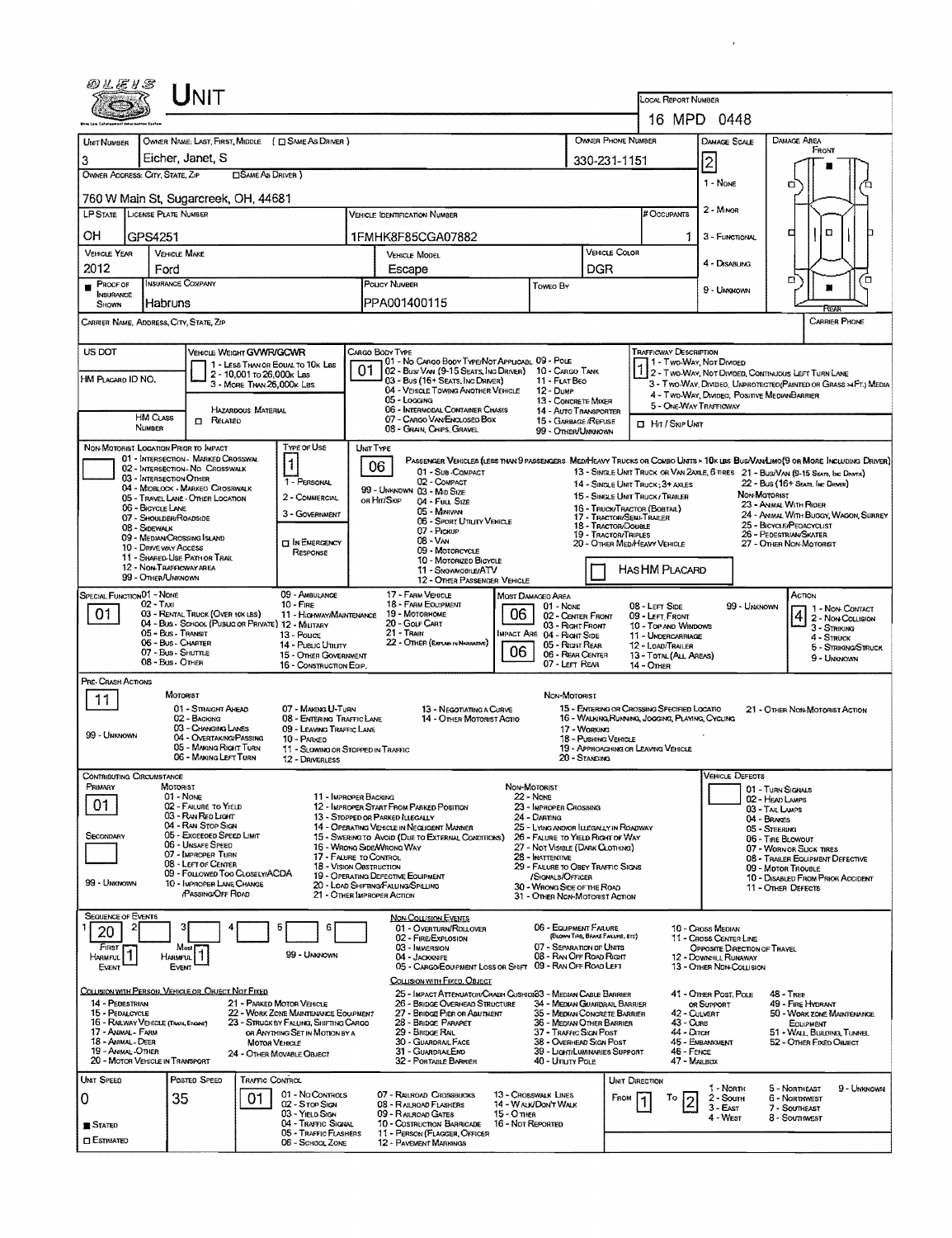| <b>LOCAL REPORT NUMBER</b><br>16 MPD 0448<br>OWNER PHONE NUMBER<br><b>DAMAGE AREA</b><br>UNT NUMBER<br>OWNER NAME: LAST, FIRST, MIDDLE ( $\Box$ SAME AS DRIVER )<br>DAMAGE SCALE<br>FRONT<br>Agin, Steven,<br>$\overline{\mathbf{c}}$<br>614-439-9282<br>п<br>OWNER ADDRESS: CITY, STATE, ZIP<br><b>CISAME AS DRIVER</b> )<br>1 - None<br>o<br>55 Betz Rd, Lancaster, OH, 43130<br>2 - Minon<br># Occupants<br>LP STATE   LICENSE PLATE NUMBER<br><b>VEHICLE IDENTIFICATION NUMBER</b><br>о<br>□<br>OН<br>GFP3711<br>1C6RD7GP9CS157856<br>3 - FUNCTIONAL<br>1.<br>VEHICLE COLOR<br><b>VEHICLE YEAR</b><br><b>VEHICLE MAKE</b><br><b>VEHICLE MODEL</b><br>4 - DISABLING<br>2012<br>WHI<br>Ram Pickup<br>Dodge<br>О<br>้อ<br><b>INSURANCE COMPANY</b><br><b>PROOF OF</b><br>INSURANCE<br><b>POLICY NUMBER</b><br><b>Towed By</b><br>9 - UNKNOWN<br>CSOH00098900<br>First Acceptance<br>SHOWN<br><b>FIFAR</b><br><b>CARRIER PHONE</b><br>CARRIER NAME, ADDRESS, CITY, STATE, ZIP<br>US DOT<br><b>VEHICLE WEIGHT GVWR/GCWR</b><br><b>TRAFFICWAY DESCRIPTION</b><br>CARGO BODY TYPE<br>01 - No CARGO BODY TYPE/NOT APPLICABL 09 - POLE<br>1 - Two-Way, Not Divided<br>1 - LESS THAN OR EOUAL TO 10K LBS<br>02 - Bus/ VAN (9-15 SEATS, INC DRIVER) 10 - CARGO TANK<br>2 - Two-WAY, NOT DIVIDED, CONTINUOUS LEFT TURN LANE<br>2 - 10,001 To 26,000K LBS<br>HM PLACARD ID NO.<br>03 - Bus (16+ Seats, Inc Driver)<br>11 - FLAT BED<br>3 - Two-WAY, DIVIDED, UNPROTECTED (PAINTED OR GRASS >4FT.) MEDIA<br>3 - MORE THAN 26,000K LBS.<br>04 - VEHICLE TOWING ANOTHER VEHICLE<br>12 - DuмP<br>4 - Two-Way, DIVIDED, POSITIVE MEDIANBARRIER<br>05 - Logging<br>13 - CONCRETE MIXER<br>5 - ONE-WAY TRAFFICWAY<br>06 - INTERMODAL CONTAINER CHASIS<br>HAZARDOUS MATERIAL<br>14 - AUTO TRANSPORTER<br><b>HM CLASS</b><br>07 - CARGO VAN ENCLOSED BOX<br>$\Box$ Related<br>15 - GARBAGE / REFUSE<br>□ Hit / Skip Unit<br><b>NUMBER</b><br>08 - GRAIN, CHIPS, GRAVEL<br>99 - OTHER/UNKNOWN<br>TYPE OF USE<br>NON-MOTORIST LOCATION PRIOR TO IMPACT<br>UNIT TYPE<br>01 - INTERSECTION - MARKED CROSSWAL<br>PASSENGER VEHICLES (LESS THAN 9 PASSENGERS MED/HEAVY TRUCKS OR COMBO UNITS > 10K LBS BUS/VAMLIMO(9 OR MORE INCLUDING DRIVER)<br>1<br>07<br>02 - INTERSECTION - NO CROSSWALK<br>01 - Sub-COMPACT<br>13 - SINGLE UNIT TRUCK OR VAN 2AXLE, 6 TIRES 21 - BUS/VAN (9-15 SEATS, INC DRIVER)<br>03 - INTERSECTION OTHER<br>1 - PERSONAL<br>02 - COMPACT<br>14 - SINGLE UNIT TRUCK; 3+ AXLES<br>22 - Bus (16+ Seats, Inc Driver)<br>04 - MIDBLOCK - MARKED CROSSWALK<br>99 - UNKNOWN 03 - MID SIZE<br>NON-MOTORIST<br>15 - SINGLE UNIT TRUCK / TRAILER<br>2 - COMMERCIAL<br>05 - TRAVEL LANE - OTHER LOCATION<br>OR HIT/SKIP<br>04 - Full Size<br>23 - ANIMAL WITH RIDER<br>06 - BICYCLE LANE<br>16 - TRUCK/TRACTOR (BOBTAIL)<br>05 - MINIVAN<br>3 - GOVERNMENT<br>24 - ANIMAL WITH BUGGY, WAGON, SURREY<br>17 - TRACTOR/SEMI-TRAILER<br>07 - Shoulder/Roadside<br>06 - SPORT UTILITY VEHICLE<br>25 - BICYCLE/PEDACYCLIST<br>18 - TRACTOR/DOUBLE<br>08 - Sidewalk<br>07 - Pickup<br>26 - PEDESTRIAN SKATER<br>19 - TRACTOR/TRIPLES<br>09 - MEDIAN CROSSING ISLAND<br>08 - VAN<br>IN EMERGENCY<br>20 - OTHER MEDIHEAVY VEHICLE<br>27 - OTHER NON-MOTORIST<br>10 - DRIVE WAY ACCESS<br>09 - MOTORCYCLE<br>RESPONSE<br>11 - SHARED-USE PATH OR TRAIL<br>10 - MOTORIZED BICYCLE<br>12 - NON-TRAFFICWAY AREA<br>HAS HM PLACARD<br>11 - SNOWMOBILE/ATV<br>99 - OTHER/UNKNOWN<br>12 - OTHER PASSENGER VEHICLE<br>SPECIAL FUNCTION 01 - NONE<br>09 - AMBULANCE<br>17 - FARM VEHICLE<br>Астом<br>MOST DAMAGED AREA<br>18 - FARM EQUIPMENT<br>02 - Tax<br>10 - FIRE<br>08 - LEFT SIDE<br>99 - Unknown<br>01 - None<br>1 1 - Non-Contact<br>06<br>01<br>03 - RENTAL TRUCK (OVER 10K LBS)<br>19 - Мотовноме<br>11 - HIGHWAY/MAINTENANCE<br>$\frac{4}{2}$ - Non-Coursion<br>02 - CENTER FRONT<br>09 - LEFT FRONT<br>04 - Bus - School (Public or Private) 12 - MILITARY<br>20 - Gour Cart<br>03 - Right Front<br>10 - Top and Windows<br>3 - STRIKING<br>21 - TRAIN<br>05 - Bus - Transit<br>MPACT ARE 04 - RIGHT SIDE<br>13 - Pouce<br>11 - UNDERCARRIAGE<br>4 - STRUCK<br>06 - Bus - Charter<br>22 - OTHER (EXPLAN IN NARRATIVE)<br>14 - Pusuc Unury<br>05 - Right Rear<br>12 - LOAD/TRAILER<br>5 - STRIKING/STRUCK<br>06<br>07 - Bus - SHUTTLE<br>06 - REAR CENTER<br>15 - OTHER GOVERNMENT<br>13 - TOTAL (ALL AREAS)<br>9 - UNKNOWN<br>08 - Bus - Other<br>07 - LEFT REAR<br>16 - CONSTRUCTION EOIP.<br>14 - OTHER<br>PRE- CRASH ACTIONS<br>MOTORIST<br>NON-MOTORIST<br>11<br>01 - STRAIGHT AHEAD<br>15 - ENTERING OR CROSSING SPECIFIED LOCATIO<br>07 - MAKING U-TURN<br>21 - OTHER NON-MOTORIST ACTION<br>13 - Negotiating a Curve<br>16 - WALKING, RUNNING, JOGGING, PLAYING, CYCLING<br>02 - BACKING<br>08 - ENTERING TRAFFIC LANE<br>14 - OTHER MOTORIST ACTIO<br>03 - CHANGING LANES<br>17 - WORKING<br>09 - LEAVING TRAFFIC LANE<br>99 - UNKNOWN<br>04 - OVERTAKING/PASSING<br>18 - PUSHING VEHICLE<br>10 - PARKEO<br>05 - MAKING RIGHT TURN<br>19 - APPROACHING OR LEAVING VEHICLE<br>11 - SLOWING OR STOPPED IN TRAFFIC<br>06 - MAKING LEFT TURN<br>20 - Standing<br>12 - DRIVERLESS<br>Contributing Circumstance<br>Vehicle Defects<br>PRIMARY<br>NON-MOTORIST<br>MOTORIST<br>01 - TURN SIGNALS<br><b>22 - None</b><br>01 - NONE<br>11 - IMPROPER BACKING<br>02 - HEAD LAMPS<br>01<br>02 - FAILURE TO YIELD<br>12 - IMPROPER START FROM PARKED POSITION<br>23 - IMPROPER CROSSING<br>03 - TAIL LAMPS<br>03 - RAN RED LIGHT<br>13 - STOPPED OR PARKED ILLEGALLY<br>24 - DARTING<br>04 - BRAKES<br>04 - RAN STOP SIGN<br>25 - LYING AND/OR ILLEGALLY IN ROADWAY<br>14 - OPERATING VEHICLE IN NEGLIGENT MANNER<br>05 - STEERING<br>05 - Exceeded Speed LIMIT<br>SECONDARY<br>15 - Swering to Avoid (Due to External Conditions)<br>26 - FALURE TO YIELD RIGHT OF WAY<br>06 - TIRE BLOWOUT<br>06 - UNSAFE SPEED<br>16 - WRONG SIDE/WRONG WAY<br>27 - NOT VISIBLE (DARK CLOTHING)<br>07 - WORN OR SLICK TIRES<br>07 - IMPROPER TURN<br>17 - FALURE TO CONTROL<br>28 - INATTENTIVE<br>08 - TRAILER EQUIPMENT DEFECTIVE<br>08 - LEFT OF CENTER<br><b>18 - VISION OBSTRUCTION</b><br>29 - FAILURE TO OBEY TRAFFIC SIGNS<br>09 - MOTOR TROUBLE<br>09 - FOLLOWED TOO CLOSELY/ACDA<br>19 - OPERATING DEFECTIVE EQUIPMENT<br>/SIGNALS/OFFICER<br>10 - DISABLED FROM PRIOR ACCIDENT<br>99 - UNKNOWN<br>10 - IMPROPER LANE CHANGE<br>20 - LOAD SHIFTING/FALLING/SPILLING<br>30 - WRONG SIDE OF THE ROAD<br>11 - Other Defects<br><b>PASSING OFF ROAD</b><br>21 - OTHER IMPROPER ACTION<br>31 - OTHER NON-MOTORIST ACTION<br><b>SEQUENCE OF EVENTS</b><br><b>NON-COLLISION EVENTS</b><br>06 - EQUIPMENT FAILURE<br>2<br>5<br>01 - OVERTURN/ROLLOVER<br>10 - Cross Median<br>Е<br>20<br>(BLOWN TIRE, BRAKE FAILIRE, ETC)<br>02 - FIRE/EXPLOSION<br>11 - Cross Center Line<br>07 - SEPARATION OF UNITS<br>03 - IMMERSION<br>FIRST<br>Most<br>OPPOSITE DIRECTION OF TRAVEL<br>HARMFUL <sup>1</sup><br>99 - Unknown<br>08 - RAN OFF ROAD RIGHT<br>04 - JACKKNIFE<br>12 - DOWNHILL RUNAWAY<br><b>HARMFUL</b><br>09 - RAN OFF ROAD LEFT<br>05 - CARGO/EQUIPMENT LOSS OR SHIFT<br>13 - OTHER NON COLLISION<br>EVENT<br>Event<br>COLLISION WITH FIXED, OBJECT<br><u>Collision with Person, Vehicle or Object Not Fixed</u><br>25 - IMPACT ATTENUATOR/CRASH CUSHION33 - MEDIAN CABLE BARRIER<br>41 - Other Post, Pole<br><b>48 - TREE</b><br>14 - PEDESTRIAN<br>21 - PARKED MOTOR VEHICLE<br>26 - Bridge Overhead Structure<br>34 - Median Guaroral Barrier<br>OR SUPPORT<br>49 - FIRE HYDRANT<br>15 - PEDALCYCLE<br>22 - WORK ZONE MAINTENANCE EQUIPMENT<br>27 - BRIDGE PIER OR ABUTMENT<br>35 - MEDIAN CONCRETE BARRIER<br>42 - CULVERT<br>50 - WORK ZONE MAINTENANCE<br>16 - RAILWAY VEHICLE (TRAIN, ENGINE)<br>23 - STRUCK BY FALLING, SHIFTING CARGO<br>28 - Bridge Parapet<br>36 - MEDIAN OTHER BARRIER<br>43 - Curb<br>EQUIPMENT<br>17 - ANIMAL - FARM<br>29 - Bridge Rail<br>37 - TRAFFIC SIGN POST<br>44 - Олсн<br>51 - WALL BUILDING TUNNEL<br>OR ANYTHING SET IN MOTION BY A<br>30 - GUARDRAIL FACE<br>45 - EMBANKMENT<br>18 - Animal - DEER<br>38 - Overhead Sign Post<br>52 - OTHER FIXED OBJECT<br><b>MOTOR VEHICLE</b><br>31 - GUARORAILEND<br>19 - Animal - Other<br>39 - LIGHT/LUMINARIES SUPPORT<br>46 - FENCE<br>24 - Отнев Моуавце Овлест<br>20 - MOTOR VEHICLE IN TRANSPORT<br>32 - PORTABLE BARRIER<br>40 - Unury Pous<br>47 MAILBOX<br>UNIT SPEED<br>POSTED SPEED<br>TRAFFIC CONTROL<br><b>UNIT DIRECTION</b><br>5 - Northeast<br>9 - UNKNOWN<br>1 - North<br>01 - No Controls<br>07 - RAILROAD CROSSBUCKS<br>13 - Crosswalk Lines<br>35<br>01<br>FROM<br>6 - NORTHWEST<br>То<br>2 - South<br>0<br>$\overline{c}$<br>14 - WALK/DON'T WALK<br>02 - Stop Sign<br>08 - RALROAD FLASHERS<br>$3 - EAST$<br>7 - SOUTHEAST<br>03 - YIELD SIGN<br>09 - RALROAD GATES<br>15 - О тиев<br>4 - West<br>8 - SOUTHWEST<br>04 - TRAFFIC SIGNAL<br>10 - Costruction Barricade<br>16 - Not Reported<br><b>B</b> Stated<br>05 - Traffic Flashers<br>11 - PERSON (FLAGGER, OFFICER<br><b>C</b> ESTIMATED<br>06 - SCHOOL ZONE<br><b>12 - PAVEMENT MARKINGS</b> |      |  |  |  |  |  |
|------------------------------------------------------------------------------------------------------------------------------------------------------------------------------------------------------------------------------------------------------------------------------------------------------------------------------------------------------------------------------------------------------------------------------------------------------------------------------------------------------------------------------------------------------------------------------------------------------------------------------------------------------------------------------------------------------------------------------------------------------------------------------------------------------------------------------------------------------------------------------------------------------------------------------------------------------------------------------------------------------------------------------------------------------------------------------------------------------------------------------------------------------------------------------------------------------------------------------------------------------------------------------------------------------------------------------------------------------------------------------------------------------------------------------------------------------------------------------------------------------------------------------------------------------------------------------------------------------------------------------------------------------------------------------------------------------------------------------------------------------------------------------------------------------------------------------------------------------------------------------------------------------------------------------------------------------------------------------------------------------------------------------------------------------------------------------------------------------------------------------------------------------------------------------------------------------------------------------------------------------------------------------------------------------------------------------------------------------------------------------------------------------------------------------------------------------------------------------------------------------------------------------------------------------------------------------------------------------------------------------------------------------------------------------------------------------------------------------------------------------------------------------------------------------------------------------------------------------------------------------------------------------------------------------------------------------------------------------------------------------------------------------------------------------------------------------------------------------------------------------------------------------------------------------------------------------------------------------------------------------------------------------------------------------------------------------------------------------------------------------------------------------------------------------------------------------------------------------------------------------------------------------------------------------------------------------------------------------------------------------------------------------------------------------------------------------------------------------------------------------------------------------------------------------------------------------------------------------------------------------------------------------------------------------------------------------------------------------------------------------------------------------------------------------------------------------------------------------------------------------------------------------------------------------------------------------------------------------------------------------------------------------------------------------------------------------------------------------------------------------------------------------------------------------------------------------------------------------------------------------------------------------------------------------------------------------------------------------------------------------------------------------------------------------------------------------------------------------------------------------------------------------------------------------------------------------------------------------------------------------------------------------------------------------------------------------------------------------------------------------------------------------------------------------------------------------------------------------------------------------------------------------------------------------------------------------------------------------------------------------------------------------------------------------------------------------------------------------------------------------------------------------------------------------------------------------------------------------------------------------------------------------------------------------------------------------------------------------------------------------------------------------------------------------------------------------------------------------------------------------------------------------------------------------------------------------------------------------------------------------------------------------------------------------------------------------------------------------------------------------------------------------------------------------------------------------------------------------------------------------------------------------------------------------------------------------------------------------------------------------------------------------------------------------------------------------------------------------------------------------------------------------------------------------------------------------------------------------------------------------------------------------------------------------------------------------------------------------------------------------------------------------------------------------------------------------------------------------------------------------------------------------------------------------------------------------------------------------------------------------------------------------------------------------------------------------------------------------------------------------------------------------------------------------------------------------------------------------------------------------------------------------------------------------------------------------------------------------------------------------------------------------------------------------------------------------------------------------------------------------------------------------------------------------------------------------------------------------------------------------------------------------------------------------------------------------------------------------------------------------------------------------------------------------------------------------------------------------------------------------------------------------------------------------------------------------------------------------------------------------------------------------------------------------------------------------------------------------------------------------------------------------------------------------------------------------------------------------------------------------------------------------------------------------------------------------------------------------------------------------------------------------------------------------------------------------------------------------------------------------------------------------------------------------------------------------------------------------------------------------------------------------------------------------------------------------------------------------------------------------------------------------------------------------------------------------------------------------------------------------------------------------------------------------------------------------------------------------------------------------------------------------------------------------------------------------------------------------------------------------------------------------------------------------------------------------------------------------------------------------|------|--|--|--|--|--|
|                                                                                                                                                                                                                                                                                                                                                                                                                                                                                                                                                                                                                                                                                                                                                                                                                                                                                                                                                                                                                                                                                                                                                                                                                                                                                                                                                                                                                                                                                                                                                                                                                                                                                                                                                                                                                                                                                                                                                                                                                                                                                                                                                                                                                                                                                                                                                                                                                                                                                                                                                                                                                                                                                                                                                                                                                                                                                                                                                                                                                                                                                                                                                                                                                                                                                                                                                                                                                                                                                                                                                                                                                                                                                                                                                                                                                                                                                                                                                                                                                                                                                                                                                                                                                                                                                                                                                                                                                                                                                                                                                                                                                                                                                                                                                                                                                                                                                                                                                                                                                                                                                                                                                                                                                                                                                                                                                                                                                                                                                                                                                                                                                                                                                                                                                                                                                                                                                                                                                                                                                                                                                                                                                                                                                                                                                                                                                                                                                                                                                                                                                                                                                                                                                                                                                                                                                                                                                                                                                                                                                                                                                                                                                                                                                                                                                                                                                                                                                                                                                                                                                                                                                                                                                                                                                                                                                                                                                                                                                                                                                                                                                                                                                                                                                                                                                                                                                                                                                                                                                                                                                                                                                                                                                                                                                                                                                                                                                                                                                                                                                                                                                                                              | UNIT |  |  |  |  |  |
|                                                                                                                                                                                                                                                                                                                                                                                                                                                                                                                                                                                                                                                                                                                                                                                                                                                                                                                                                                                                                                                                                                                                                                                                                                                                                                                                                                                                                                                                                                                                                                                                                                                                                                                                                                                                                                                                                                                                                                                                                                                                                                                                                                                                                                                                                                                                                                                                                                                                                                                                                                                                                                                                                                                                                                                                                                                                                                                                                                                                                                                                                                                                                                                                                                                                                                                                                                                                                                                                                                                                                                                                                                                                                                                                                                                                                                                                                                                                                                                                                                                                                                                                                                                                                                                                                                                                                                                                                                                                                                                                                                                                                                                                                                                                                                                                                                                                                                                                                                                                                                                                                                                                                                                                                                                                                                                                                                                                                                                                                                                                                                                                                                                                                                                                                                                                                                                                                                                                                                                                                                                                                                                                                                                                                                                                                                                                                                                                                                                                                                                                                                                                                                                                                                                                                                                                                                                                                                                                                                                                                                                                                                                                                                                                                                                                                                                                                                                                                                                                                                                                                                                                                                                                                                                                                                                                                                                                                                                                                                                                                                                                                                                                                                                                                                                                                                                                                                                                                                                                                                                                                                                                                                                                                                                                                                                                                                                                                                                                                                                                                                                                                                                              |      |  |  |  |  |  |
|                                                                                                                                                                                                                                                                                                                                                                                                                                                                                                                                                                                                                                                                                                                                                                                                                                                                                                                                                                                                                                                                                                                                                                                                                                                                                                                                                                                                                                                                                                                                                                                                                                                                                                                                                                                                                                                                                                                                                                                                                                                                                                                                                                                                                                                                                                                                                                                                                                                                                                                                                                                                                                                                                                                                                                                                                                                                                                                                                                                                                                                                                                                                                                                                                                                                                                                                                                                                                                                                                                                                                                                                                                                                                                                                                                                                                                                                                                                                                                                                                                                                                                                                                                                                                                                                                                                                                                                                                                                                                                                                                                                                                                                                                                                                                                                                                                                                                                                                                                                                                                                                                                                                                                                                                                                                                                                                                                                                                                                                                                                                                                                                                                                                                                                                                                                                                                                                                                                                                                                                                                                                                                                                                                                                                                                                                                                                                                                                                                                                                                                                                                                                                                                                                                                                                                                                                                                                                                                                                                                                                                                                                                                                                                                                                                                                                                                                                                                                                                                                                                                                                                                                                                                                                                                                                                                                                                                                                                                                                                                                                                                                                                                                                                                                                                                                                                                                                                                                                                                                                                                                                                                                                                                                                                                                                                                                                                                                                                                                                                                                                                                                                                                              |      |  |  |  |  |  |
|                                                                                                                                                                                                                                                                                                                                                                                                                                                                                                                                                                                                                                                                                                                                                                                                                                                                                                                                                                                                                                                                                                                                                                                                                                                                                                                                                                                                                                                                                                                                                                                                                                                                                                                                                                                                                                                                                                                                                                                                                                                                                                                                                                                                                                                                                                                                                                                                                                                                                                                                                                                                                                                                                                                                                                                                                                                                                                                                                                                                                                                                                                                                                                                                                                                                                                                                                                                                                                                                                                                                                                                                                                                                                                                                                                                                                                                                                                                                                                                                                                                                                                                                                                                                                                                                                                                                                                                                                                                                                                                                                                                                                                                                                                                                                                                                                                                                                                                                                                                                                                                                                                                                                                                                                                                                                                                                                                                                                                                                                                                                                                                                                                                                                                                                                                                                                                                                                                                                                                                                                                                                                                                                                                                                                                                                                                                                                                                                                                                                                                                                                                                                                                                                                                                                                                                                                                                                                                                                                                                                                                                                                                                                                                                                                                                                                                                                                                                                                                                                                                                                                                                                                                                                                                                                                                                                                                                                                                                                                                                                                                                                                                                                                                                                                                                                                                                                                                                                                                                                                                                                                                                                                                                                                                                                                                                                                                                                                                                                                                                                                                                                                                                              |      |  |  |  |  |  |
|                                                                                                                                                                                                                                                                                                                                                                                                                                                                                                                                                                                                                                                                                                                                                                                                                                                                                                                                                                                                                                                                                                                                                                                                                                                                                                                                                                                                                                                                                                                                                                                                                                                                                                                                                                                                                                                                                                                                                                                                                                                                                                                                                                                                                                                                                                                                                                                                                                                                                                                                                                                                                                                                                                                                                                                                                                                                                                                                                                                                                                                                                                                                                                                                                                                                                                                                                                                                                                                                                                                                                                                                                                                                                                                                                                                                                                                                                                                                                                                                                                                                                                                                                                                                                                                                                                                                                                                                                                                                                                                                                                                                                                                                                                                                                                                                                                                                                                                                                                                                                                                                                                                                                                                                                                                                                                                                                                                                                                                                                                                                                                                                                                                                                                                                                                                                                                                                                                                                                                                                                                                                                                                                                                                                                                                                                                                                                                                                                                                                                                                                                                                                                                                                                                                                                                                                                                                                                                                                                                                                                                                                                                                                                                                                                                                                                                                                                                                                                                                                                                                                                                                                                                                                                                                                                                                                                                                                                                                                                                                                                                                                                                                                                                                                                                                                                                                                                                                                                                                                                                                                                                                                                                                                                                                                                                                                                                                                                                                                                                                                                                                                                                                              |      |  |  |  |  |  |
|                                                                                                                                                                                                                                                                                                                                                                                                                                                                                                                                                                                                                                                                                                                                                                                                                                                                                                                                                                                                                                                                                                                                                                                                                                                                                                                                                                                                                                                                                                                                                                                                                                                                                                                                                                                                                                                                                                                                                                                                                                                                                                                                                                                                                                                                                                                                                                                                                                                                                                                                                                                                                                                                                                                                                                                                                                                                                                                                                                                                                                                                                                                                                                                                                                                                                                                                                                                                                                                                                                                                                                                                                                                                                                                                                                                                                                                                                                                                                                                                                                                                                                                                                                                                                                                                                                                                                                                                                                                                                                                                                                                                                                                                                                                                                                                                                                                                                                                                                                                                                                                                                                                                                                                                                                                                                                                                                                                                                                                                                                                                                                                                                                                                                                                                                                                                                                                                                                                                                                                                                                                                                                                                                                                                                                                                                                                                                                                                                                                                                                                                                                                                                                                                                                                                                                                                                                                                                                                                                                                                                                                                                                                                                                                                                                                                                                                                                                                                                                                                                                                                                                                                                                                                                                                                                                                                                                                                                                                                                                                                                                                                                                                                                                                                                                                                                                                                                                                                                                                                                                                                                                                                                                                                                                                                                                                                                                                                                                                                                                                                                                                                                                                              |      |  |  |  |  |  |
|                                                                                                                                                                                                                                                                                                                                                                                                                                                                                                                                                                                                                                                                                                                                                                                                                                                                                                                                                                                                                                                                                                                                                                                                                                                                                                                                                                                                                                                                                                                                                                                                                                                                                                                                                                                                                                                                                                                                                                                                                                                                                                                                                                                                                                                                                                                                                                                                                                                                                                                                                                                                                                                                                                                                                                                                                                                                                                                                                                                                                                                                                                                                                                                                                                                                                                                                                                                                                                                                                                                                                                                                                                                                                                                                                                                                                                                                                                                                                                                                                                                                                                                                                                                                                                                                                                                                                                                                                                                                                                                                                                                                                                                                                                                                                                                                                                                                                                                                                                                                                                                                                                                                                                                                                                                                                                                                                                                                                                                                                                                                                                                                                                                                                                                                                                                                                                                                                                                                                                                                                                                                                                                                                                                                                                                                                                                                                                                                                                                                                                                                                                                                                                                                                                                                                                                                                                                                                                                                                                                                                                                                                                                                                                                                                                                                                                                                                                                                                                                                                                                                                                                                                                                                                                                                                                                                                                                                                                                                                                                                                                                                                                                                                                                                                                                                                                                                                                                                                                                                                                                                                                                                                                                                                                                                                                                                                                                                                                                                                                                                                                                                                                                              |      |  |  |  |  |  |
|                                                                                                                                                                                                                                                                                                                                                                                                                                                                                                                                                                                                                                                                                                                                                                                                                                                                                                                                                                                                                                                                                                                                                                                                                                                                                                                                                                                                                                                                                                                                                                                                                                                                                                                                                                                                                                                                                                                                                                                                                                                                                                                                                                                                                                                                                                                                                                                                                                                                                                                                                                                                                                                                                                                                                                                                                                                                                                                                                                                                                                                                                                                                                                                                                                                                                                                                                                                                                                                                                                                                                                                                                                                                                                                                                                                                                                                                                                                                                                                                                                                                                                                                                                                                                                                                                                                                                                                                                                                                                                                                                                                                                                                                                                                                                                                                                                                                                                                                                                                                                                                                                                                                                                                                                                                                                                                                                                                                                                                                                                                                                                                                                                                                                                                                                                                                                                                                                                                                                                                                                                                                                                                                                                                                                                                                                                                                                                                                                                                                                                                                                                                                                                                                                                                                                                                                                                                                                                                                                                                                                                                                                                                                                                                                                                                                                                                                                                                                                                                                                                                                                                                                                                                                                                                                                                                                                                                                                                                                                                                                                                                                                                                                                                                                                                                                                                                                                                                                                                                                                                                                                                                                                                                                                                                                                                                                                                                                                                                                                                                                                                                                                                                              |      |  |  |  |  |  |
|                                                                                                                                                                                                                                                                                                                                                                                                                                                                                                                                                                                                                                                                                                                                                                                                                                                                                                                                                                                                                                                                                                                                                                                                                                                                                                                                                                                                                                                                                                                                                                                                                                                                                                                                                                                                                                                                                                                                                                                                                                                                                                                                                                                                                                                                                                                                                                                                                                                                                                                                                                                                                                                                                                                                                                                                                                                                                                                                                                                                                                                                                                                                                                                                                                                                                                                                                                                                                                                                                                                                                                                                                                                                                                                                                                                                                                                                                                                                                                                                                                                                                                                                                                                                                                                                                                                                                                                                                                                                                                                                                                                                                                                                                                                                                                                                                                                                                                                                                                                                                                                                                                                                                                                                                                                                                                                                                                                                                                                                                                                                                                                                                                                                                                                                                                                                                                                                                                                                                                                                                                                                                                                                                                                                                                                                                                                                                                                                                                                                                                                                                                                                                                                                                                                                                                                                                                                                                                                                                                                                                                                                                                                                                                                                                                                                                                                                                                                                                                                                                                                                                                                                                                                                                                                                                                                                                                                                                                                                                                                                                                                                                                                                                                                                                                                                                                                                                                                                                                                                                                                                                                                                                                                                                                                                                                                                                                                                                                                                                                                                                                                                                                                              |      |  |  |  |  |  |
|                                                                                                                                                                                                                                                                                                                                                                                                                                                                                                                                                                                                                                                                                                                                                                                                                                                                                                                                                                                                                                                                                                                                                                                                                                                                                                                                                                                                                                                                                                                                                                                                                                                                                                                                                                                                                                                                                                                                                                                                                                                                                                                                                                                                                                                                                                                                                                                                                                                                                                                                                                                                                                                                                                                                                                                                                                                                                                                                                                                                                                                                                                                                                                                                                                                                                                                                                                                                                                                                                                                                                                                                                                                                                                                                                                                                                                                                                                                                                                                                                                                                                                                                                                                                                                                                                                                                                                                                                                                                                                                                                                                                                                                                                                                                                                                                                                                                                                                                                                                                                                                                                                                                                                                                                                                                                                                                                                                                                                                                                                                                                                                                                                                                                                                                                                                                                                                                                                                                                                                                                                                                                                                                                                                                                                                                                                                                                                                                                                                                                                                                                                                                                                                                                                                                                                                                                                                                                                                                                                                                                                                                                                                                                                                                                                                                                                                                                                                                                                                                                                                                                                                                                                                                                                                                                                                                                                                                                                                                                                                                                                                                                                                                                                                                                                                                                                                                                                                                                                                                                                                                                                                                                                                                                                                                                                                                                                                                                                                                                                                                                                                                                                                              |      |  |  |  |  |  |
|                                                                                                                                                                                                                                                                                                                                                                                                                                                                                                                                                                                                                                                                                                                                                                                                                                                                                                                                                                                                                                                                                                                                                                                                                                                                                                                                                                                                                                                                                                                                                                                                                                                                                                                                                                                                                                                                                                                                                                                                                                                                                                                                                                                                                                                                                                                                                                                                                                                                                                                                                                                                                                                                                                                                                                                                                                                                                                                                                                                                                                                                                                                                                                                                                                                                                                                                                                                                                                                                                                                                                                                                                                                                                                                                                                                                                                                                                                                                                                                                                                                                                                                                                                                                                                                                                                                                                                                                                                                                                                                                                                                                                                                                                                                                                                                                                                                                                                                                                                                                                                                                                                                                                                                                                                                                                                                                                                                                                                                                                                                                                                                                                                                                                                                                                                                                                                                                                                                                                                                                                                                                                                                                                                                                                                                                                                                                                                                                                                                                                                                                                                                                                                                                                                                                                                                                                                                                                                                                                                                                                                                                                                                                                                                                                                                                                                                                                                                                                                                                                                                                                                                                                                                                                                                                                                                                                                                                                                                                                                                                                                                                                                                                                                                                                                                                                                                                                                                                                                                                                                                                                                                                                                                                                                                                                                                                                                                                                                                                                                                                                                                                                                                              |      |  |  |  |  |  |
|                                                                                                                                                                                                                                                                                                                                                                                                                                                                                                                                                                                                                                                                                                                                                                                                                                                                                                                                                                                                                                                                                                                                                                                                                                                                                                                                                                                                                                                                                                                                                                                                                                                                                                                                                                                                                                                                                                                                                                                                                                                                                                                                                                                                                                                                                                                                                                                                                                                                                                                                                                                                                                                                                                                                                                                                                                                                                                                                                                                                                                                                                                                                                                                                                                                                                                                                                                                                                                                                                                                                                                                                                                                                                                                                                                                                                                                                                                                                                                                                                                                                                                                                                                                                                                                                                                                                                                                                                                                                                                                                                                                                                                                                                                                                                                                                                                                                                                                                                                                                                                                                                                                                                                                                                                                                                                                                                                                                                                                                                                                                                                                                                                                                                                                                                                                                                                                                                                                                                                                                                                                                                                                                                                                                                                                                                                                                                                                                                                                                                                                                                                                                                                                                                                                                                                                                                                                                                                                                                                                                                                                                                                                                                                                                                                                                                                                                                                                                                                                                                                                                                                                                                                                                                                                                                                                                                                                                                                                                                                                                                                                                                                                                                                                                                                                                                                                                                                                                                                                                                                                                                                                                                                                                                                                                                                                                                                                                                                                                                                                                                                                                                                                              |      |  |  |  |  |  |
|                                                                                                                                                                                                                                                                                                                                                                                                                                                                                                                                                                                                                                                                                                                                                                                                                                                                                                                                                                                                                                                                                                                                                                                                                                                                                                                                                                                                                                                                                                                                                                                                                                                                                                                                                                                                                                                                                                                                                                                                                                                                                                                                                                                                                                                                                                                                                                                                                                                                                                                                                                                                                                                                                                                                                                                                                                                                                                                                                                                                                                                                                                                                                                                                                                                                                                                                                                                                                                                                                                                                                                                                                                                                                                                                                                                                                                                                                                                                                                                                                                                                                                                                                                                                                                                                                                                                                                                                                                                                                                                                                                                                                                                                                                                                                                                                                                                                                                                                                                                                                                                                                                                                                                                                                                                                                                                                                                                                                                                                                                                                                                                                                                                                                                                                                                                                                                                                                                                                                                                                                                                                                                                                                                                                                                                                                                                                                                                                                                                                                                                                                                                                                                                                                                                                                                                                                                                                                                                                                                                                                                                                                                                                                                                                                                                                                                                                                                                                                                                                                                                                                                                                                                                                                                                                                                                                                                                                                                                                                                                                                                                                                                                                                                                                                                                                                                                                                                                                                                                                                                                                                                                                                                                                                                                                                                                                                                                                                                                                                                                                                                                                                                                              |      |  |  |  |  |  |
|                                                                                                                                                                                                                                                                                                                                                                                                                                                                                                                                                                                                                                                                                                                                                                                                                                                                                                                                                                                                                                                                                                                                                                                                                                                                                                                                                                                                                                                                                                                                                                                                                                                                                                                                                                                                                                                                                                                                                                                                                                                                                                                                                                                                                                                                                                                                                                                                                                                                                                                                                                                                                                                                                                                                                                                                                                                                                                                                                                                                                                                                                                                                                                                                                                                                                                                                                                                                                                                                                                                                                                                                                                                                                                                                                                                                                                                                                                                                                                                                                                                                                                                                                                                                                                                                                                                                                                                                                                                                                                                                                                                                                                                                                                                                                                                                                                                                                                                                                                                                                                                                                                                                                                                                                                                                                                                                                                                                                                                                                                                                                                                                                                                                                                                                                                                                                                                                                                                                                                                                                                                                                                                                                                                                                                                                                                                                                                                                                                                                                                                                                                                                                                                                                                                                                                                                                                                                                                                                                                                                                                                                                                                                                                                                                                                                                                                                                                                                                                                                                                                                                                                                                                                                                                                                                                                                                                                                                                                                                                                                                                                                                                                                                                                                                                                                                                                                                                                                                                                                                                                                                                                                                                                                                                                                                                                                                                                                                                                                                                                                                                                                                                                              |      |  |  |  |  |  |
|                                                                                                                                                                                                                                                                                                                                                                                                                                                                                                                                                                                                                                                                                                                                                                                                                                                                                                                                                                                                                                                                                                                                                                                                                                                                                                                                                                                                                                                                                                                                                                                                                                                                                                                                                                                                                                                                                                                                                                                                                                                                                                                                                                                                                                                                                                                                                                                                                                                                                                                                                                                                                                                                                                                                                                                                                                                                                                                                                                                                                                                                                                                                                                                                                                                                                                                                                                                                                                                                                                                                                                                                                                                                                                                                                                                                                                                                                                                                                                                                                                                                                                                                                                                                                                                                                                                                                                                                                                                                                                                                                                                                                                                                                                                                                                                                                                                                                                                                                                                                                                                                                                                                                                                                                                                                                                                                                                                                                                                                                                                                                                                                                                                                                                                                                                                                                                                                                                                                                                                                                                                                                                                                                                                                                                                                                                                                                                                                                                                                                                                                                                                                                                                                                                                                                                                                                                                                                                                                                                                                                                                                                                                                                                                                                                                                                                                                                                                                                                                                                                                                                                                                                                                                                                                                                                                                                                                                                                                                                                                                                                                                                                                                                                                                                                                                                                                                                                                                                                                                                                                                                                                                                                                                                                                                                                                                                                                                                                                                                                                                                                                                                                                              |      |  |  |  |  |  |
|                                                                                                                                                                                                                                                                                                                                                                                                                                                                                                                                                                                                                                                                                                                                                                                                                                                                                                                                                                                                                                                                                                                                                                                                                                                                                                                                                                                                                                                                                                                                                                                                                                                                                                                                                                                                                                                                                                                                                                                                                                                                                                                                                                                                                                                                                                                                                                                                                                                                                                                                                                                                                                                                                                                                                                                                                                                                                                                                                                                                                                                                                                                                                                                                                                                                                                                                                                                                                                                                                                                                                                                                                                                                                                                                                                                                                                                                                                                                                                                                                                                                                                                                                                                                                                                                                                                                                                                                                                                                                                                                                                                                                                                                                                                                                                                                                                                                                                                                                                                                                                                                                                                                                                                                                                                                                                                                                                                                                                                                                                                                                                                                                                                                                                                                                                                                                                                                                                                                                                                                                                                                                                                                                                                                                                                                                                                                                                                                                                                                                                                                                                                                                                                                                                                                                                                                                                                                                                                                                                                                                                                                                                                                                                                                                                                                                                                                                                                                                                                                                                                                                                                                                                                                                                                                                                                                                                                                                                                                                                                                                                                                                                                                                                                                                                                                                                                                                                                                                                                                                                                                                                                                                                                                                                                                                                                                                                                                                                                                                                                                                                                                                                                              |      |  |  |  |  |  |
|                                                                                                                                                                                                                                                                                                                                                                                                                                                                                                                                                                                                                                                                                                                                                                                                                                                                                                                                                                                                                                                                                                                                                                                                                                                                                                                                                                                                                                                                                                                                                                                                                                                                                                                                                                                                                                                                                                                                                                                                                                                                                                                                                                                                                                                                                                                                                                                                                                                                                                                                                                                                                                                                                                                                                                                                                                                                                                                                                                                                                                                                                                                                                                                                                                                                                                                                                                                                                                                                                                                                                                                                                                                                                                                                                                                                                                                                                                                                                                                                                                                                                                                                                                                                                                                                                                                                                                                                                                                                                                                                                                                                                                                                                                                                                                                                                                                                                                                                                                                                                                                                                                                                                                                                                                                                                                                                                                                                                                                                                                                                                                                                                                                                                                                                                                                                                                                                                                                                                                                                                                                                                                                                                                                                                                                                                                                                                                                                                                                                                                                                                                                                                                                                                                                                                                                                                                                                                                                                                                                                                                                                                                                                                                                                                                                                                                                                                                                                                                                                                                                                                                                                                                                                                                                                                                                                                                                                                                                                                                                                                                                                                                                                                                                                                                                                                                                                                                                                                                                                                                                                                                                                                                                                                                                                                                                                                                                                                                                                                                                                                                                                                                                              |      |  |  |  |  |  |
|                                                                                                                                                                                                                                                                                                                                                                                                                                                                                                                                                                                                                                                                                                                                                                                                                                                                                                                                                                                                                                                                                                                                                                                                                                                                                                                                                                                                                                                                                                                                                                                                                                                                                                                                                                                                                                                                                                                                                                                                                                                                                                                                                                                                                                                                                                                                                                                                                                                                                                                                                                                                                                                                                                                                                                                                                                                                                                                                                                                                                                                                                                                                                                                                                                                                                                                                                                                                                                                                                                                                                                                                                                                                                                                                                                                                                                                                                                                                                                                                                                                                                                                                                                                                                                                                                                                                                                                                                                                                                                                                                                                                                                                                                                                                                                                                                                                                                                                                                                                                                                                                                                                                                                                                                                                                                                                                                                                                                                                                                                                                                                                                                                                                                                                                                                                                                                                                                                                                                                                                                                                                                                                                                                                                                                                                                                                                                                                                                                                                                                                                                                                                                                                                                                                                                                                                                                                                                                                                                                                                                                                                                                                                                                                                                                                                                                                                                                                                                                                                                                                                                                                                                                                                                                                                                                                                                                                                                                                                                                                                                                                                                                                                                                                                                                                                                                                                                                                                                                                                                                                                                                                                                                                                                                                                                                                                                                                                                                                                                                                                                                                                                                                              |      |  |  |  |  |  |
|                                                                                                                                                                                                                                                                                                                                                                                                                                                                                                                                                                                                                                                                                                                                                                                                                                                                                                                                                                                                                                                                                                                                                                                                                                                                                                                                                                                                                                                                                                                                                                                                                                                                                                                                                                                                                                                                                                                                                                                                                                                                                                                                                                                                                                                                                                                                                                                                                                                                                                                                                                                                                                                                                                                                                                                                                                                                                                                                                                                                                                                                                                                                                                                                                                                                                                                                                                                                                                                                                                                                                                                                                                                                                                                                                                                                                                                                                                                                                                                                                                                                                                                                                                                                                                                                                                                                                                                                                                                                                                                                                                                                                                                                                                                                                                                                                                                                                                                                                                                                                                                                                                                                                                                                                                                                                                                                                                                                                                                                                                                                                                                                                                                                                                                                                                                                                                                                                                                                                                                                                                                                                                                                                                                                                                                                                                                                                                                                                                                                                                                                                                                                                                                                                                                                                                                                                                                                                                                                                                                                                                                                                                                                                                                                                                                                                                                                                                                                                                                                                                                                                                                                                                                                                                                                                                                                                                                                                                                                                                                                                                                                                                                                                                                                                                                                                                                                                                                                                                                                                                                                                                                                                                                                                                                                                                                                                                                                                                                                                                                                                                                                                                                              |      |  |  |  |  |  |
|                                                                                                                                                                                                                                                                                                                                                                                                                                                                                                                                                                                                                                                                                                                                                                                                                                                                                                                                                                                                                                                                                                                                                                                                                                                                                                                                                                                                                                                                                                                                                                                                                                                                                                                                                                                                                                                                                                                                                                                                                                                                                                                                                                                                                                                                                                                                                                                                                                                                                                                                                                                                                                                                                                                                                                                                                                                                                                                                                                                                                                                                                                                                                                                                                                                                                                                                                                                                                                                                                                                                                                                                                                                                                                                                                                                                                                                                                                                                                                                                                                                                                                                                                                                                                                                                                                                                                                                                                                                                                                                                                                                                                                                                                                                                                                                                                                                                                                                                                                                                                                                                                                                                                                                                                                                                                                                                                                                                                                                                                                                                                                                                                                                                                                                                                                                                                                                                                                                                                                                                                                                                                                                                                                                                                                                                                                                                                                                                                                                                                                                                                                                                                                                                                                                                                                                                                                                                                                                                                                                                                                                                                                                                                                                                                                                                                                                                                                                                                                                                                                                                                                                                                                                                                                                                                                                                                                                                                                                                                                                                                                                                                                                                                                                                                                                                                                                                                                                                                                                                                                                                                                                                                                                                                                                                                                                                                                                                                                                                                                                                                                                                                                                              |      |  |  |  |  |  |
|                                                                                                                                                                                                                                                                                                                                                                                                                                                                                                                                                                                                                                                                                                                                                                                                                                                                                                                                                                                                                                                                                                                                                                                                                                                                                                                                                                                                                                                                                                                                                                                                                                                                                                                                                                                                                                                                                                                                                                                                                                                                                                                                                                                                                                                                                                                                                                                                                                                                                                                                                                                                                                                                                                                                                                                                                                                                                                                                                                                                                                                                                                                                                                                                                                                                                                                                                                                                                                                                                                                                                                                                                                                                                                                                                                                                                                                                                                                                                                                                                                                                                                                                                                                                                                                                                                                                                                                                                                                                                                                                                                                                                                                                                                                                                                                                                                                                                                                                                                                                                                                                                                                                                                                                                                                                                                                                                                                                                                                                                                                                                                                                                                                                                                                                                                                                                                                                                                                                                                                                                                                                                                                                                                                                                                                                                                                                                                                                                                                                                                                                                                                                                                                                                                                                                                                                                                                                                                                                                                                                                                                                                                                                                                                                                                                                                                                                                                                                                                                                                                                                                                                                                                                                                                                                                                                                                                                                                                                                                                                                                                                                                                                                                                                                                                                                                                                                                                                                                                                                                                                                                                                                                                                                                                                                                                                                                                                                                                                                                                                                                                                                                                                              |      |  |  |  |  |  |
|                                                                                                                                                                                                                                                                                                                                                                                                                                                                                                                                                                                                                                                                                                                                                                                                                                                                                                                                                                                                                                                                                                                                                                                                                                                                                                                                                                                                                                                                                                                                                                                                                                                                                                                                                                                                                                                                                                                                                                                                                                                                                                                                                                                                                                                                                                                                                                                                                                                                                                                                                                                                                                                                                                                                                                                                                                                                                                                                                                                                                                                                                                                                                                                                                                                                                                                                                                                                                                                                                                                                                                                                                                                                                                                                                                                                                                                                                                                                                                                                                                                                                                                                                                                                                                                                                                                                                                                                                                                                                                                                                                                                                                                                                                                                                                                                                                                                                                                                                                                                                                                                                                                                                                                                                                                                                                                                                                                                                                                                                                                                                                                                                                                                                                                                                                                                                                                                                                                                                                                                                                                                                                                                                                                                                                                                                                                                                                                                                                                                                                                                                                                                                                                                                                                                                                                                                                                                                                                                                                                                                                                                                                                                                                                                                                                                                                                                                                                                                                                                                                                                                                                                                                                                                                                                                                                                                                                                                                                                                                                                                                                                                                                                                                                                                                                                                                                                                                                                                                                                                                                                                                                                                                                                                                                                                                                                                                                                                                                                                                                                                                                                                                                              |      |  |  |  |  |  |
|                                                                                                                                                                                                                                                                                                                                                                                                                                                                                                                                                                                                                                                                                                                                                                                                                                                                                                                                                                                                                                                                                                                                                                                                                                                                                                                                                                                                                                                                                                                                                                                                                                                                                                                                                                                                                                                                                                                                                                                                                                                                                                                                                                                                                                                                                                                                                                                                                                                                                                                                                                                                                                                                                                                                                                                                                                                                                                                                                                                                                                                                                                                                                                                                                                                                                                                                                                                                                                                                                                                                                                                                                                                                                                                                                                                                                                                                                                                                                                                                                                                                                                                                                                                                                                                                                                                                                                                                                                                                                                                                                                                                                                                                                                                                                                                                                                                                                                                                                                                                                                                                                                                                                                                                                                                                                                                                                                                                                                                                                                                                                                                                                                                                                                                                                                                                                                                                                                                                                                                                                                                                                                                                                                                                                                                                                                                                                                                                                                                                                                                                                                                                                                                                                                                                                                                                                                                                                                                                                                                                                                                                                                                                                                                                                                                                                                                                                                                                                                                                                                                                                                                                                                                                                                                                                                                                                                                                                                                                                                                                                                                                                                                                                                                                                                                                                                                                                                                                                                                                                                                                                                                                                                                                                                                                                                                                                                                                                                                                                                                                                                                                                                                              |      |  |  |  |  |  |
|                                                                                                                                                                                                                                                                                                                                                                                                                                                                                                                                                                                                                                                                                                                                                                                                                                                                                                                                                                                                                                                                                                                                                                                                                                                                                                                                                                                                                                                                                                                                                                                                                                                                                                                                                                                                                                                                                                                                                                                                                                                                                                                                                                                                                                                                                                                                                                                                                                                                                                                                                                                                                                                                                                                                                                                                                                                                                                                                                                                                                                                                                                                                                                                                                                                                                                                                                                                                                                                                                                                                                                                                                                                                                                                                                                                                                                                                                                                                                                                                                                                                                                                                                                                                                                                                                                                                                                                                                                                                                                                                                                                                                                                                                                                                                                                                                                                                                                                                                                                                                                                                                                                                                                                                                                                                                                                                                                                                                                                                                                                                                                                                                                                                                                                                                                                                                                                                                                                                                                                                                                                                                                                                                                                                                                                                                                                                                                                                                                                                                                                                                                                                                                                                                                                                                                                                                                                                                                                                                                                                                                                                                                                                                                                                                                                                                                                                                                                                                                                                                                                                                                                                                                                                                                                                                                                                                                                                                                                                                                                                                                                                                                                                                                                                                                                                                                                                                                                                                                                                                                                                                                                                                                                                                                                                                                                                                                                                                                                                                                                                                                                                                                                              |      |  |  |  |  |  |
|                                                                                                                                                                                                                                                                                                                                                                                                                                                                                                                                                                                                                                                                                                                                                                                                                                                                                                                                                                                                                                                                                                                                                                                                                                                                                                                                                                                                                                                                                                                                                                                                                                                                                                                                                                                                                                                                                                                                                                                                                                                                                                                                                                                                                                                                                                                                                                                                                                                                                                                                                                                                                                                                                                                                                                                                                                                                                                                                                                                                                                                                                                                                                                                                                                                                                                                                                                                                                                                                                                                                                                                                                                                                                                                                                                                                                                                                                                                                                                                                                                                                                                                                                                                                                                                                                                                                                                                                                                                                                                                                                                                                                                                                                                                                                                                                                                                                                                                                                                                                                                                                                                                                                                                                                                                                                                                                                                                                                                                                                                                                                                                                                                                                                                                                                                                                                                                                                                                                                                                                                                                                                                                                                                                                                                                                                                                                                                                                                                                                                                                                                                                                                                                                                                                                                                                                                                                                                                                                                                                                                                                                                                                                                                                                                                                                                                                                                                                                                                                                                                                                                                                                                                                                                                                                                                                                                                                                                                                                                                                                                                                                                                                                                                                                                                                                                                                                                                                                                                                                                                                                                                                                                                                                                                                                                                                                                                                                                                                                                                                                                                                                                                                              |      |  |  |  |  |  |
|                                                                                                                                                                                                                                                                                                                                                                                                                                                                                                                                                                                                                                                                                                                                                                                                                                                                                                                                                                                                                                                                                                                                                                                                                                                                                                                                                                                                                                                                                                                                                                                                                                                                                                                                                                                                                                                                                                                                                                                                                                                                                                                                                                                                                                                                                                                                                                                                                                                                                                                                                                                                                                                                                                                                                                                                                                                                                                                                                                                                                                                                                                                                                                                                                                                                                                                                                                                                                                                                                                                                                                                                                                                                                                                                                                                                                                                                                                                                                                                                                                                                                                                                                                                                                                                                                                                                                                                                                                                                                                                                                                                                                                                                                                                                                                                                                                                                                                                                                                                                                                                                                                                                                                                                                                                                                                                                                                                                                                                                                                                                                                                                                                                                                                                                                                                                                                                                                                                                                                                                                                                                                                                                                                                                                                                                                                                                                                                                                                                                                                                                                                                                                                                                                                                                                                                                                                                                                                                                                                                                                                                                                                                                                                                                                                                                                                                                                                                                                                                                                                                                                                                                                                                                                                                                                                                                                                                                                                                                                                                                                                                                                                                                                                                                                                                                                                                                                                                                                                                                                                                                                                                                                                                                                                                                                                                                                                                                                                                                                                                                                                                                                                                              |      |  |  |  |  |  |
|                                                                                                                                                                                                                                                                                                                                                                                                                                                                                                                                                                                                                                                                                                                                                                                                                                                                                                                                                                                                                                                                                                                                                                                                                                                                                                                                                                                                                                                                                                                                                                                                                                                                                                                                                                                                                                                                                                                                                                                                                                                                                                                                                                                                                                                                                                                                                                                                                                                                                                                                                                                                                                                                                                                                                                                                                                                                                                                                                                                                                                                                                                                                                                                                                                                                                                                                                                                                                                                                                                                                                                                                                                                                                                                                                                                                                                                                                                                                                                                                                                                                                                                                                                                                                                                                                                                                                                                                                                                                                                                                                                                                                                                                                                                                                                                                                                                                                                                                                                                                                                                                                                                                                                                                                                                                                                                                                                                                                                                                                                                                                                                                                                                                                                                                                                                                                                                                                                                                                                                                                                                                                                                                                                                                                                                                                                                                                                                                                                                                                                                                                                                                                                                                                                                                                                                                                                                                                                                                                                                                                                                                                                                                                                                                                                                                                                                                                                                                                                                                                                                                                                                                                                                                                                                                                                                                                                                                                                                                                                                                                                                                                                                                                                                                                                                                                                                                                                                                                                                                                                                                                                                                                                                                                                                                                                                                                                                                                                                                                                                                                                                                                                                              |      |  |  |  |  |  |
|                                                                                                                                                                                                                                                                                                                                                                                                                                                                                                                                                                                                                                                                                                                                                                                                                                                                                                                                                                                                                                                                                                                                                                                                                                                                                                                                                                                                                                                                                                                                                                                                                                                                                                                                                                                                                                                                                                                                                                                                                                                                                                                                                                                                                                                                                                                                                                                                                                                                                                                                                                                                                                                                                                                                                                                                                                                                                                                                                                                                                                                                                                                                                                                                                                                                                                                                                                                                                                                                                                                                                                                                                                                                                                                                                                                                                                                                                                                                                                                                                                                                                                                                                                                                                                                                                                                                                                                                                                                                                                                                                                                                                                                                                                                                                                                                                                                                                                                                                                                                                                                                                                                                                                                                                                                                                                                                                                                                                                                                                                                                                                                                                                                                                                                                                                                                                                                                                                                                                                                                                                                                                                                                                                                                                                                                                                                                                                                                                                                                                                                                                                                                                                                                                                                                                                                                                                                                                                                                                                                                                                                                                                                                                                                                                                                                                                                                                                                                                                                                                                                                                                                                                                                                                                                                                                                                                                                                                                                                                                                                                                                                                                                                                                                                                                                                                                                                                                                                                                                                                                                                                                                                                                                                                                                                                                                                                                                                                                                                                                                                                                                                                                                              |      |  |  |  |  |  |
|                                                                                                                                                                                                                                                                                                                                                                                                                                                                                                                                                                                                                                                                                                                                                                                                                                                                                                                                                                                                                                                                                                                                                                                                                                                                                                                                                                                                                                                                                                                                                                                                                                                                                                                                                                                                                                                                                                                                                                                                                                                                                                                                                                                                                                                                                                                                                                                                                                                                                                                                                                                                                                                                                                                                                                                                                                                                                                                                                                                                                                                                                                                                                                                                                                                                                                                                                                                                                                                                                                                                                                                                                                                                                                                                                                                                                                                                                                                                                                                                                                                                                                                                                                                                                                                                                                                                                                                                                                                                                                                                                                                                                                                                                                                                                                                                                                                                                                                                                                                                                                                                                                                                                                                                                                                                                                                                                                                                                                                                                                                                                                                                                                                                                                                                                                                                                                                                                                                                                                                                                                                                                                                                                                                                                                                                                                                                                                                                                                                                                                                                                                                                                                                                                                                                                                                                                                                                                                                                                                                                                                                                                                                                                                                                                                                                                                                                                                                                                                                                                                                                                                                                                                                                                                                                                                                                                                                                                                                                                                                                                                                                                                                                                                                                                                                                                                                                                                                                                                                                                                                                                                                                                                                                                                                                                                                                                                                                                                                                                                                                                                                                                                                              |      |  |  |  |  |  |
|                                                                                                                                                                                                                                                                                                                                                                                                                                                                                                                                                                                                                                                                                                                                                                                                                                                                                                                                                                                                                                                                                                                                                                                                                                                                                                                                                                                                                                                                                                                                                                                                                                                                                                                                                                                                                                                                                                                                                                                                                                                                                                                                                                                                                                                                                                                                                                                                                                                                                                                                                                                                                                                                                                                                                                                                                                                                                                                                                                                                                                                                                                                                                                                                                                                                                                                                                                                                                                                                                                                                                                                                                                                                                                                                                                                                                                                                                                                                                                                                                                                                                                                                                                                                                                                                                                                                                                                                                                                                                                                                                                                                                                                                                                                                                                                                                                                                                                                                                                                                                                                                                                                                                                                                                                                                                                                                                                                                                                                                                                                                                                                                                                                                                                                                                                                                                                                                                                                                                                                                                                                                                                                                                                                                                                                                                                                                                                                                                                                                                                                                                                                                                                                                                                                                                                                                                                                                                                                                                                                                                                                                                                                                                                                                                                                                                                                                                                                                                                                                                                                                                                                                                                                                                                                                                                                                                                                                                                                                                                                                                                                                                                                                                                                                                                                                                                                                                                                                                                                                                                                                                                                                                                                                                                                                                                                                                                                                                                                                                                                                                                                                                                                              |      |  |  |  |  |  |
|                                                                                                                                                                                                                                                                                                                                                                                                                                                                                                                                                                                                                                                                                                                                                                                                                                                                                                                                                                                                                                                                                                                                                                                                                                                                                                                                                                                                                                                                                                                                                                                                                                                                                                                                                                                                                                                                                                                                                                                                                                                                                                                                                                                                                                                                                                                                                                                                                                                                                                                                                                                                                                                                                                                                                                                                                                                                                                                                                                                                                                                                                                                                                                                                                                                                                                                                                                                                                                                                                                                                                                                                                                                                                                                                                                                                                                                                                                                                                                                                                                                                                                                                                                                                                                                                                                                                                                                                                                                                                                                                                                                                                                                                                                                                                                                                                                                                                                                                                                                                                                                                                                                                                                                                                                                                                                                                                                                                                                                                                                                                                                                                                                                                                                                                                                                                                                                                                                                                                                                                                                                                                                                                                                                                                                                                                                                                                                                                                                                                                                                                                                                                                                                                                                                                                                                                                                                                                                                                                                                                                                                                                                                                                                                                                                                                                                                                                                                                                                                                                                                                                                                                                                                                                                                                                                                                                                                                                                                                                                                                                                                                                                                                                                                                                                                                                                                                                                                                                                                                                                                                                                                                                                                                                                                                                                                                                                                                                                                                                                                                                                                                                                                              |      |  |  |  |  |  |
|                                                                                                                                                                                                                                                                                                                                                                                                                                                                                                                                                                                                                                                                                                                                                                                                                                                                                                                                                                                                                                                                                                                                                                                                                                                                                                                                                                                                                                                                                                                                                                                                                                                                                                                                                                                                                                                                                                                                                                                                                                                                                                                                                                                                                                                                                                                                                                                                                                                                                                                                                                                                                                                                                                                                                                                                                                                                                                                                                                                                                                                                                                                                                                                                                                                                                                                                                                                                                                                                                                                                                                                                                                                                                                                                                                                                                                                                                                                                                                                                                                                                                                                                                                                                                                                                                                                                                                                                                                                                                                                                                                                                                                                                                                                                                                                                                                                                                                                                                                                                                                                                                                                                                                                                                                                                                                                                                                                                                                                                                                                                                                                                                                                                                                                                                                                                                                                                                                                                                                                                                                                                                                                                                                                                                                                                                                                                                                                                                                                                                                                                                                                                                                                                                                                                                                                                                                                                                                                                                                                                                                                                                                                                                                                                                                                                                                                                                                                                                                                                                                                                                                                                                                                                                                                                                                                                                                                                                                                                                                                                                                                                                                                                                                                                                                                                                                                                                                                                                                                                                                                                                                                                                                                                                                                                                                                                                                                                                                                                                                                                                                                                                                                              |      |  |  |  |  |  |
|                                                                                                                                                                                                                                                                                                                                                                                                                                                                                                                                                                                                                                                                                                                                                                                                                                                                                                                                                                                                                                                                                                                                                                                                                                                                                                                                                                                                                                                                                                                                                                                                                                                                                                                                                                                                                                                                                                                                                                                                                                                                                                                                                                                                                                                                                                                                                                                                                                                                                                                                                                                                                                                                                                                                                                                                                                                                                                                                                                                                                                                                                                                                                                                                                                                                                                                                                                                                                                                                                                                                                                                                                                                                                                                                                                                                                                                                                                                                                                                                                                                                                                                                                                                                                                                                                                                                                                                                                                                                                                                                                                                                                                                                                                                                                                                                                                                                                                                                                                                                                                                                                                                                                                                                                                                                                                                                                                                                                                                                                                                                                                                                                                                                                                                                                                                                                                                                                                                                                                                                                                                                                                                                                                                                                                                                                                                                                                                                                                                                                                                                                                                                                                                                                                                                                                                                                                                                                                                                                                                                                                                                                                                                                                                                                                                                                                                                                                                                                                                                                                                                                                                                                                                                                                                                                                                                                                                                                                                                                                                                                                                                                                                                                                                                                                                                                                                                                                                                                                                                                                                                                                                                                                                                                                                                                                                                                                                                                                                                                                                                                                                                                                                              |      |  |  |  |  |  |
|                                                                                                                                                                                                                                                                                                                                                                                                                                                                                                                                                                                                                                                                                                                                                                                                                                                                                                                                                                                                                                                                                                                                                                                                                                                                                                                                                                                                                                                                                                                                                                                                                                                                                                                                                                                                                                                                                                                                                                                                                                                                                                                                                                                                                                                                                                                                                                                                                                                                                                                                                                                                                                                                                                                                                                                                                                                                                                                                                                                                                                                                                                                                                                                                                                                                                                                                                                                                                                                                                                                                                                                                                                                                                                                                                                                                                                                                                                                                                                                                                                                                                                                                                                                                                                                                                                                                                                                                                                                                                                                                                                                                                                                                                                                                                                                                                                                                                                                                                                                                                                                                                                                                                                                                                                                                                                                                                                                                                                                                                                                                                                                                                                                                                                                                                                                                                                                                                                                                                                                                                                                                                                                                                                                                                                                                                                                                                                                                                                                                                                                                                                                                                                                                                                                                                                                                                                                                                                                                                                                                                                                                                                                                                                                                                                                                                                                                                                                                                                                                                                                                                                                                                                                                                                                                                                                                                                                                                                                                                                                                                                                                                                                                                                                                                                                                                                                                                                                                                                                                                                                                                                                                                                                                                                                                                                                                                                                                                                                                                                                                                                                                                                                              |      |  |  |  |  |  |
|                                                                                                                                                                                                                                                                                                                                                                                                                                                                                                                                                                                                                                                                                                                                                                                                                                                                                                                                                                                                                                                                                                                                                                                                                                                                                                                                                                                                                                                                                                                                                                                                                                                                                                                                                                                                                                                                                                                                                                                                                                                                                                                                                                                                                                                                                                                                                                                                                                                                                                                                                                                                                                                                                                                                                                                                                                                                                                                                                                                                                                                                                                                                                                                                                                                                                                                                                                                                                                                                                                                                                                                                                                                                                                                                                                                                                                                                                                                                                                                                                                                                                                                                                                                                                                                                                                                                                                                                                                                                                                                                                                                                                                                                                                                                                                                                                                                                                                                                                                                                                                                                                                                                                                                                                                                                                                                                                                                                                                                                                                                                                                                                                                                                                                                                                                                                                                                                                                                                                                                                                                                                                                                                                                                                                                                                                                                                                                                                                                                                                                                                                                                                                                                                                                                                                                                                                                                                                                                                                                                                                                                                                                                                                                                                                                                                                                                                                                                                                                                                                                                                                                                                                                                                                                                                                                                                                                                                                                                                                                                                                                                                                                                                                                                                                                                                                                                                                                                                                                                                                                                                                                                                                                                                                                                                                                                                                                                                                                                                                                                                                                                                                                                              |      |  |  |  |  |  |
|                                                                                                                                                                                                                                                                                                                                                                                                                                                                                                                                                                                                                                                                                                                                                                                                                                                                                                                                                                                                                                                                                                                                                                                                                                                                                                                                                                                                                                                                                                                                                                                                                                                                                                                                                                                                                                                                                                                                                                                                                                                                                                                                                                                                                                                                                                                                                                                                                                                                                                                                                                                                                                                                                                                                                                                                                                                                                                                                                                                                                                                                                                                                                                                                                                                                                                                                                                                                                                                                                                                                                                                                                                                                                                                                                                                                                                                                                                                                                                                                                                                                                                                                                                                                                                                                                                                                                                                                                                                                                                                                                                                                                                                                                                                                                                                                                                                                                                                                                                                                                                                                                                                                                                                                                                                                                                                                                                                                                                                                                                                                                                                                                                                                                                                                                                                                                                                                                                                                                                                                                                                                                                                                                                                                                                                                                                                                                                                                                                                                                                                                                                                                                                                                                                                                                                                                                                                                                                                                                                                                                                                                                                                                                                                                                                                                                                                                                                                                                                                                                                                                                                                                                                                                                                                                                                                                                                                                                                                                                                                                                                                                                                                                                                                                                                                                                                                                                                                                                                                                                                                                                                                                                                                                                                                                                                                                                                                                                                                                                                                                                                                                                                                              |      |  |  |  |  |  |
|                                                                                                                                                                                                                                                                                                                                                                                                                                                                                                                                                                                                                                                                                                                                                                                                                                                                                                                                                                                                                                                                                                                                                                                                                                                                                                                                                                                                                                                                                                                                                                                                                                                                                                                                                                                                                                                                                                                                                                                                                                                                                                                                                                                                                                                                                                                                                                                                                                                                                                                                                                                                                                                                                                                                                                                                                                                                                                                                                                                                                                                                                                                                                                                                                                                                                                                                                                                                                                                                                                                                                                                                                                                                                                                                                                                                                                                                                                                                                                                                                                                                                                                                                                                                                                                                                                                                                                                                                                                                                                                                                                                                                                                                                                                                                                                                                                                                                                                                                                                                                                                                                                                                                                                                                                                                                                                                                                                                                                                                                                                                                                                                                                                                                                                                                                                                                                                                                                                                                                                                                                                                                                                                                                                                                                                                                                                                                                                                                                                                                                                                                                                                                                                                                                                                                                                                                                                                                                                                                                                                                                                                                                                                                                                                                                                                                                                                                                                                                                                                                                                                                                                                                                                                                                                                                                                                                                                                                                                                                                                                                                                                                                                                                                                                                                                                                                                                                                                                                                                                                                                                                                                                                                                                                                                                                                                                                                                                                                                                                                                                                                                                                                                              |      |  |  |  |  |  |
|                                                                                                                                                                                                                                                                                                                                                                                                                                                                                                                                                                                                                                                                                                                                                                                                                                                                                                                                                                                                                                                                                                                                                                                                                                                                                                                                                                                                                                                                                                                                                                                                                                                                                                                                                                                                                                                                                                                                                                                                                                                                                                                                                                                                                                                                                                                                                                                                                                                                                                                                                                                                                                                                                                                                                                                                                                                                                                                                                                                                                                                                                                                                                                                                                                                                                                                                                                                                                                                                                                                                                                                                                                                                                                                                                                                                                                                                                                                                                                                                                                                                                                                                                                                                                                                                                                                                                                                                                                                                                                                                                                                                                                                                                                                                                                                                                                                                                                                                                                                                                                                                                                                                                                                                                                                                                                                                                                                                                                                                                                                                                                                                                                                                                                                                                                                                                                                                                                                                                                                                                                                                                                                                                                                                                                                                                                                                                                                                                                                                                                                                                                                                                                                                                                                                                                                                                                                                                                                                                                                                                                                                                                                                                                                                                                                                                                                                                                                                                                                                                                                                                                                                                                                                                                                                                                                                                                                                                                                                                                                                                                                                                                                                                                                                                                                                                                                                                                                                                                                                                                                                                                                                                                                                                                                                                                                                                                                                                                                                                                                                                                                                                                                              |      |  |  |  |  |  |
|                                                                                                                                                                                                                                                                                                                                                                                                                                                                                                                                                                                                                                                                                                                                                                                                                                                                                                                                                                                                                                                                                                                                                                                                                                                                                                                                                                                                                                                                                                                                                                                                                                                                                                                                                                                                                                                                                                                                                                                                                                                                                                                                                                                                                                                                                                                                                                                                                                                                                                                                                                                                                                                                                                                                                                                                                                                                                                                                                                                                                                                                                                                                                                                                                                                                                                                                                                                                                                                                                                                                                                                                                                                                                                                                                                                                                                                                                                                                                                                                                                                                                                                                                                                                                                                                                                                                                                                                                                                                                                                                                                                                                                                                                                                                                                                                                                                                                                                                                                                                                                                                                                                                                                                                                                                                                                                                                                                                                                                                                                                                                                                                                                                                                                                                                                                                                                                                                                                                                                                                                                                                                                                                                                                                                                                                                                                                                                                                                                                                                                                                                                                                                                                                                                                                                                                                                                                                                                                                                                                                                                                                                                                                                                                                                                                                                                                                                                                                                                                                                                                                                                                                                                                                                                                                                                                                                                                                                                                                                                                                                                                                                                                                                                                                                                                                                                                                                                                                                                                                                                                                                                                                                                                                                                                                                                                                                                                                                                                                                                                                                                                                                                                              |      |  |  |  |  |  |
|                                                                                                                                                                                                                                                                                                                                                                                                                                                                                                                                                                                                                                                                                                                                                                                                                                                                                                                                                                                                                                                                                                                                                                                                                                                                                                                                                                                                                                                                                                                                                                                                                                                                                                                                                                                                                                                                                                                                                                                                                                                                                                                                                                                                                                                                                                                                                                                                                                                                                                                                                                                                                                                                                                                                                                                                                                                                                                                                                                                                                                                                                                                                                                                                                                                                                                                                                                                                                                                                                                                                                                                                                                                                                                                                                                                                                                                                                                                                                                                                                                                                                                                                                                                                                                                                                                                                                                                                                                                                                                                                                                                                                                                                                                                                                                                                                                                                                                                                                                                                                                                                                                                                                                                                                                                                                                                                                                                                                                                                                                                                                                                                                                                                                                                                                                                                                                                                                                                                                                                                                                                                                                                                                                                                                                                                                                                                                                                                                                                                                                                                                                                                                                                                                                                                                                                                                                                                                                                                                                                                                                                                                                                                                                                                                                                                                                                                                                                                                                                                                                                                                                                                                                                                                                                                                                                                                                                                                                                                                                                                                                                                                                                                                                                                                                                                                                                                                                                                                                                                                                                                                                                                                                                                                                                                                                                                                                                                                                                                                                                                                                                                                                                              |      |  |  |  |  |  |
|                                                                                                                                                                                                                                                                                                                                                                                                                                                                                                                                                                                                                                                                                                                                                                                                                                                                                                                                                                                                                                                                                                                                                                                                                                                                                                                                                                                                                                                                                                                                                                                                                                                                                                                                                                                                                                                                                                                                                                                                                                                                                                                                                                                                                                                                                                                                                                                                                                                                                                                                                                                                                                                                                                                                                                                                                                                                                                                                                                                                                                                                                                                                                                                                                                                                                                                                                                                                                                                                                                                                                                                                                                                                                                                                                                                                                                                                                                                                                                                                                                                                                                                                                                                                                                                                                                                                                                                                                                                                                                                                                                                                                                                                                                                                                                                                                                                                                                                                                                                                                                                                                                                                                                                                                                                                                                                                                                                                                                                                                                                                                                                                                                                                                                                                                                                                                                                                                                                                                                                                                                                                                                                                                                                                                                                                                                                                                                                                                                                                                                                                                                                                                                                                                                                                                                                                                                                                                                                                                                                                                                                                                                                                                                                                                                                                                                                                                                                                                                                                                                                                                                                                                                                                                                                                                                                                                                                                                                                                                                                                                                                                                                                                                                                                                                                                                                                                                                                                                                                                                                                                                                                                                                                                                                                                                                                                                                                                                                                                                                                                                                                                                                                              |      |  |  |  |  |  |
|                                                                                                                                                                                                                                                                                                                                                                                                                                                                                                                                                                                                                                                                                                                                                                                                                                                                                                                                                                                                                                                                                                                                                                                                                                                                                                                                                                                                                                                                                                                                                                                                                                                                                                                                                                                                                                                                                                                                                                                                                                                                                                                                                                                                                                                                                                                                                                                                                                                                                                                                                                                                                                                                                                                                                                                                                                                                                                                                                                                                                                                                                                                                                                                                                                                                                                                                                                                                                                                                                                                                                                                                                                                                                                                                                                                                                                                                                                                                                                                                                                                                                                                                                                                                                                                                                                                                                                                                                                                                                                                                                                                                                                                                                                                                                                                                                                                                                                                                                                                                                                                                                                                                                                                                                                                                                                                                                                                                                                                                                                                                                                                                                                                                                                                                                                                                                                                                                                                                                                                                                                                                                                                                                                                                                                                                                                                                                                                                                                                                                                                                                                                                                                                                                                                                                                                                                                                                                                                                                                                                                                                                                                                                                                                                                                                                                                                                                                                                                                                                                                                                                                                                                                                                                                                                                                                                                                                                                                                                                                                                                                                                                                                                                                                                                                                                                                                                                                                                                                                                                                                                                                                                                                                                                                                                                                                                                                                                                                                                                                                                                                                                                                                              |      |  |  |  |  |  |
|                                                                                                                                                                                                                                                                                                                                                                                                                                                                                                                                                                                                                                                                                                                                                                                                                                                                                                                                                                                                                                                                                                                                                                                                                                                                                                                                                                                                                                                                                                                                                                                                                                                                                                                                                                                                                                                                                                                                                                                                                                                                                                                                                                                                                                                                                                                                                                                                                                                                                                                                                                                                                                                                                                                                                                                                                                                                                                                                                                                                                                                                                                                                                                                                                                                                                                                                                                                                                                                                                                                                                                                                                                                                                                                                                                                                                                                                                                                                                                                                                                                                                                                                                                                                                                                                                                                                                                                                                                                                                                                                                                                                                                                                                                                                                                                                                                                                                                                                                                                                                                                                                                                                                                                                                                                                                                                                                                                                                                                                                                                                                                                                                                                                                                                                                                                                                                                                                                                                                                                                                                                                                                                                                                                                                                                                                                                                                                                                                                                                                                                                                                                                                                                                                                                                                                                                                                                                                                                                                                                                                                                                                                                                                                                                                                                                                                                                                                                                                                                                                                                                                                                                                                                                                                                                                                                                                                                                                                                                                                                                                                                                                                                                                                                                                                                                                                                                                                                                                                                                                                                                                                                                                                                                                                                                                                                                                                                                                                                                                                                                                                                                                                                              |      |  |  |  |  |  |
|                                                                                                                                                                                                                                                                                                                                                                                                                                                                                                                                                                                                                                                                                                                                                                                                                                                                                                                                                                                                                                                                                                                                                                                                                                                                                                                                                                                                                                                                                                                                                                                                                                                                                                                                                                                                                                                                                                                                                                                                                                                                                                                                                                                                                                                                                                                                                                                                                                                                                                                                                                                                                                                                                                                                                                                                                                                                                                                                                                                                                                                                                                                                                                                                                                                                                                                                                                                                                                                                                                                                                                                                                                                                                                                                                                                                                                                                                                                                                                                                                                                                                                                                                                                                                                                                                                                                                                                                                                                                                                                                                                                                                                                                                                                                                                                                                                                                                                                                                                                                                                                                                                                                                                                                                                                                                                                                                                                                                                                                                                                                                                                                                                                                                                                                                                                                                                                                                                                                                                                                                                                                                                                                                                                                                                                                                                                                                                                                                                                                                                                                                                                                                                                                                                                                                                                                                                                                                                                                                                                                                                                                                                                                                                                                                                                                                                                                                                                                                                                                                                                                                                                                                                                                                                                                                                                                                                                                                                                                                                                                                                                                                                                                                                                                                                                                                                                                                                                                                                                                                                                                                                                                                                                                                                                                                                                                                                                                                                                                                                                                                                                                                                                              |      |  |  |  |  |  |
|                                                                                                                                                                                                                                                                                                                                                                                                                                                                                                                                                                                                                                                                                                                                                                                                                                                                                                                                                                                                                                                                                                                                                                                                                                                                                                                                                                                                                                                                                                                                                                                                                                                                                                                                                                                                                                                                                                                                                                                                                                                                                                                                                                                                                                                                                                                                                                                                                                                                                                                                                                                                                                                                                                                                                                                                                                                                                                                                                                                                                                                                                                                                                                                                                                                                                                                                                                                                                                                                                                                                                                                                                                                                                                                                                                                                                                                                                                                                                                                                                                                                                                                                                                                                                                                                                                                                                                                                                                                                                                                                                                                                                                                                                                                                                                                                                                                                                                                                                                                                                                                                                                                                                                                                                                                                                                                                                                                                                                                                                                                                                                                                                                                                                                                                                                                                                                                                                                                                                                                                                                                                                                                                                                                                                                                                                                                                                                                                                                                                                                                                                                                                                                                                                                                                                                                                                                                                                                                                                                                                                                                                                                                                                                                                                                                                                                                                                                                                                                                                                                                                                                                                                                                                                                                                                                                                                                                                                                                                                                                                                                                                                                                                                                                                                                                                                                                                                                                                                                                                                                                                                                                                                                                                                                                                                                                                                                                                                                                                                                                                                                                                                                                              |      |  |  |  |  |  |
|                                                                                                                                                                                                                                                                                                                                                                                                                                                                                                                                                                                                                                                                                                                                                                                                                                                                                                                                                                                                                                                                                                                                                                                                                                                                                                                                                                                                                                                                                                                                                                                                                                                                                                                                                                                                                                                                                                                                                                                                                                                                                                                                                                                                                                                                                                                                                                                                                                                                                                                                                                                                                                                                                                                                                                                                                                                                                                                                                                                                                                                                                                                                                                                                                                                                                                                                                                                                                                                                                                                                                                                                                                                                                                                                                                                                                                                                                                                                                                                                                                                                                                                                                                                                                                                                                                                                                                                                                                                                                                                                                                                                                                                                                                                                                                                                                                                                                                                                                                                                                                                                                                                                                                                                                                                                                                                                                                                                                                                                                                                                                                                                                                                                                                                                                                                                                                                                                                                                                                                                                                                                                                                                                                                                                                                                                                                                                                                                                                                                                                                                                                                                                                                                                                                                                                                                                                                                                                                                                                                                                                                                                                                                                                                                                                                                                                                                                                                                                                                                                                                                                                                                                                                                                                                                                                                                                                                                                                                                                                                                                                                                                                                                                                                                                                                                                                                                                                                                                                                                                                                                                                                                                                                                                                                                                                                                                                                                                                                                                                                                                                                                                                                              |      |  |  |  |  |  |
|                                                                                                                                                                                                                                                                                                                                                                                                                                                                                                                                                                                                                                                                                                                                                                                                                                                                                                                                                                                                                                                                                                                                                                                                                                                                                                                                                                                                                                                                                                                                                                                                                                                                                                                                                                                                                                                                                                                                                                                                                                                                                                                                                                                                                                                                                                                                                                                                                                                                                                                                                                                                                                                                                                                                                                                                                                                                                                                                                                                                                                                                                                                                                                                                                                                                                                                                                                                                                                                                                                                                                                                                                                                                                                                                                                                                                                                                                                                                                                                                                                                                                                                                                                                                                                                                                                                                                                                                                                                                                                                                                                                                                                                                                                                                                                                                                                                                                                                                                                                                                                                                                                                                                                                                                                                                                                                                                                                                                                                                                                                                                                                                                                                                                                                                                                                                                                                                                                                                                                                                                                                                                                                                                                                                                                                                                                                                                                                                                                                                                                                                                                                                                                                                                                                                                                                                                                                                                                                                                                                                                                                                                                                                                                                                                                                                                                                                                                                                                                                                                                                                                                                                                                                                                                                                                                                                                                                                                                                                                                                                                                                                                                                                                                                                                                                                                                                                                                                                                                                                                                                                                                                                                                                                                                                                                                                                                                                                                                                                                                                                                                                                                                                              |      |  |  |  |  |  |
|                                                                                                                                                                                                                                                                                                                                                                                                                                                                                                                                                                                                                                                                                                                                                                                                                                                                                                                                                                                                                                                                                                                                                                                                                                                                                                                                                                                                                                                                                                                                                                                                                                                                                                                                                                                                                                                                                                                                                                                                                                                                                                                                                                                                                                                                                                                                                                                                                                                                                                                                                                                                                                                                                                                                                                                                                                                                                                                                                                                                                                                                                                                                                                                                                                                                                                                                                                                                                                                                                                                                                                                                                                                                                                                                                                                                                                                                                                                                                                                                                                                                                                                                                                                                                                                                                                                                                                                                                                                                                                                                                                                                                                                                                                                                                                                                                                                                                                                                                                                                                                                                                                                                                                                                                                                                                                                                                                                                                                                                                                                                                                                                                                                                                                                                                                                                                                                                                                                                                                                                                                                                                                                                                                                                                                                                                                                                                                                                                                                                                                                                                                                                                                                                                                                                                                                                                                                                                                                                                                                                                                                                                                                                                                                                                                                                                                                                                                                                                                                                                                                                                                                                                                                                                                                                                                                                                                                                                                                                                                                                                                                                                                                                                                                                                                                                                                                                                                                                                                                                                                                                                                                                                                                                                                                                                                                                                                                                                                                                                                                                                                                                                                                              |      |  |  |  |  |  |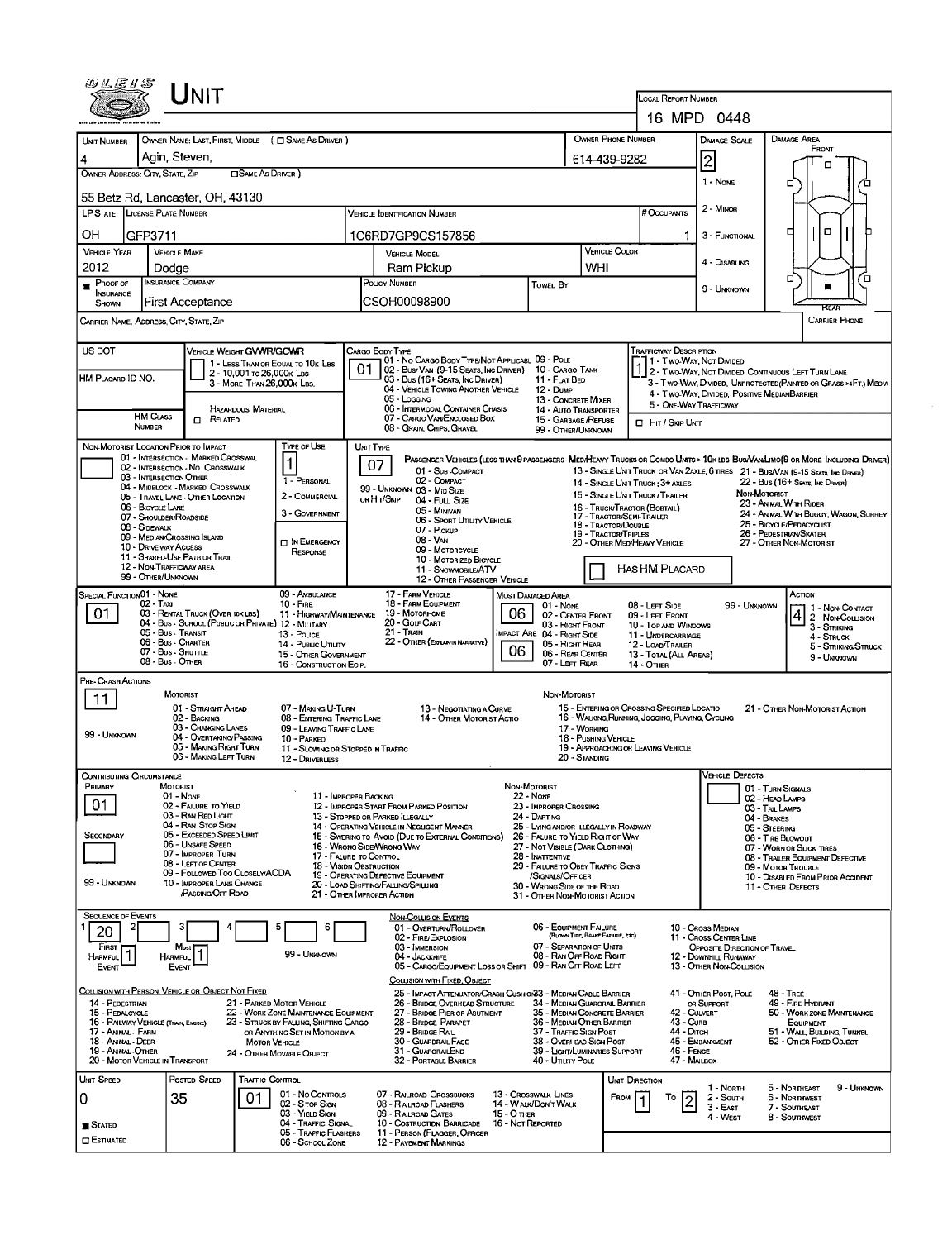|                                                                                                                                                                                              | 砂丛ビりお                                                                                                                                                                                                                                                                                                                                                                                                                                                                                                                                                                                                                                                                                                                                                                                                                                                                                                                            |                                                                                                                                                                                                                                                                             |                                                                                                       |                 |                                                                                         |                           |                                                                                                                                                                                                                                                         | <b>MOTORIST / NON-MOTORIST / OCCUPANT</b>                                                                             |                                                                                          |                                                                                                                                                                                     |                                   |                                                           |                                                |                    |                                                                                                                                                                                                        |                    |                              |
|----------------------------------------------------------------------------------------------------------------------------------------------------------------------------------------------|----------------------------------------------------------------------------------------------------------------------------------------------------------------------------------------------------------------------------------------------------------------------------------------------------------------------------------------------------------------------------------------------------------------------------------------------------------------------------------------------------------------------------------------------------------------------------------------------------------------------------------------------------------------------------------------------------------------------------------------------------------------------------------------------------------------------------------------------------------------------------------------------------------------------------------|-----------------------------------------------------------------------------------------------------------------------------------------------------------------------------------------------------------------------------------------------------------------------------|-------------------------------------------------------------------------------------------------------|-----------------|-----------------------------------------------------------------------------------------|---------------------------|---------------------------------------------------------------------------------------------------------------------------------------------------------------------------------------------------------------------------------------------------------|-----------------------------------------------------------------------------------------------------------------------|------------------------------------------------------------------------------------------|-------------------------------------------------------------------------------------------------------------------------------------------------------------------------------------|-----------------------------------|-----------------------------------------------------------|------------------------------------------------|--------------------|--------------------------------------------------------------------------------------------------------------------------------------------------------------------------------------------------------|--------------------|------------------------------|
|                                                                                                                                                                                              |                                                                                                                                                                                                                                                                                                                                                                                                                                                                                                                                                                                                                                                                                                                                                                                                                                                                                                                                  |                                                                                                                                                                                                                                                                             |                                                                                                       |                 |                                                                                         |                           |                                                                                                                                                                                                                                                         |                                                                                                                       |                                                                                          |                                                                                                                                                                                     |                                   |                                                           | <b>LOCAL REPORT NUMBER</b><br>16 MPD 0448      |                    |                                                                                                                                                                                                        |                    |                              |
|                                                                                                                                                                                              |                                                                                                                                                                                                                                                                                                                                                                                                                                                                                                                                                                                                                                                                                                                                                                                                                                                                                                                                  | Unit Number   Name: Last, First, Middle                                                                                                                                                                                                                                     |                                                                                                       |                 |                                                                                         |                           |                                                                                                                                                                                                                                                         |                                                                                                                       |                                                                                          |                                                                                                                                                                                     | DATE OF BIRTH                     |                                                           |                                                |                    | Age                                                                                                                                                                                                    | GENDER             | F - FEMALE                   |
|                                                                                                                                                                                              |                                                                                                                                                                                                                                                                                                                                                                                                                                                                                                                                                                                                                                                                                                                                                                                                                                                                                                                                  | Hensel, Amber, N                                                                                                                                                                                                                                                            |                                                                                                       |                 |                                                                                         |                           |                                                                                                                                                                                                                                                         |                                                                                                                       |                                                                                          |                                                                                                                                                                                     | 12/27/1990                        |                                                           |                                                |                    | 25                                                                                                                                                                                                     | F                  | M - MALE                     |
|                                                                                                                                                                                              |                                                                                                                                                                                                                                                                                                                                                                                                                                                                                                                                                                                                                                                                                                                                                                                                                                                                                                                                  | Address, City, State, Zip                                                                                                                                                                                                                                                   |                                                                                                       |                 |                                                                                         |                           |                                                                                                                                                                                                                                                         |                                                                                                                       |                                                                                          |                                                                                                                                                                                     |                                   |                                                           | CONTACT PHONE - INCLUDE AREA CODE              |                    |                                                                                                                                                                                                        |                    |                              |
|                                                                                                                                                                                              | <b>NJURIES</b>                                                                                                                                                                                                                                                                                                                                                                                                                                                                                                                                                                                                                                                                                                                                                                                                                                                                                                                   | 8181 TR 576, Holmesville, OH, 44633<br>INJURED TAKEN BY EMS AGENCY                                                                                                                                                                                                          |                                                                                                       |                 |                                                                                         |                           |                                                                                                                                                                                                                                                         | MEDICAL FACILITY INJURED TAKEN TO                                                                                     |                                                                                          | SAFETY EQUIPMENT USED                                                                                                                                                               |                                   |                                                           | 330-317-6843<br>DOT COMPLIANT SEATING POSITION |                    | AIR BAG USAGE EJECTION TRAPPED                                                                                                                                                                         |                    |                              |
|                                                                                                                                                                                              | 3                                                                                                                                                                                                                                                                                                                                                                                                                                                                                                                                                                                                                                                                                                                                                                                                                                                                                                                                | $\overline{2}$                                                                                                                                                                                                                                                              | Holmes Fire District #1                                                                               |                 |                                                                                         |                           |                                                                                                                                                                                                                                                         |                                                                                                                       |                                                                                          |                                                                                                                                                                                     | MOTORCYCLE<br>HELMET              |                                                           | 01                                             |                    | 1                                                                                                                                                                                                      |                    |                              |
|                                                                                                                                                                                              | OL State                                                                                                                                                                                                                                                                                                                                                                                                                                                                                                                                                                                                                                                                                                                                                                                                                                                                                                                         | <b>OPERATOR LICENSE NUMBER</b>                                                                                                                                                                                                                                              |                                                                                                       | OL CLASS        | No                                                                                      | M/C                       | JPH<br>CONDITION                                                                                                                                                                                                                                        | ALCOHOL/DRUG SUSPECTED ALCOHOL TEST STATUS ALCOHOL TEST TYPE ALCOHOL TEST VALUE DRUG TEST STATUS   DRUG TEST TYPE     | 04                                                                                       |                                                                                                                                                                                     |                                   |                                                           |                                                |                    |                                                                                                                                                                                                        |                    |                              |
|                                                                                                                                                                                              | OН                                                                                                                                                                                                                                                                                                                                                                                                                                                                                                                                                                                                                                                                                                                                                                                                                                                                                                                               | TE784504                                                                                                                                                                                                                                                                    |                                                                                                       | $\vert 2 \vert$ | OVAJD<br>Dı.                                                                            | $\mathbf{D}_{\text{EVD}}$ | $\mathbf{1}$                                                                                                                                                                                                                                            | 11                                                                                                                    |                                                                                          |                                                                                                                                                                                     |                                   |                                                           |                                                |                    | 1                                                                                                                                                                                                      |                    |                              |
|                                                                                                                                                                                              |                                                                                                                                                                                                                                                                                                                                                                                                                                                                                                                                                                                                                                                                                                                                                                                                                                                                                                                                  | OFFENSE CHARGED ( TILOCAL CODE)                                                                                                                                                                                                                                             |                                                                                                       |                 | <b>OFFENSE DESCRIPTION</b>                                                              |                           |                                                                                                                                                                                                                                                         |                                                                                                                       |                                                                                          | Citation Number                                                                                                                                                                     |                                   |                                                           |                                                | <b>HANDS FREE</b>  |                                                                                                                                                                                                        |                    | <b>DRIVER DISTRACTED BY</b>  |
|                                                                                                                                                                                              | 333.03A                                                                                                                                                                                                                                                                                                                                                                                                                                                                                                                                                                                                                                                                                                                                                                                                                                                                                                                          |                                                                                                                                                                                                                                                                             |                                                                                                       | <b>ACDA</b>     |                                                                                         |                           |                                                                                                                                                                                                                                                         |                                                                                                                       |                                                                                          | 12223                                                                                                                                                                               |                                   |                                                           |                                                | $D$ Device<br>USED |                                                                                                                                                                                                        | $\mathbf{1}$       |                              |
|                                                                                                                                                                                              |                                                                                                                                                                                                                                                                                                                                                                                                                                                                                                                                                                                                                                                                                                                                                                                                                                                                                                                                  | UNIT NUMBER NAME: LAST, FIRST, MIDDLE                                                                                                                                                                                                                                       |                                                                                                       |                 |                                                                                         |                           |                                                                                                                                                                                                                                                         |                                                                                                                       |                                                                                          |                                                                                                                                                                                     | DATE OF BIRTH                     |                                                           |                                                |                    | AGE                                                                                                                                                                                                    | Gender             | F - FEMALE                   |
|                                                                                                                                                                                              |                                                                                                                                                                                                                                                                                                                                                                                                                                                                                                                                                                                                                                                                                                                                                                                                                                                                                                                                  | Fry, Brandy, M                                                                                                                                                                                                                                                              |                                                                                                       |                 |                                                                                         |                           |                                                                                                                                                                                                                                                         |                                                                                                                       |                                                                                          |                                                                                                                                                                                     | 05/12/1986                        |                                                           |                                                |                    | 29                                                                                                                                                                                                     | F                  | M - MALE                     |
|                                                                                                                                                                                              | ADDRESS, CITY, STATE, ZIP<br>CONTACT PHONE - INCLUDE AREA CODE                                                                                                                                                                                                                                                                                                                                                                                                                                                                                                                                                                                                                                                                                                                                                                                                                                                                   |                                                                                                                                                                                                                                                                             |                                                                                                       |                 |                                                                                         |                           |                                                                                                                                                                                                                                                         |                                                                                                                       |                                                                                          |                                                                                                                                                                                     |                                   |                                                           |                                                |                    |                                                                                                                                                                                                        |                    |                              |
| 270 S Main St, Killbuck, OH, 44637<br>330-275-9843<br>INJURED TAKEN BY EMS AGENCY<br>NJURIES<br>Medical Facility Injured Taken To<br>SAFETY EQUIPMENT USED<br>DOT COMPLIANT SEATING POSITION |                                                                                                                                                                                                                                                                                                                                                                                                                                                                                                                                                                                                                                                                                                                                                                                                                                                                                                                                  |                                                                                                                                                                                                                                                                             |                                                                                                       |                 |                                                                                         |                           |                                                                                                                                                                                                                                                         |                                                                                                                       |                                                                                          |                                                                                                                                                                                     |                                   | AIR BAG USAGE EJECTION TRAPPED                            |                                                |                    |                                                                                                                                                                                                        |                    |                              |
|                                                                                                                                                                                              | 2                                                                                                                                                                                                                                                                                                                                                                                                                                                                                                                                                                                                                                                                                                                                                                                                                                                                                                                                | $\vert 4 \vert$                                                                                                                                                                                                                                                             |                                                                                                       |                 |                                                                                         |                           | <b>JPH</b>                                                                                                                                                                                                                                              |                                                                                                                       | 04                                                                                       |                                                                                                                                                                                     | $\Box$ Motorcycle<br>HELMET       |                                                           | 01                                             |                    | l1.                                                                                                                                                                                                    |                    |                              |
|                                                                                                                                                                                              | OL State                                                                                                                                                                                                                                                                                                                                                                                                                                                                                                                                                                                                                                                                                                                                                                                                                                                                                                                         | OPERATOR LICENSE NUMBER                                                                                                                                                                                                                                                     |                                                                                                       | OL CLASS        | No                                                                                      | <b>M/C</b>                | CONDITION                                                                                                                                                                                                                                               | ALCOHOL/DRUG SUSPECTED ALCOHOL TEST STATUS ALCOHOL TEST TYPE ALCOHOL TEST VALUE DRUG TEST STATUS DRUG TEST TYPE       |                                                                                          |                                                                                                                                                                                     |                                   |                                                           |                                                |                    |                                                                                                                                                                                                        |                    |                              |
|                                                                                                                                                                                              | OH                                                                                                                                                                                                                                                                                                                                                                                                                                                                                                                                                                                                                                                                                                                                                                                                                                                                                                                               | SN006019                                                                                                                                                                                                                                                                    |                                                                                                       | 4               | <b>OVAJD</b><br>Dı.                                                                     | $\Gamma_{\text{Em}}$      | $\mathbf{1}$                                                                                                                                                                                                                                            | 1                                                                                                                     |                                                                                          |                                                                                                                                                                                     |                                   |                                                           |                                                |                    | 1                                                                                                                                                                                                      |                    |                              |
|                                                                                                                                                                                              |                                                                                                                                                                                                                                                                                                                                                                                                                                                                                                                                                                                                                                                                                                                                                                                                                                                                                                                                  | OFFENSE CHARGED ( TLOCAL CODE)                                                                                                                                                                                                                                              |                                                                                                       |                 | <b>OFFENSE DESCRIPTION</b>                                                              |                           |                                                                                                                                                                                                                                                         |                                                                                                                       |                                                                                          | CITATION NUMBER                                                                                                                                                                     |                                   |                                                           |                                                |                    | HANDS-FREE<br>$D$ Device                                                                                                                                                                               |                    | <b>DRIVER DISTRACTED BY</b>  |
|                                                                                                                                                                                              |                                                                                                                                                                                                                                                                                                                                                                                                                                                                                                                                                                                                                                                                                                                                                                                                                                                                                                                                  |                                                                                                                                                                                                                                                                             |                                                                                                       |                 |                                                                                         |                           |                                                                                                                                                                                                                                                         |                                                                                                                       |                                                                                          |                                                                                                                                                                                     |                                   |                                                           |                                                | Used               |                                                                                                                                                                                                        | 1                  |                              |
|                                                                                                                                                                                              | 5 FATAL NOT<br><b>SEATING POSITION</b>                                                                                                                                                                                                                                                                                                                                                                                                                                                                                                                                                                                                                                                                                                                                                                                                                                                                                           | 4 MCAPACITATING<br>01 - FRONT - LEFT SIDE (MOTORCYCLE DRIVER)<br>02 - Front Middle<br>03 - Front - Right Side<br>04 - SECOND - LEFT SIDE (MOTOROYSLE PASSENGER)<br>05 - Second - MIDDLE<br>06 - Second - Right Side<br>(3) 평가에 인하다<br>$\delta \gamma_{\nu_0} \gamma \delta$ | 3 - Pouce<br>4 - OTHER<br>9 - UNKNOWN                                                                 |                 | 08 - Thro Middle<br>09 - Thirp - Right Sipe                                             |                           | 02 - S HOULDER BELT ONLY USED<br>03 - LAP BELT ONLY USED<br>- 07 - THIRD - LEFT SIDE (MOTORCYCLE SIDE CAR)<br>10 - SLEEPER SECTION OF CAB (TRUCK)<br>11 - Passenger in Other Enclosed Cargo Area<br>(NON-TRAINING UNIT SUCH AS A BUS, PICK UP WITH CAP) | 04 - S HOULDER AND LAP BELT ONLY USED                                                                                 | 07 - Booster Seat<br>08 - HELMET USED<br>15 - Non-Motorist<br>16 - Отнак<br>99 - Unknown | 06 - Child Restraint System-Rear Facing<br>12 - PASSENGER IN UNENCLOSED CARGO AREA<br>13 - TRAILING UNITS AND RESIDENCE AND A<br>14 - Riding on VEHICLE EXTERIOR (Non-Trusted Live) |                                   |                                                           | AO - Helmet Used -<br>(ELBOAR, KNEES, ETC)     |                    | 11 - PROTECTIVE PADS USED: 14 - OTHER<br>AIR BAG USAGE.<br>1 - Not Deployed<br>2 - DEPLOYED FRONT<br>3 - Deployed Side<br>4 - DEPLOYED BOTH FRONTISIDE<br>5 - Not Applicable<br>9 - DEPLOYMENT UNKNOWN | 13 - Liaimna P     |                              |
|                                                                                                                                                                                              | EJECTION:<br>1 - Not EJECTED<br>2 - TOTALLY EJECTED<br>4 - Not Applicable                                                                                                                                                                                                                                                                                                                                                                                                                                                                                                                                                                                                                                                                                                                                                                                                                                                        | E Korea<br>TRAPPED<br>3 - PARTIALLY EJECTED                                                                                                                                                                                                                                 | 1 - Not Trapped<br>2 - EXTRICATED BY<br>MECHANICAL MEANS<br>3 - EXTRIGATED BY<br>NON-MECHANICAL MEANS |                 | OPERATOR LICENSE CLASS<br>1 - Cuss A<br>2 - Cuss B<br>$3 - ClassC$<br>5 - MC/Mopen Only |                           | 4 - REGULAR CLASS (Oreans TOT)                                                                                                                                                                                                                          | Сомоптом<br>1 - APPARENTLY NORMAL<br>2 - PHYSICAL IMPAIRMENT<br>3 - EMOTION (DEPRESSED, ANGRY, DISTURBE -<br>4 LINESS |                                                                                          |                                                                                                                                                                                     | 7 - OTHER<br>家族 テークしやむ            | 6 - UNDER THE INFLUENCE OF<br>MEDICATIONS, DRUGS, ALCOHOL | 5 - FELL ASLEEP, FAINTED, FATIOUE              | 1 - Nove           | ALCOHOL/DRUG SUSPECTED<br>2 - Yes - Alcohol Suspected<br>3 - YES HBO NOTIMPAIRED<br>4 - Yes-Daugs Suspected<br>5 - YES-ALCOHOL AND DRUGS SUSPECTED                                                     |                    |                              |
|                                                                                                                                                                                              | ALCOHOL TEST TYPE<br><b>ALCOHOL TEST STATUS</b><br>DRUG TEST STATUS<br><b>DRUG TEST TYPE</b><br>DRIVER DISTRACTED BY<br>1 - None<br>1 - No DISTRACTION REPORTED<br>1 - Nove Given<br>1 - NONE GIVEN<br>1 - None<br>6 - OTHER INSIDE THE VEHICLE<br>2 - Test Reruseo<br>$2 - B1000$<br>2 - Test Refused<br>$2 - B$ LOOD<br>$2 -$ PHONE $\left[\begin{array}{cc} 0 & 0 \\ 0 & 0 \end{array}\right]$<br>7 - EXTERNAL DISTRACTION<br>3 - Test Given, Contaminated Sauple/Unisabl<br>3 - URINE<br>3 - TEST GIVEN, CONTAMINATED SAMPLE/UNUSABL<br>3 - TEXTING / EMAILING<br>$3 -$ URINE<br>ph,<br>4 - TEST GIVEN, RESULTS KNOWN<br>4 - BREATH<br>4 - Test Given, Results Known<br>4 - ELCTRONIC COMMUNICATION DEVICE<br>4 - Onen<br>5 - TEST GIVEN, RESULTS UNKNOWN<br>5 - TEST GIVEN, RESULTS UNKNOWN<br>5 - OTHER ELECTRONIC DEVICE<br>5 - OTHER<br>(Newsation Device, Ratio, DVD)<br>2000 E 300 A<br>in a con-<br>(동독 6장<br>S. Rome |                                                                                                                                                                                                                                                                             |                                                                                                       |                 |                                                                                         |                           |                                                                                                                                                                                                                                                         |                                                                                                                       |                                                                                          |                                                                                                                                                                                     |                                   |                                                           |                                                |                    |                                                                                                                                                                                                        |                    |                              |
|                                                                                                                                                                                              |                                                                                                                                                                                                                                                                                                                                                                                                                                                                                                                                                                                                                                                                                                                                                                                                                                                                                                                                  | UNIT NUMBER NAME: LAST, FIRST, MIDDLE<br> Fry, Skylar                                                                                                                                                                                                                       |                                                                                                       |                 |                                                                                         |                           |                                                                                                                                                                                                                                                         |                                                                                                                       |                                                                                          |                                                                                                                                                                                     |                                   | DATE OF BIRTH<br>09/11/2011                               |                                                |                    | Age                                                                                                                                                                                                    | <b>GENDER</b><br>M | F - FEMALE<br>M - MALE       |
|                                                                                                                                                                                              |                                                                                                                                                                                                                                                                                                                                                                                                                                                                                                                                                                                                                                                                                                                                                                                                                                                                                                                                  | ADDRESS, CITY, STATE, ZIP                                                                                                                                                                                                                                                   |                                                                                                       |                 |                                                                                         |                           |                                                                                                                                                                                                                                                         |                                                                                                                       |                                                                                          |                                                                                                                                                                                     |                                   |                                                           | CONTACT PHONE - INCLUDE AREA CODE              |                    |                                                                                                                                                                                                        |                    |                              |
|                                                                                                                                                                                              |                                                                                                                                                                                                                                                                                                                                                                                                                                                                                                                                                                                                                                                                                                                                                                                                                                                                                                                                  | 270 S Main St, Killbuck, OH, 44637                                                                                                                                                                                                                                          |                                                                                                       |                 |                                                                                         |                           |                                                                                                                                                                                                                                                         |                                                                                                                       |                                                                                          |                                                                                                                                                                                     |                                   |                                                           |                                                |                    |                                                                                                                                                                                                        |                    |                              |
|                                                                                                                                                                                              | <b>NJURIES</b><br>$\vert$ 1                                                                                                                                                                                                                                                                                                                                                                                                                                                                                                                                                                                                                                                                                                                                                                                                                                                                                                      | INJURED TAKEN BY EMS AGENCY                                                                                                                                                                                                                                                 |                                                                                                       |                 |                                                                                         |                           |                                                                                                                                                                                                                                                         | MEDICAL FACILITY INJURED TAKEN TO                                                                                     | 07                                                                                       | <b>SAFETY EQUIPMENT USED</b>                                                                                                                                                        | DOT<br><b>OOMPLIANT</b><br>HELMET | MOTORCYCLE                                                | <b>SEATING POSITION</b><br>04                  |                    | AIR BAG USAGE EJECTION<br> 1                                                                                                                                                                           | $\vert$ 1          | TRAPPED<br>$\vert$ 1 $\vert$ |
|                                                                                                                                                                                              |                                                                                                                                                                                                                                                                                                                                                                                                                                                                                                                                                                                                                                                                                                                                                                                                                                                                                                                                  | UNIT NUMBER NAME: LAST, FIRST, MIDDLE                                                                                                                                                                                                                                       |                                                                                                       |                 |                                                                                         |                           |                                                                                                                                                                                                                                                         |                                                                                                                       |                                                                                          |                                                                                                                                                                                     |                                   | DATE OF BIRTH                                             |                                                |                    | AGE                                                                                                                                                                                                    | Gender             | F - FEMALE                   |
|                                                                                                                                                                                              |                                                                                                                                                                                                                                                                                                                                                                                                                                                                                                                                                                                                                                                                                                                                                                                                                                                                                                                                  | [Hensel, Michael, S                                                                                                                                                                                                                                                         |                                                                                                       |                 |                                                                                         |                           |                                                                                                                                                                                                                                                         |                                                                                                                       |                                                                                          |                                                                                                                                                                                     |                                   | 06/04/1962                                                |                                                |                    | 53                                                                                                                                                                                                     | M                  | M - MALE                     |
|                                                                                                                                                                                              |                                                                                                                                                                                                                                                                                                                                                                                                                                                                                                                                                                                                                                                                                                                                                                                                                                                                                                                                  | ADDRESS, CITY, STATE, ZIP                                                                                                                                                                                                                                                   |                                                                                                       |                 |                                                                                         |                           |                                                                                                                                                                                                                                                         |                                                                                                                       |                                                                                          |                                                                                                                                                                                     |                                   |                                                           | CONTACT PHONE - INCLUDE AREA CODE              |                    |                                                                                                                                                                                                        |                    |                              |
|                                                                                                                                                                                              |                                                                                                                                                                                                                                                                                                                                                                                                                                                                                                                                                                                                                                                                                                                                                                                                                                                                                                                                  | 8181 TR 576, Holmesville, OH, 44633<br>INJURED TAKEN BY EMS AGENCY                                                                                                                                                                                                          |                                                                                                       |                 |                                                                                         |                           |                                                                                                                                                                                                                                                         |                                                                                                                       |                                                                                          |                                                                                                                                                                                     |                                   |                                                           | 330-279-2698                                   |                    |                                                                                                                                                                                                        |                    |                              |
|                                                                                                                                                                                              | <b>INJURIES</b><br>$\vert$ 1 $\vert$                                                                                                                                                                                                                                                                                                                                                                                                                                                                                                                                                                                                                                                                                                                                                                                                                                                                                             |                                                                                                                                                                                                                                                                             |                                                                                                       |                 |                                                                                         |                           |                                                                                                                                                                                                                                                         | MEDICAL FACILITY INJURED TAKEN TO                                                                                     | 04                                                                                       | SAFETY EQUIPMENT USED                                                                                                                                                               | DOT<br>COMPLIANT<br>HELMET        | MOTORCYCLE                                                | 03                                             |                    | <b>SEATING POSITION AIR BAG USAGE EJECTION TRAPPED</b><br> 1                                                                                                                                           | $\mathbf{1}$       | $\vert$ 1                    |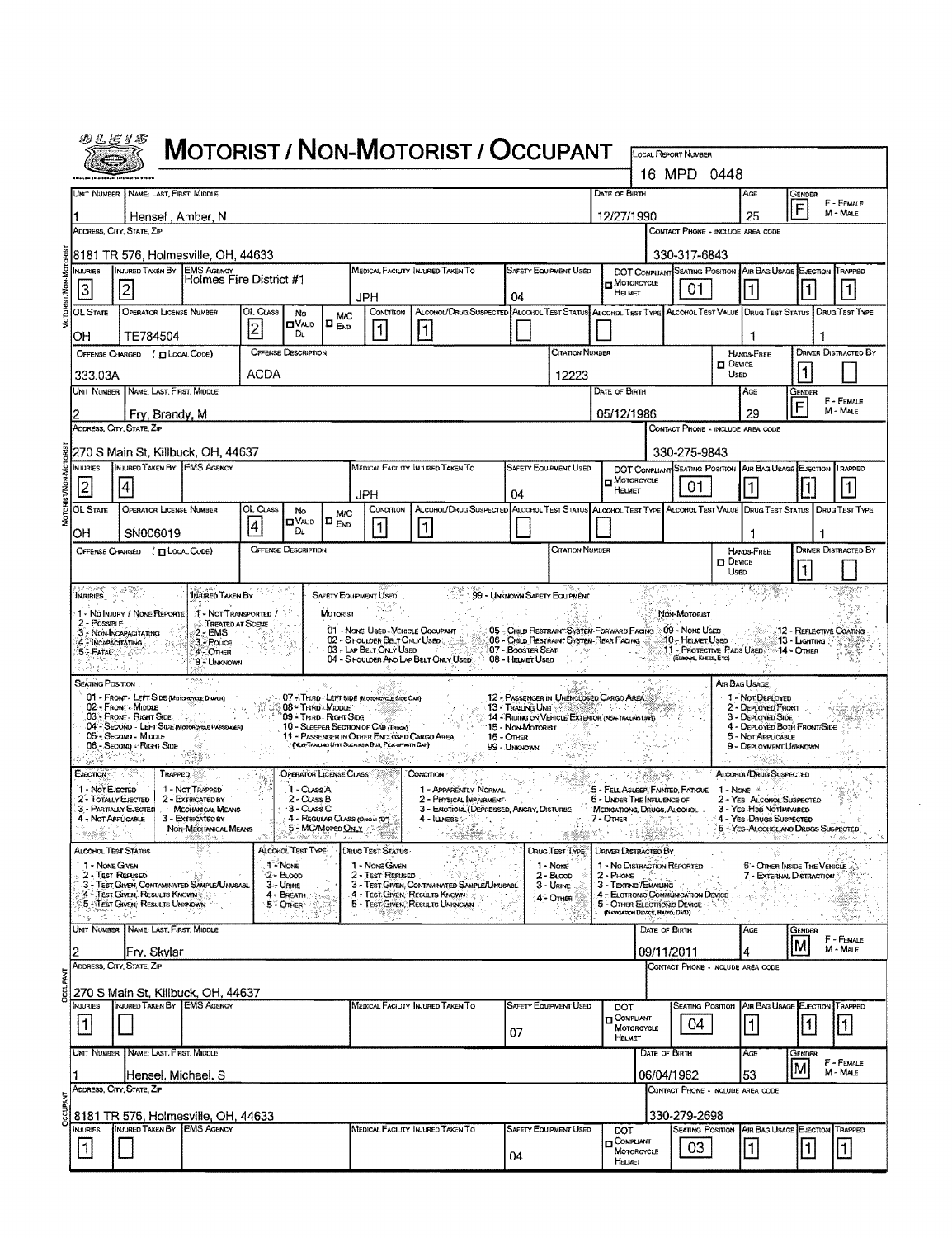|                            | WLEHS                                                                                                                                                                                       |                                                                                                  |                                                               |               |                                                         |                                            |                                                                                                   | <b>MOTORIST / NON-MOTORIST / OCCUPANT</b>                                                                       |    |                                         |                                                                                                       |                                                                                      |                        |                                                    |                       |                                                                                                       |                                          |                             |
|----------------------------|---------------------------------------------------------------------------------------------------------------------------------------------------------------------------------------------|--------------------------------------------------------------------------------------------------|---------------------------------------------------------------|---------------|---------------------------------------------------------|--------------------------------------------|---------------------------------------------------------------------------------------------------|-----------------------------------------------------------------------------------------------------------------|----|-----------------------------------------|-------------------------------------------------------------------------------------------------------|--------------------------------------------------------------------------------------|------------------------|----------------------------------------------------|-----------------------|-------------------------------------------------------------------------------------------------------|------------------------------------------|-----------------------------|
|                            |                                                                                                                                                                                             |                                                                                                  |                                                               |               |                                                         |                                            |                                                                                                   |                                                                                                                 |    |                                         |                                                                                                       |                                                                                      |                        | <b>LOCAL REPORT NUMBER</b><br>16 MPD 0448          |                       |                                                                                                       |                                          |                             |
|                            |                                                                                                                                                                                             | UNIT NUMBER   NAME: LAST, FIRST, MIDDLE                                                          |                                                               |               |                                                         |                                            |                                                                                                   |                                                                                                                 |    |                                         |                                                                                                       | DATE OF BIRTH                                                                        |                        |                                                    |                       | Age                                                                                                   | GENDER                                   |                             |
|                            |                                                                                                                                                                                             | Eicher, Janet, S                                                                                 |                                                               |               |                                                         |                                            |                                                                                                   |                                                                                                                 |    |                                         |                                                                                                       | 01/02/1965                                                                           |                        |                                                    |                       | 51                                                                                                    |                                          | F - FEMALE<br>M - MALE      |
|                            |                                                                                                                                                                                             | ADDRESS, CITY, STATE, ZIP                                                                        |                                                               |               |                                                         |                                            |                                                                                                   |                                                                                                                 |    |                                         |                                                                                                       |                                                                                      |                        |                                                    |                       | CONTACT PHONE - INCLUDE AREA CODE                                                                     |                                          |                             |
|                            | NJURIES                                                                                                                                                                                     | 1760 W Main St, Sugarcreek, OH, 44681<br>INJURED TAKEN BY EMS AGENCY                             |                                                               |               |                                                         |                                            |                                                                                                   | MEDICAL FACILITY INJURED TAKEN TO                                                                               |    |                                         | <b>SAFETY EQUIPMENT USED</b>                                                                          |                                                                                      |                        | 330-231-1151<br>DOT COMPLIANT SEATING POSITION     |                       | AIR BAG USAGE EJECTION TRAPPED                                                                        |                                          |                             |
|                            | $\vert$ 1                                                                                                                                                                                   |                                                                                                  |                                                               |               |                                                         |                                            |                                                                                                   |                                                                                                                 |    | 04                                      |                                                                                                       | $\blacksquare$ MOTORCYCLE<br>HELMET                                                  |                        | 01                                                 |                       |                                                                                                       |                                          |                             |
|                            | OL STATE<br>OН                                                                                                                                                                              | <b>OPERATOR LICENSE NUMBER</b><br>RU069777                                                       |                                                               | OL CLASS<br>4 | No<br>$\blacksquare$ VALID<br>DL.                       | <b>M/C</b><br>$\blacksquare$ $_{\sf{END}}$ | CONDITION<br>│1                                                                                   | ALCOHOL/DRUG SUSPECTED ALCOHOL TEST STATUS ALCOHOL TEST TYPE ALCOHOL TEST VALUE DRUG TEST STATUS DRUG TEST TYPE |    |                                         |                                                                                                       |                                                                                      |                        |                                                    |                       |                                                                                                       |                                          |                             |
|                            |                                                                                                                                                                                             | OFFENSE CHARGED ( TLOCAL CODE)                                                                   |                                                               |               | <b>OFFENSE DESCRIPTION</b>                              |                                            |                                                                                                   |                                                                                                                 |    |                                         | Citation Number                                                                                       |                                                                                      |                        |                                                    | $\Box$ Device         | HANDS-FREE                                                                                            |                                          | <b>DRIVER DISTRACTED BY</b> |
|                            |                                                                                                                                                                                             | UNIT NUMBER NAME: LAST, FIRST, MIDDLE                                                            |                                                               |               |                                                         |                                            |                                                                                                   |                                                                                                                 |    |                                         |                                                                                                       | DATE OF BIRTH                                                                        |                        |                                                    | Usen                  | AGE                                                                                                   | Gender                                   |                             |
| 07/06/1972<br>Agin, Steven |                                                                                                                                                                                             |                                                                                                  |                                                               |               |                                                         |                                            |                                                                                                   |                                                                                                                 |    |                                         | 43                                                                                                    | M                                                                                    | F - FEMALE<br>M - MALE |                                                    |                       |                                                                                                       |                                          |                             |
|                            |                                                                                                                                                                                             | ADDRESS, CITY, STATE, ZIP<br>55 Betz Rd, Lancaster, OH, 43130                                    |                                                               |               |                                                         |                                            |                                                                                                   |                                                                                                                 |    |                                         |                                                                                                       |                                                                                      |                        | 614-439-9282                                       |                       | CONTACT PHONE - INCLUDE AREA CODE                                                                     |                                          |                             |
|                            | <b>INJURIES</b>                                                                                                                                                                             | INJURED TAKEN BY EMS AGENCY                                                                      |                                                               |               |                                                         |                                            |                                                                                                   | MEDICAL FACILITY INJURED TAKEN TO                                                                               |    |                                         | <b>SAFETY EQUIPMENT USED</b>                                                                          |                                                                                      |                        | DOT COMPLIANT SEATING POSITION                     |                       | AIR BAG USAGE EJECTION                                                                                |                                          | TRAPPED                     |
|                            |                                                                                                                                                                                             |                                                                                                  |                                                               |               |                                                         |                                            |                                                                                                   |                                                                                                                 |    | 04                                      |                                                                                                       | <b>H</b> MOTORCYCLE<br><b>HELMET</b>                                                 |                        | 01                                                 |                       | 11                                                                                                    |                                          |                             |
|                            | OL STATE                                                                                                                                                                                    | <b>OPERATOR LICENSE NUMBER</b>                                                                   |                                                               | OL CLASS<br>4 | No<br><b>O</b> VA∪D<br>D.                               | M/C<br>I END                               | CONDITION<br>1                                                                                    | ALCOHOL/DRUG SUSPECTED ALCOHOL TEST STATUS ALCOHOL TEST TYPE ALCOHOL TEST VALUE DRUG TEST STATUS DRUG TEST TYPE |    |                                         |                                                                                                       |                                                                                      |                        |                                                    |                       |                                                                                                       |                                          |                             |
|                            | OН                                                                                                                                                                                          | RR910460<br>OFFENSE CHARGED ( Q LOCAL CODE)                                                      |                                                               |               | <b>OFFENSE DESCRIPTION</b>                              |                                            |                                                                                                   |                                                                                                                 |    |                                         | CITATION NUMBER                                                                                       |                                                                                      |                        |                                                    |                       | <b>HANDS-FREE</b>                                                                                     |                                          | <b>DRIVER DISTRACTED BY</b> |
|                            |                                                                                                                                                                                             |                                                                                                  |                                                               |               |                                                         |                                            |                                                                                                   |                                                                                                                 |    |                                         |                                                                                                       |                                                                                      |                        |                                                    | <b>DEVICE</b><br>UsED |                                                                                                       |                                          |                             |
|                            | <b>INJURED TAKEN BY</b><br>SAFETY EQUIPMENT USED:<br>99 - UMKNOWN SAFETY EQUIPMENT<br><b>NJURIES</b><br>1 - Not Transported 7<br>:1 - No Injury / None Reporte.<br>MOTORIST<br>Non-Motorist |                                                                                                  |                                                               |               |                                                         |                                            |                                                                                                   |                                                                                                                 |    |                                         |                                                                                                       |                                                                                      |                        |                                                    |                       |                                                                                                       |                                          |                             |
|                            | 2 - Possible<br>4 - Incapacitating                                                                                                                                                          | 3 <sup>"</sup> NON-MCAPACITATING                                                                 | TREATED AT SCENE<br>$2 - EMS$<br>3 - Pouce                    |               |                                                         |                                            | 02 - SHOULDER BELT ONLY USED                                                                      | O1 - NONE USED, VEHICLE OCCUPANT                                                                                |    |                                         | 05 - CHILD RESTRAINT SYSTEM FORWARD FACING 709 - NONE USED<br>06 - CHILD RESTRAINT SYSTEM-REAR FACING |                                                                                      |                        | 10 - HELMET USED                                   |                       |                                                                                                       | 12 - REFLECTIVE COATING<br>13 - Lighting |                             |
|                            | 5 - Fatal                                                                                                                                                                                   |                                                                                                  | 4 - Other<br>9 - Unknown                                      |               |                                                         |                                            | 03 - LAP BELT ONLY USED                                                                           | 04 - SHOULDER AND LAP BELT ONLY USED                                                                            |    | 07 - Booster Seat<br>08 - HELMET USED   |                                                                                                       |                                                                                      |                        | 11 - Protective Pads Used<br>(Eusons, Krezis, Etc) |                       |                                                                                                       | 14 - Оп да                               |                             |
|                            | <b>SEATING POSITION</b>                                                                                                                                                                     | 01 - FRONT - LEFT SIDE (MOTOROYCLE DRIVER)                                                       |                                                               |               |                                                         |                                            | 07 - THIRD - LEFT SIDE (MOTORCYCLE STDE CAR)                                                      |                                                                                                                 |    |                                         | 12 - PASSENGER IN UNENCLOSED CARGO AREA                                                               |                                                                                      |                        |                                                    |                       | AIR BAG USAGE<br>1 - Not Deployed                                                                     |                                          |                             |
|                            |                                                                                                                                                                                             | 02 - FRONT MIDDLE<br>03 - Front - Right Side<br>04 - SECOND - LEFT SIDE (MOTORCYCLE PASSENGER)   |                                                               |               | 08 - Third - Middle<br>09 - THIRD - RIGHT SIDE          |                                            | 10 - SLEEPER SECTION OF CAB (TRUCK)                                                               |                                                                                                                 |    | 13 - Trailing Unit<br>15 - NON-MOTORIST | 14 - RIDING ON VEHICLE EXTERIOR (NON-TRAILING UNT)                                                    |                                                                                      |                        |                                                    |                       | 2 - DEPLOYED FRONT<br>3 - DEPLOYED SIDE<br>4 - DEPLOYED BOTH FRONT/SIDE                               |                                          |                             |
|                            |                                                                                                                                                                                             | 05 - Second - MIDDLE :<br>06 - Second - Right Side                                               |                                                               |               |                                                         |                                            | 11 - PASSENGER IN OTHER ENCLOSED CARGO AREA<br>(NON-TRAILING UNIT SUCH ASA BUS, PICK-UP WITH CAP) |                                                                                                                 |    | 16 - Олнек<br>99 Unknown                |                                                                                                       |                                                                                      |                        |                                                    |                       | 5 - Not Applicable<br>9 - DEPLOYMENT UNKNOWN                                                          |                                          |                             |
|                            | EJECTION <sup>2</sup>                                                                                                                                                                       |                                                                                                  | <b>TRAPPED</b>                                                |               | OPERATOR LICENSE CLASS                                  |                                            |                                                                                                   | $\mathsf{Common}_{\mathbb{C}^1} \subseteq \mathbb{C}^1$                                                         |    |                                         |                                                                                                       |                                                                                      |                        |                                                    |                       | ALCOHOL/DRUG SUSPECTED                                                                                |                                          |                             |
|                            | 1 Not Elected:<br>2 - TOTALLY EJECTED                                                                                                                                                       |                                                                                                  | 1 - Not Trapped<br>2 - EXTRICATED BY                          |               | 1 - CLASS A<br>2 - CLASS B<br>$3 - ClassC$              |                                            |                                                                                                   | 1 - APPARENTLY NORMAL<br>2 - PHYSICAL IMPAIRMENT                                                                |    |                                         |                                                                                                       | 6 - UNDER THE INFLUENCE OF                                                           |                        | 5 - FELL ASLEEP, FAINTED, FATIGUE                  | $1 - \text{Now}$      | 2 - YES - ALCOHOL SUSPECTED                                                                           |                                          |                             |
|                            | 4 - NOT APPLICABLE<br>결혼 등장 고객이                                                                                                                                                             | 3 - PARTIALLY EJECTED                                                                            | MECHANICAL MEANS<br>3 - EXTRICATED BY<br>NON-MECHANICAL MEANS |               | 4 - Regular Class (Ohio is D.<br><b>5-MC/MOPED ONLY</b> |                                            | 79 S                                                                                              | 3 - EMOTIONL (DEPRESSED, ANGRY, DISTURBE<br>4 - ILLNESS 2 20%                                                   | Ą. | and the                                 | BA                                                                                                    | MEDICATIONS, DRUGS, ALCOHOL<br><b><i>Reflexed 7 - OTHER</i></b> And All Conservation |                        |                                                    |                       | 3 - Yes Hed NotImpaired<br>4 - YEs - DRUGS SUSPECTED<br>5 <sup>5</sup> YES-ALCOHOLAND DRUGS SUSPECTED |                                          |                             |
|                            | ALCOHOL TEST STATUS<br>1 - NONE GIVEN                                                                                                                                                       |                                                                                                  |                                                               |               | ALCOHOL TEST TYPE<br>$1 -$ None.                        |                                            | <b>DRUG TEST STATUS</b><br>1 - NONE GIVEN                                                         |                                                                                                                 |    |                                         | DRUG TEST TYPE<br>1 - NONE                                                                            | <b>DRIVER DISTRACTED BY</b><br>1 - No DISTRACTION REPORTED                           |                        |                                                    |                       | - 가장 정치<br>6 - OTHER INSIDE THE VEHICLE                                                               |                                          |                             |
|                            |                                                                                                                                                                                             | 2 - Test Refused<br>3 - TEST GIVEN, CONTAMINATED SAMPLE/UNUSABL<br>4 - TEST GIVEN, RESULTS KNOWN |                                                               |               | 2 - Bloop<br><b>3 HUANER STAR</b>                       |                                            | 2 - Testi Refused                                                                                 | tre sûsk<br>3 - TEST GIVEN, CONTAMINATED SAMPLE/UNUSABL"<br>4 - Test Given, Results Known                       |    |                                         | 2 - Broop<br>3 - Uruna                                                                                | 2-PHONE、 予意製の 3-<br>3 - TEXTING/EMAILING 30%                                         |                        | 4 - ELGTRONIC COMMUNICATION DEVICE                 |                       | 7 - EXTERNAL DISTRACTION                                                                              | 医皮肤 机分                                   |                             |
|                            |                                                                                                                                                                                             | 5 - TEST GIVEN, RESULTS UNKNOWN                                                                  |                                                               |               | $4 - B$ REATH<br>5 - Onier                              |                                            | r heger                                                                                           | 5 - TEST GIVEN, RESULTS UNKNOWN                                                                                 |    |                                         | 4 - OTHER<br>m                                                                                        | 5 - OTHER ELECTRONIC DEVICE<br>(NAVIGATION DEVICE, RADIO, DVD)                       |                        |                                                    |                       | i Mariy                                                                                               |                                          |                             |
|                            |                                                                                                                                                                                             | UNIT NUMBER NAME: LAST, FIRST, MIDDLE                                                            |                                                               |               |                                                         |                                            |                                                                                                   |                                                                                                                 |    |                                         |                                                                                                       |                                                                                      | DATE OF BIRTH          |                                                    |                       | Age                                                                                                   | GENDER                                   | F - FEMALE<br>M - MALE      |
|                            |                                                                                                                                                                                             | ADDRESS, CITY, STATE, ZIP                                                                        |                                                               |               |                                                         |                                            |                                                                                                   |                                                                                                                 |    |                                         |                                                                                                       |                                                                                      |                        | CONTACT PHONE - INCLUDE AREA CODE                  |                       |                                                                                                       |                                          |                             |
|                            | NJURIES                                                                                                                                                                                     | INJURED TAKEN BY                                                                                 | <b>EMS AGENCY</b>                                             |               |                                                         |                                            |                                                                                                   | MEDICAL FACILITY INJURED TAKEN TO                                                                               |    |                                         | <b>SAFETY EQUIPMENT USED</b>                                                                          | <b>DOT</b><br>$\blacksquare$ Compliant                                               |                        | Seating Position                                   |                       | AIR BAG USAGE EJECTION TRAPPED                                                                        |                                          |                             |
|                            |                                                                                                                                                                                             | UNIT NUMBER NAME: LAST, FIRST, MIDDLE                                                            |                                                               |               |                                                         |                                            |                                                                                                   |                                                                                                                 |    |                                         |                                                                                                       | MOTORCYCLE<br><b>HELMET</b>                                                          | DATE OF BIRTH          |                                                    |                       | AGE                                                                                                   | Gender                                   |                             |
|                            |                                                                                                                                                                                             |                                                                                                  |                                                               |               |                                                         |                                            |                                                                                                   |                                                                                                                 |    |                                         |                                                                                                       |                                                                                      |                        |                                                    |                       |                                                                                                       |                                          | F - FEMALE<br>M - MALE      |
|                            |                                                                                                                                                                                             | ADDRESS, CITY, STATE, ZIP                                                                        |                                                               |               |                                                         |                                            |                                                                                                   |                                                                                                                 |    |                                         |                                                                                                       |                                                                                      |                        |                                                    |                       | CONTACT PHONE - INCLUDE AREA CODE                                                                     |                                          |                             |
|                            | <b>NJURIES</b>                                                                                                                                                                              | INJURED TAKEN BY                                                                                 | <b>EMS AGENCY</b>                                             |               |                                                         |                                            |                                                                                                   | MEDICAL FACILITY INJURED TAKEN TO                                                                               |    |                                         | SAFETY EQUIPMENT USED                                                                                 | DOT                                                                                  |                        | Seating Position                                   |                       | AIR BAG USAGE EJECTION TRAPPED                                                                        |                                          |                             |
|                            |                                                                                                                                                                                             |                                                                                                  |                                                               |               |                                                         |                                            |                                                                                                   |                                                                                                                 |    |                                         |                                                                                                       | $\mathbf{T}$ Compliant<br>MOTORCYCLE<br>HELMET                                       |                        |                                                    |                       |                                                                                                       |                                          |                             |

 $\bar{\bar{z}}$